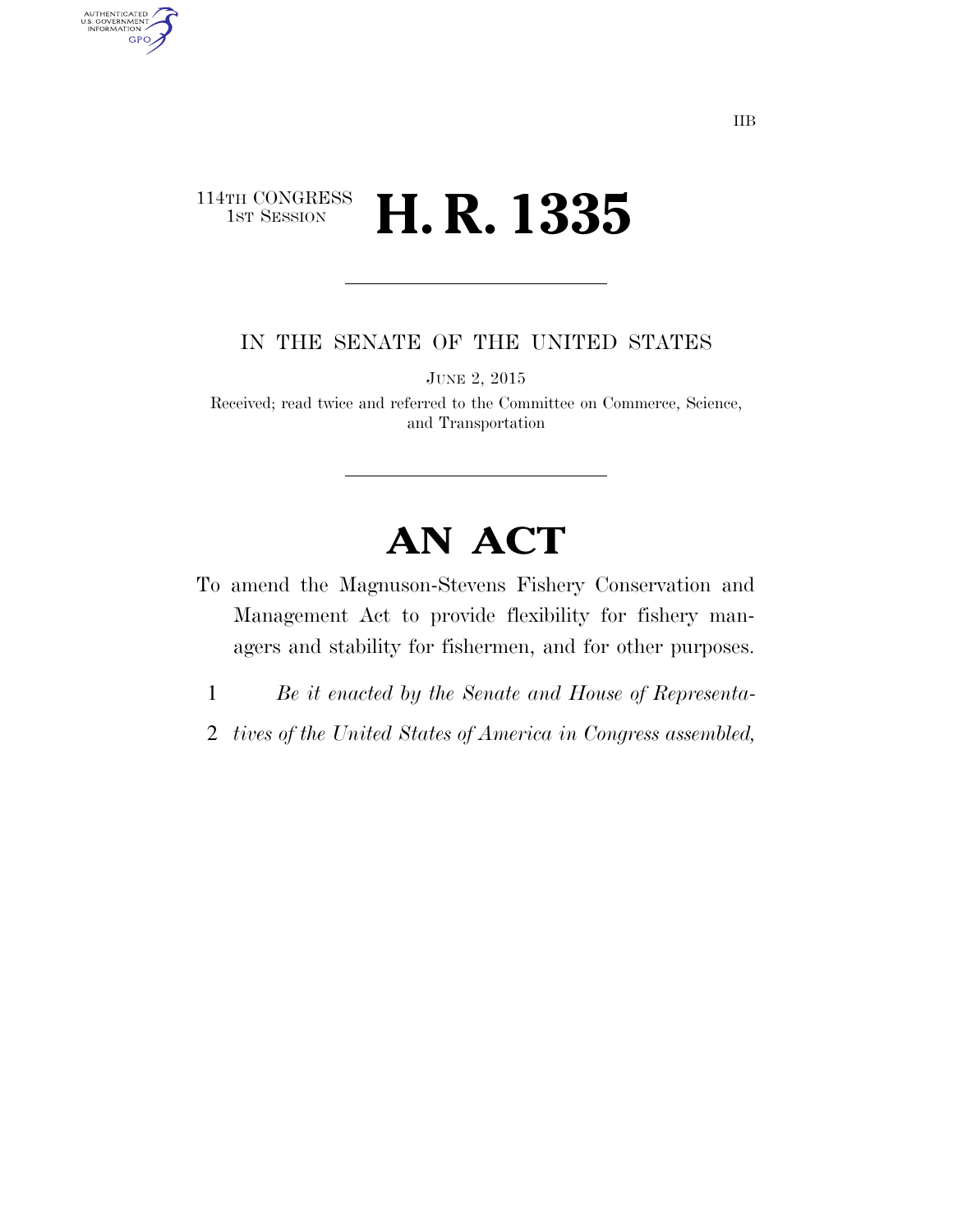#### **SECTION 1. SHORT TITLE.**

 This Act may be cited as the ''Strengthening Fishing Communities and Increasing Flexibility in Fisheries Man-agement Act''.

#### **SEC. 2. DEFINITIONS.**

 In this Act, any term used that is defined in section 3 of the Magnuson-Stevens Fishery Conservation and Management Act (16 U.S.C. 1802) shall have the same meaning such term has under that section.

#### **SEC. 3. REFERENCES.**

 Except as otherwise specifically provided, whenever in this Act an amendment or repeal is expressed in terms of an amendment to, or repeal of, a provision, the ref- erence shall be considered to be made to a provision of the Magnuson-Stevens Fishery Conservation and Manage-ment Act (16 U.S.C. 1801 et seq.).

#### **SEC. 4. FLEXIBILITY IN REBUILDING FISH STOCKS.**

 (a) GENERAL REQUIREMENTS.—Section 304(e) (16 U.S.C. 1854(e)) is amended—

20  $(1)$  in paragraph  $(4)$ —

21 (A) in subparagraph  $(A)(i)$ , by striking ''possible'' and inserting ''practicable'';

23 (B) by amending subparagraph  $(A)(ii)$  to read as follows:

25 ''(ii) may not exceed the time the 26 stock would be rebuilt without fishing oc-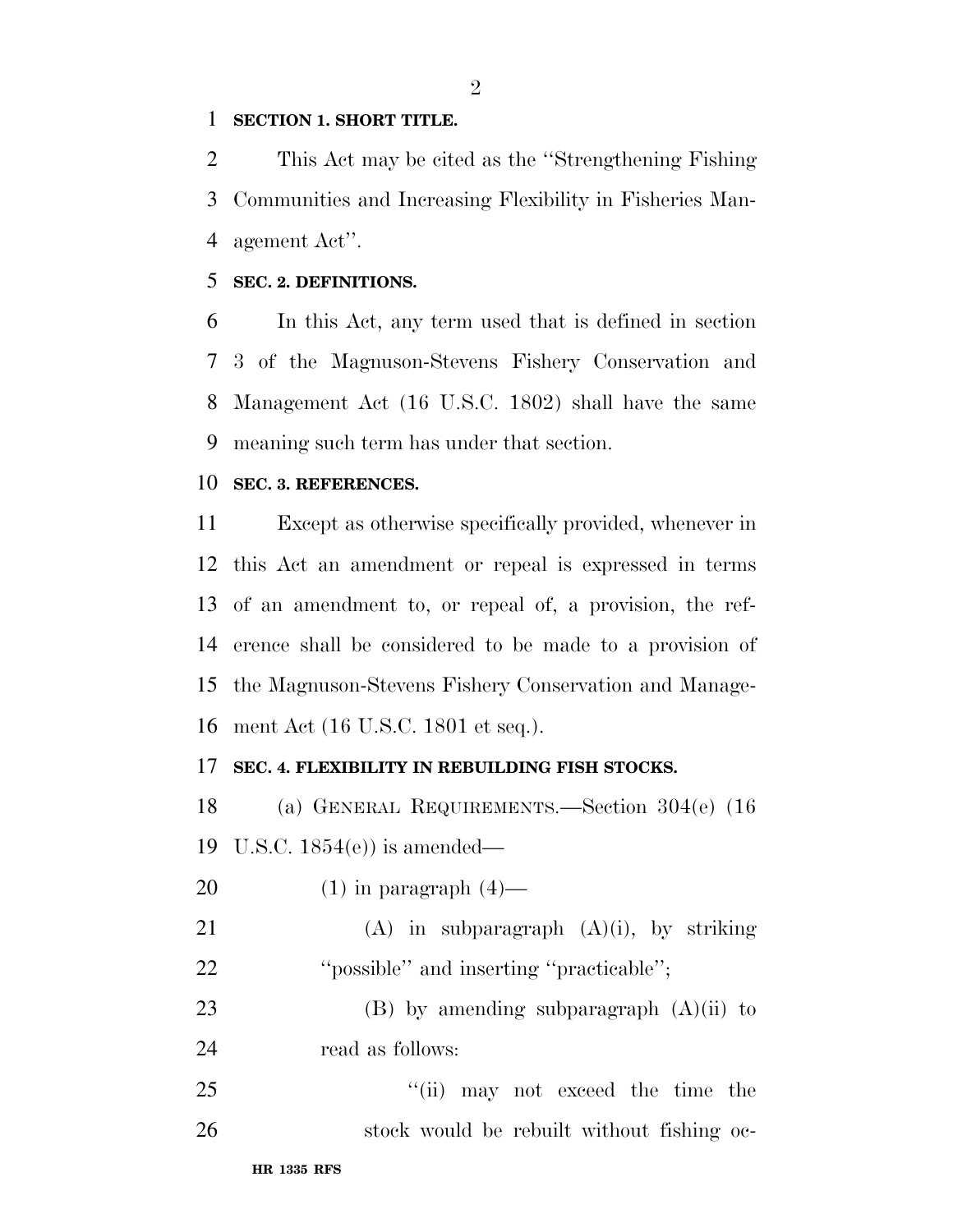| $\mathbf{1}$   | curring plus one mean generation, except  |
|----------------|-------------------------------------------|
| $\overline{2}$ | in a case in which—                       |
| 3              | "(I) the biology of the stock of          |
| $\overline{4}$ | fish, other environmental conditions,     |
| 5              | or management measures under an           |
| 6              | international agreement in which the      |
| $\tau$         | United States participates dictate oth-   |
| 8              | erwise;                                   |
| 9              | "(II) the Secretary determines            |
| 10             | that the cause of the stock being de-     |
| 11             | pleted is outside the jurisdiction of the |
| 12             | Council or the rebuilding program         |
| 13             | cannot be effective only by limiting      |
| 14             | fishing activities;                       |
| 15             | "(III) the Secretary determines           |
| 16             | that one or more components of a          |
| 17             | mixed-stock fishery is depleted but       |
| 18             | cannot be rebuilt within that time-       |
| 19             | without significant economic<br>frame     |
| 20             | harm to the fishery, or cannot be re-     |
| 21             | built without causing another compo-      |
| 22             | nent of the mixed-stock fishery to ap-    |
| 23             | proach a depleted status;                 |
| 24             | $\lq\lq (IV)$ the Secretary determines    |
|                |                                           |

that recruitment, distribution, or life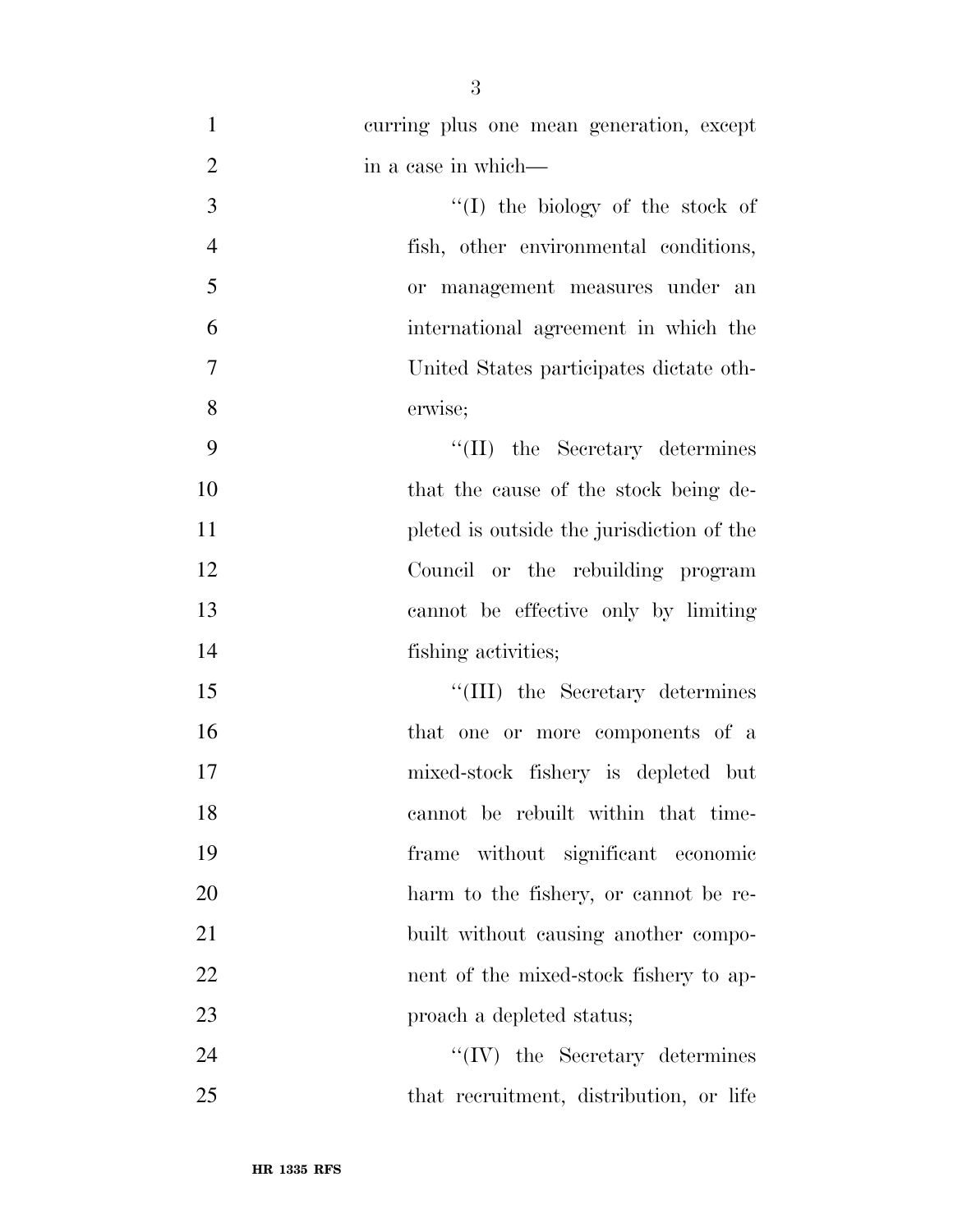| $\mathbf{1}$   | history of, or fishing activities for, the           |
|----------------|------------------------------------------------------|
| $\overline{2}$ | stock are affected by informal trans-                |
| 3              | boundary agreements under which                      |
| $\overline{4}$ | management activities outside the ex-                |
| 5              | economic zone by another<br>clusive                  |
| 6              | country may hinder conservation and                  |
| $\tau$         | management efforts by United States                  |
| 8              | fishermen; and                                       |
| 9              | $\lq\lq(V)$ the Secretary determines                 |
| 10             | that the stock has been affected by                  |
| 11             | unusual events that make rebuilding                  |
| 12             | within the specified time period im-                 |
| 13             | probable without significant economic                |
| 14             | harm to fishing communities;";                       |
| 15             | $(C)$ by striking "and" after the semicolon          |
| 16             | at the end of subparagraph (B), by redesig-          |
| 17             | nating subparagraphs $(B)$ and $(C)$ as subpara-     |
| 18             | graphs $(C)$ and $(D)$ , and by inserting after sub- |
| 19             | paragraph $(A)$ the following:                       |
| 20             | "(B) take into account environmental con-            |
| 21             | dition including predator/prey relationships;";      |
| 22             | and                                                  |
| 23             | (D) by striking the period at the end of             |
| 24             | subparagraph (D) (as so redesignated) and in-        |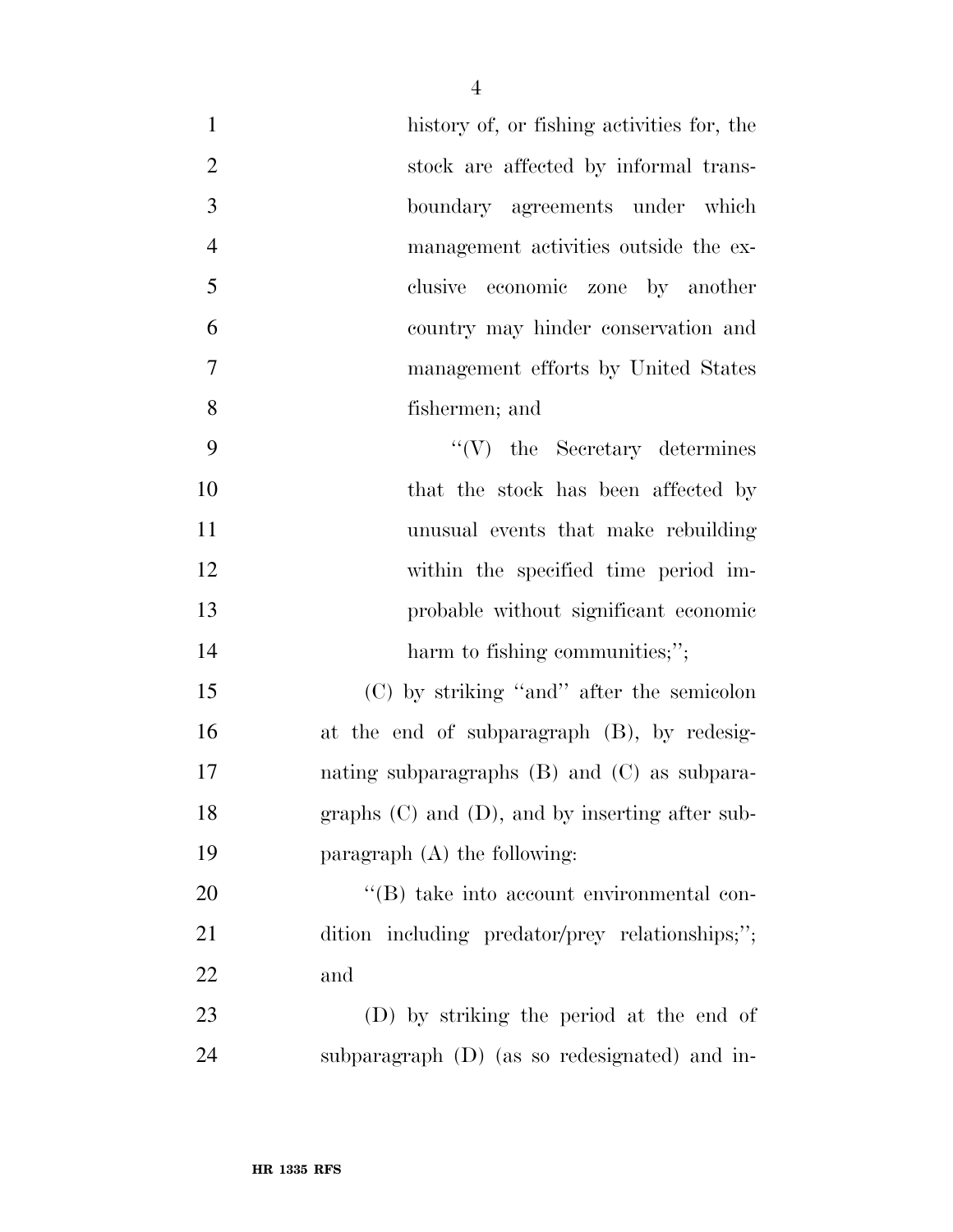| $\mathbf{1}$   | serting "; and", and by adding at the end the            |
|----------------|----------------------------------------------------------|
| $\overline{2}$ | following:                                               |
| 3              | " $(E)$ specify a schedule for reviewing the             |
| $\overline{4}$ | rebuilding targets, evaluating environmental im-         |
| 5              | pacts on rebuilding progress, and evaluating             |
| 6              | progress being made toward reaching rebuilding           |
| 7              | targets."; and                                           |
| 8              | $(2)$ by adding at the end the following:                |
| 9              | "(8) A fishery management plan, plan amend-              |
| 10             | ment, or proposed regulations may use alternative        |
| 11             | rebuilding strategies, including harvest control rules   |
| 12             | and fishing mortality-rate targets to the extent they    |
| 13             | are in compliance with the requirements of this Act.     |
| 14             | $\lq(9)$ A Council may terminate the application of      |
| 15             | paragraph $(3)$ to a fishery if the Council's scientific |
| 16             | and statistical committee determines and the Sec-        |
| $17\,$         | retary concurs that the original determination that      |
| 18             | the fishery was depleted was erroneous, either—          |
| 19             | "(A) within the 2-year period beginning on               |
| 20             | the effective date a fishery management plan,            |
| 21             | plan amendment, or proposed regulation for a             |
| 22             | fishery under this subsection takes effect; or           |
| 23             | "(B) within 90 days after the completion                 |
| 24             | of the next stock assessment after such deter-           |
| 25             | mination.".                                              |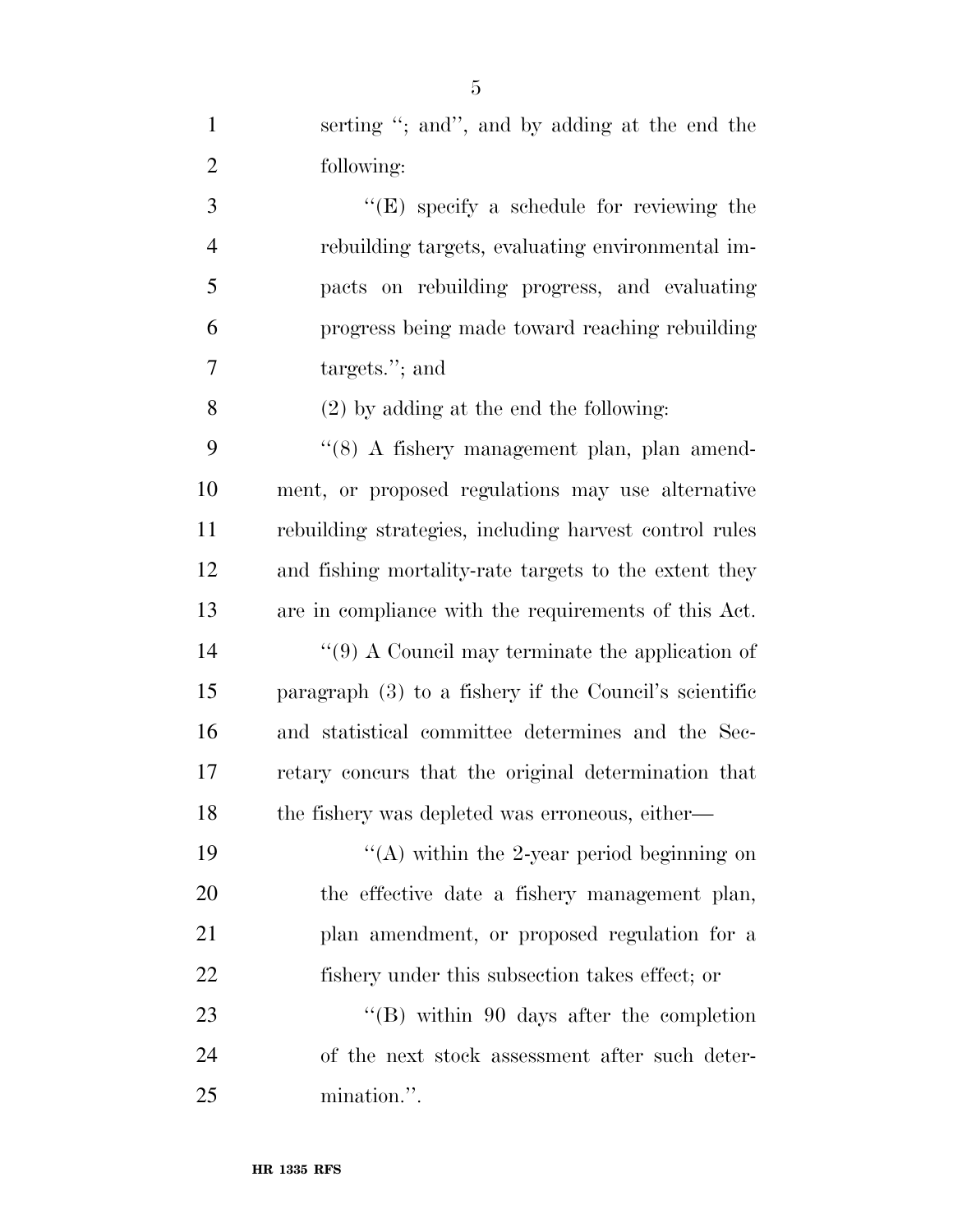(b) EMERGENCY REGULATIONS AND INTERIM MEAS- URES.—Section 305(c)(3)(B) (16 U.S.C. 1855(c)(3)(B)) is amended by striking ''180 days after'' and all that fol- lows through ''provided'' and inserting ''1 year after the date of publication, and may be extended by publication in the Federal Register for one additional period of not more than 1 year, if''.

## **SEC. 5. MODIFICATIONS TO THE ANNUAL CATCH LIMIT RE-QUIREMENT.**

 Section 302 (16 U.S.C. 1852) is amended by adding at the end the following:

12 ""(m) CONSIDERATIONS FOR MODIFICATIONS TO AN-NUAL CATCH LIMIT REQUIREMENTS.—

14 "(1) CONSIDERATION OF ECOSYSTEM AND ECO- NOMIC IMPACTS.—In establishing annual catch lim-16 its a Council may, consistent with section  $302(h)(6)$ , consider changes in an ecosystem and the economic needs of the fishing communities.

 $(2)$  LIMITATIONS TO ANNUAL CATCH LIMIT REQUIREMENT FOR SPECIAL FISHERIES.—Notwith- standing subsection (h)(6), a Council is not required to develop an annual catch limit for—

23  $\bullet$  (A) an ecosystem component species; ''(B) a fishery for a species that has a life cycle of approximately 1 year, unless the Sec-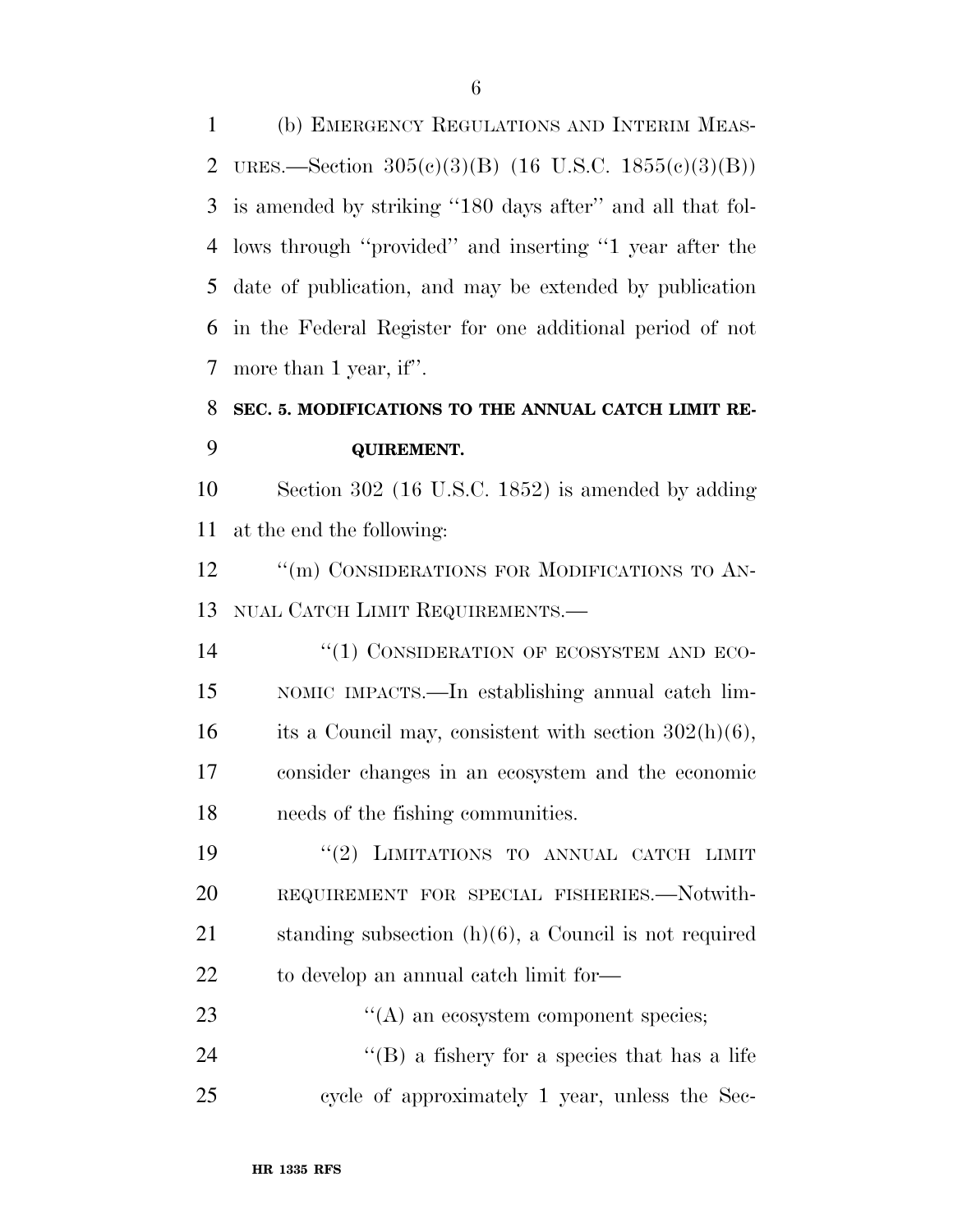| $\mathbf{1}$   | retary has determined the fishery is subject to       |
|----------------|-------------------------------------------------------|
| $\overline{2}$ | overfishing; or                                       |
| 3              | $\lq\lq$ (C) a stock for which—                       |
| $\overline{4}$ | "(i) more than half of a single-year                  |
| 5              | class will complete their life cycle in less          |
| 6              | than 18 months; and                                   |
| $\overline{7}$ | "(ii) fishing mortality will have little              |
| 8              | impact on the stock.                                  |
| 9              | "(3) RELATIONSHIP TO INTERNATIONAL FISH-              |
| 10             | ERY EFFORTS.—Each annual catch limit may, con-        |
| 11             | sistent with section $302(h)(6)$ , take into account— |
| 12             | "(A) management measures under inter-                 |
| 13             | national agreements in which the United States        |
| 14             | participates;                                         |
| 15             | "(B) informal transboundary agreements                |
| 16             | under which fishery management activities by          |
| 17             | another country outside the exclusive economic        |
| 18             | zone may hinder conservation efforts by United        |
| 19             | States fishermen for a fish species for which         |
| 20             | any of the recruitment, distribution, life history,   |
| 21             | or fishing activities are transboundary; and          |
| 22             | $\lq\lq$ (C) in instances in which no transbound-     |
| 23             | ary agreement exists, activities by another           |
| 24             | country outside the exclusive economic zone           |
| 25             | that may hinder conservation efforts by United        |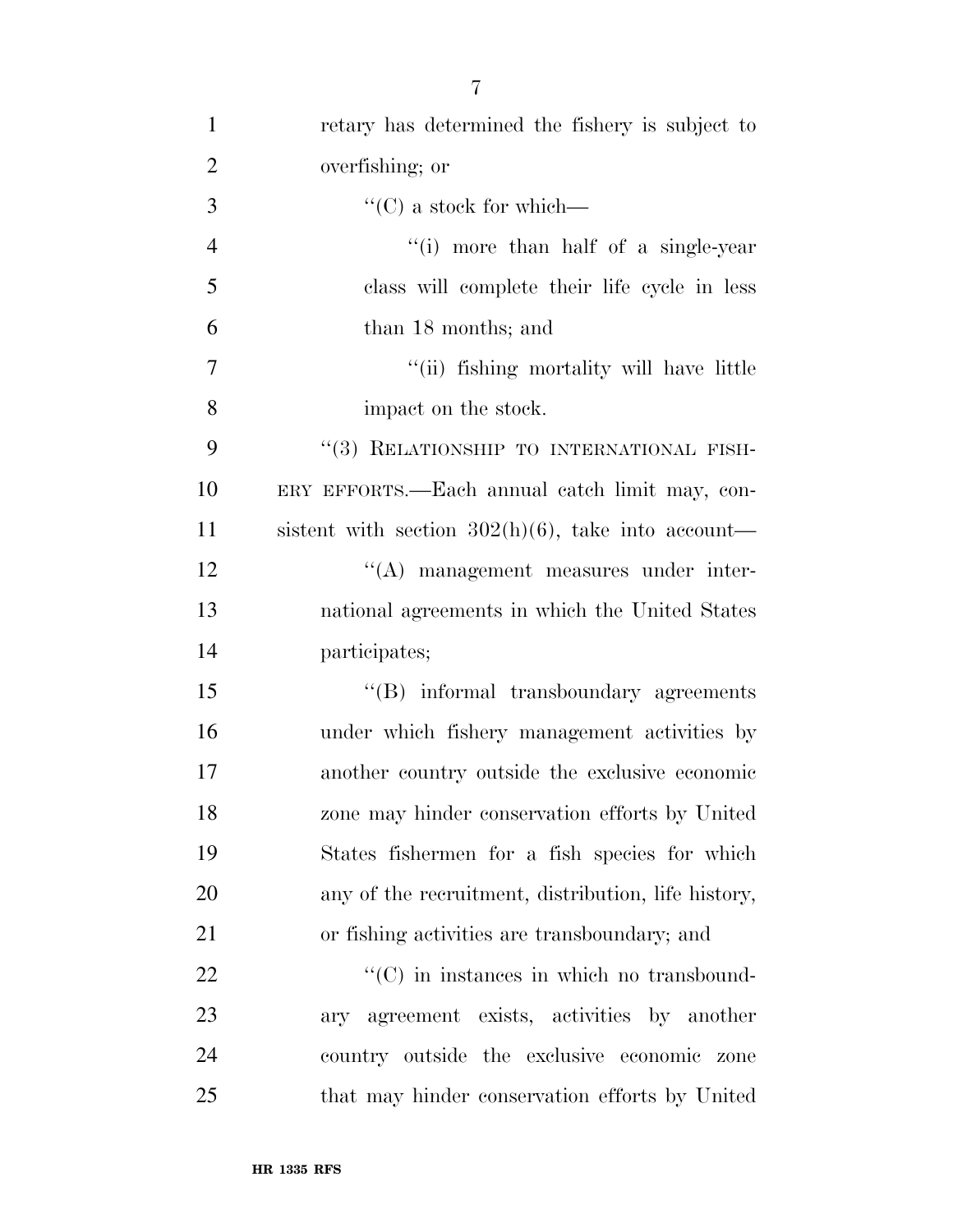| $\mathbf{1}$   | States fisherman for a fish species for which           |
|----------------|---------------------------------------------------------|
| $\overline{2}$ | any of the recruitment, distribution, life history,     |
| 3              | or fishing activities are transboundary.                |
| $\overline{4}$ | "(4) AUTHORIZATION FOR MULTISPECIES COM-                |
| 5              | PLEXES AND MULTIYEAR ANNUAL CATCH LIMITS.-              |
| 6              | For purposes of subsection $(h)(6)$ , a Council may es- |
| 7              | tablish—                                                |
| 8              | $\lq\lq$ and annual catch limit for a stock             |
| 9              | complex; or                                             |
| 10             | "(B) annual catch limits for each year in               |
| 11             | any continuous period that is not more than             |
| 12             | three years in duration.                                |
| 13             | "(5) ECOSYSTEM COMPONENT SPECIES<br>DE-                 |
| 14             | FINED.—In this subsection the term 'ecosystem com-      |
| 15             | ponent species' means a stock of fish that is a non-    |
| 16             | target, incidentally harvested stock of fish in a fish- |
| 17             | ery, or a nontarget, incidentally harvested stock of    |
| 18             | fish that a Council or the Secretary has deter-         |
| 19             | $mined$ —                                               |
| 20             | $\lq\lq$ is not subject to overfishing, ap-             |
| 21             | proaching a depleted condition or depleted; and         |
| 22             | "(B) is not likely to become subject to                 |
| 23             | overfishing or depleted in the absence of con-          |
| 24             | servation and management measures.".                    |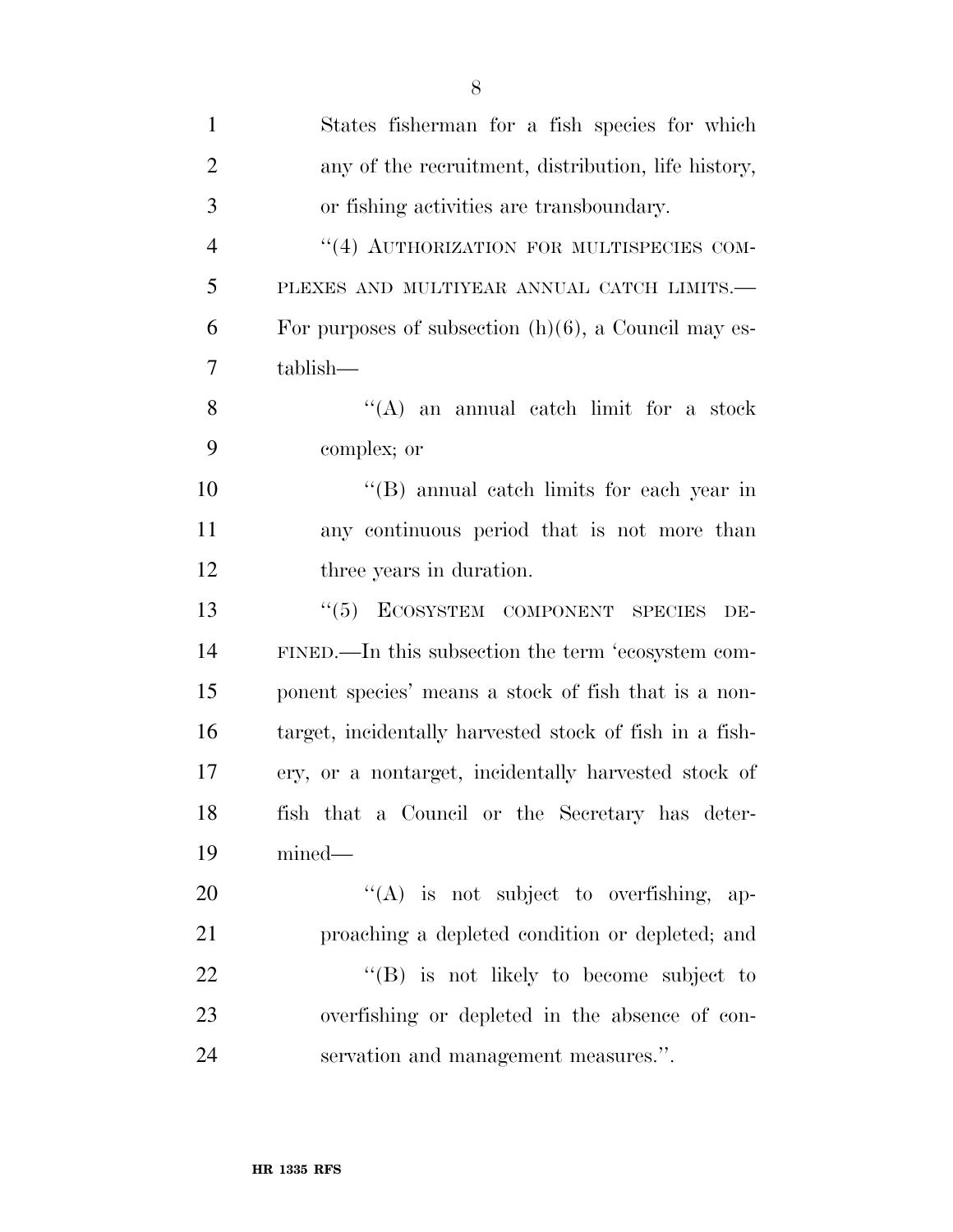**PLETED.**  (a) DEFINITIONS.—Section 3 (16 U.S.C. 1802) is amended— (1) in paragraph (34), by striking ''The terms 'overfishing' and 'overfished' mean'' and inserting ''The term 'overfishing' means''; and (2) by inserting after paragraph (8) the fol-

lowing:

10 ''(8a) The term 'depleted' means, with respect to a stock of fish or stock complex, that the stock or stock complex has a biomass that has declined below a level that jeopardizes the capacity of the stock or stock complex to produce maximum sustain-able yield on a continuing basis.''.

 (b) SUBSTITUTION OF TERM.—The Magnuson-Ste- vens Fishery Conservation and Management Act (16 U.S.C. 1801 et seq.) is amended—

19 (1) in the heading of section  $304(e)$ , by striking ''OVERFISHED'' and inserting ''DEPLETED''; and

 (2) by striking ''overfished'' each place it ap-pears and inserting ''depleted''.

**HR 1335 RFS**  (c) CLARITY IN ANNUAL REPORT.—Section  $304(e)(1)$  (16 U.S.C. 1854(e)(1)) is amended by adding at the end the following: ''The report shall distinguish be-tween fisheries that are depleted (or approaching that con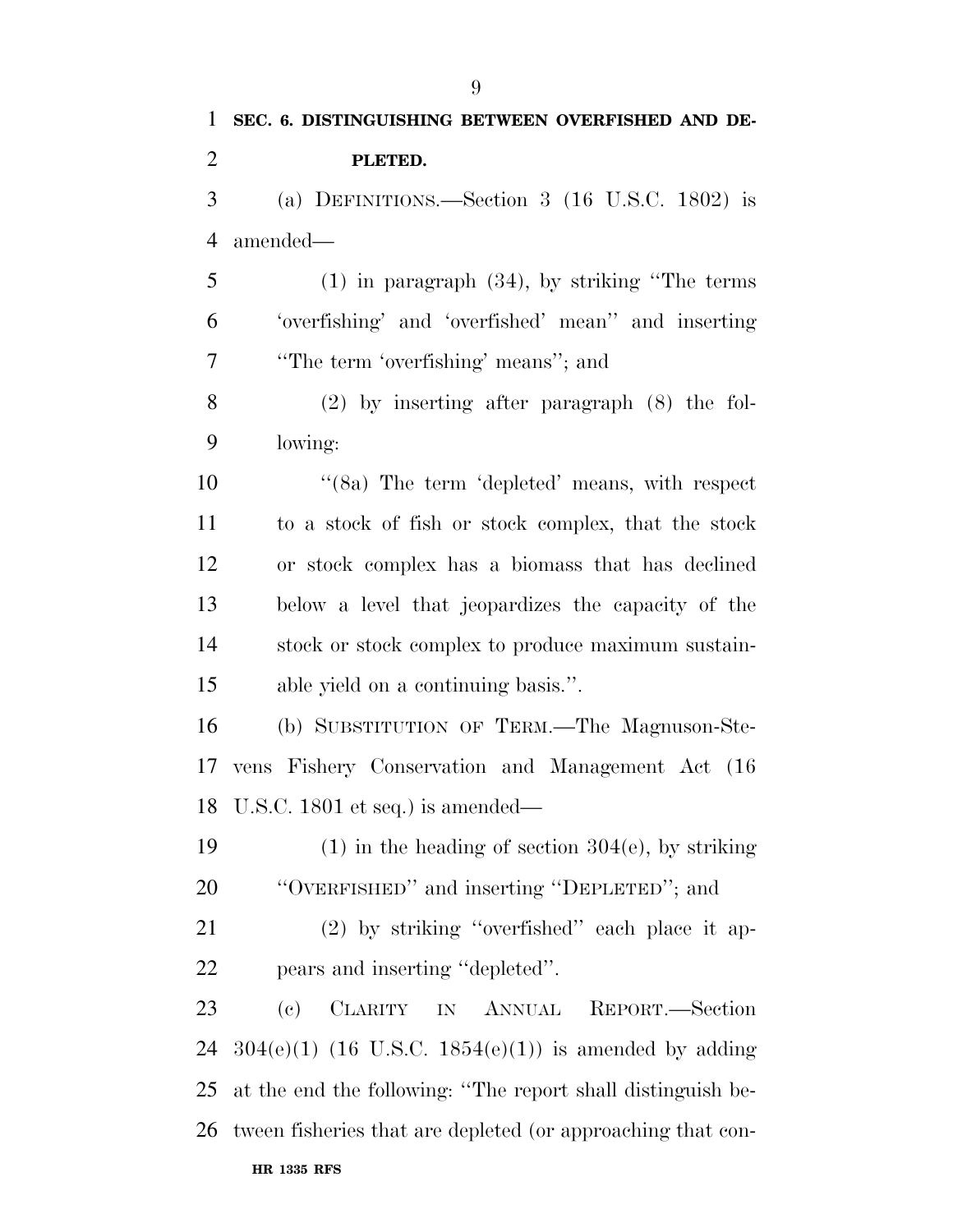dition) as a result of fishing and fisheries that are depleted (or approaching that condition) as a result of factors other than fishing. The report shall state, for each fishery iden- tified as depleted or approaching that condition, whether the fishery is the target of directed fishing.''.

#### **SEC. 7. TRANSPARENCY AND PUBLIC PROCESS.**

7 (a) ADVICE.—Section  $302(g)(1)(B)$  (16 U.S.C. 8 1852 $(g)(1)(B)$  is amended by adding at the end the fol- lowing: ''Each scientific and statistical committee shall de- velop such advice in a transparent manner and allow for public involvement in the process.''.

 (b) MEETINGS.—Section 302(i)(2) (16 U.S.C.  $1852(i)(2)$  is amended by adding at the end the following: ''(G) Each Council shall make available on the Internet Web site of the Council—

 ''(i) to the extent practicable, a Webcast, an audio recording, or a live broadcast of each meeting of the Council, and of the Council Co- ordination Committee established under sub- section (l), that is not closed in accordance with 21 paragraph (3); and

22 "'(ii) audio, video (if the meeting was in person or by video conference), or a searchable audio or written transcript of each meeting of the Council and of the meetings of committees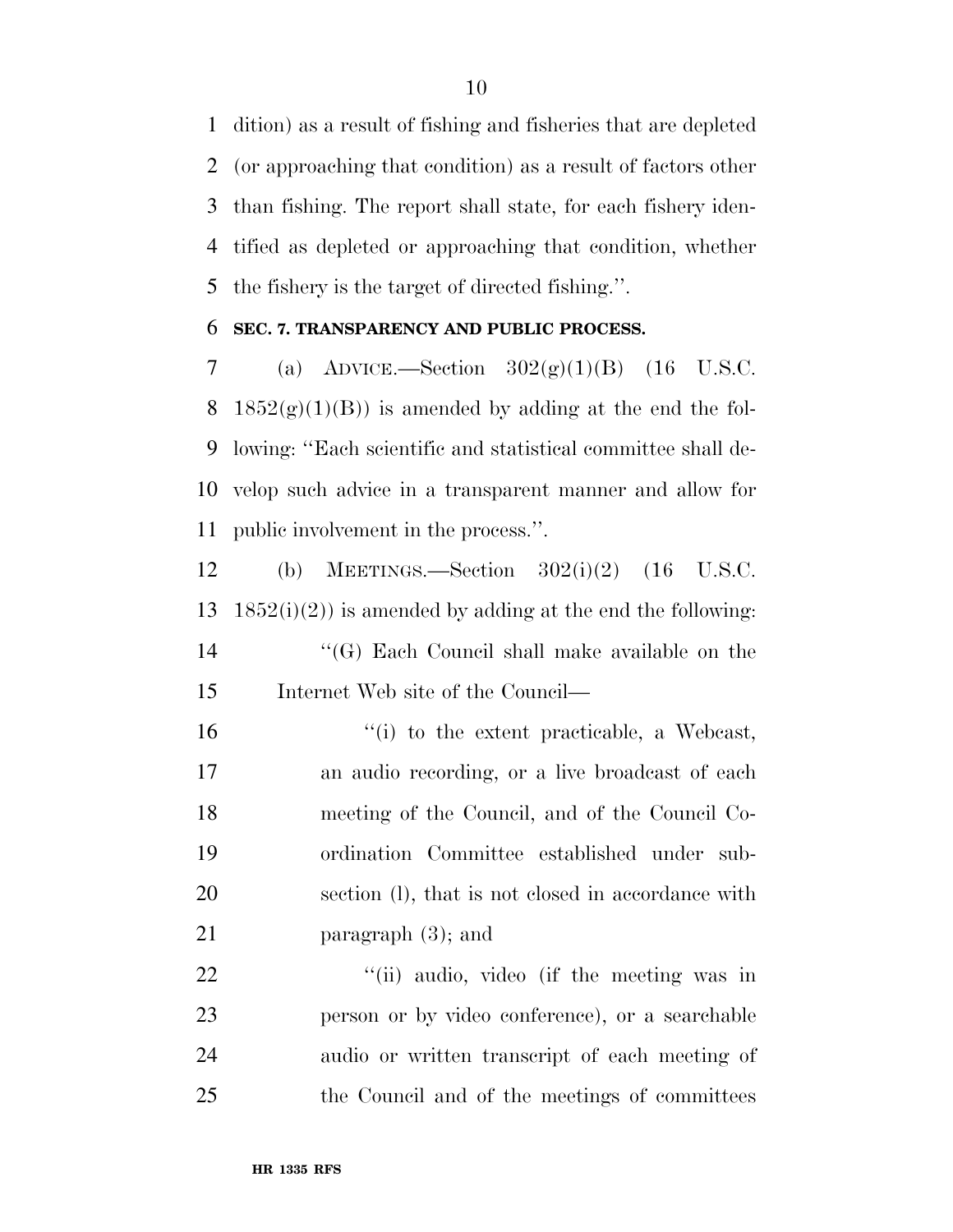| $\mathbf{1}$   | referred to in section $302(g)(1)(B)$ of the Coun-     |
|----------------|--------------------------------------------------------|
| $\overline{2}$ | cil by not later than 30 days after the conclu-        |
| 3              | sion of the meeting.                                   |
| 4              | "(H) The Secretary shall maintain and make             |
| 5              | available to the public an archive of Council and sci- |
| 6              | entific and statistical committee meeting audios, vid- |
| 7              | eos, and transcripts made available under clauses (i)  |
| 8              | and (ii) of subparagraph $(G)$ .".                     |
| 9              | (c) FISHERY IMPACT STATEMENTS.—                        |
| 10             | (1) REQUIREMENT.—Section 303 (16 U.S.C.                |
| 11             | $(1853)$ is amended—                                   |
| 12             | $(A)$ in subsection $(a)$ , by striking para-          |
| 13             | graph $(9)$ and redesignating paragraphs $(10)$        |
| 14             | through $(15)$ as paragraphs $(9)$ through $(14)$ ,    |
| 15             | respectively; and                                      |
| 16             | (B) by adding at the end the following:                |
| 17             | "(d) FISHERY IMPACT STATEMENT.-                        |
| 18             | "(1) Any fishery management plan (or fishery           |
| 19             | management plan amendment) prepared by any             |
| 20             | Council or by the Secretary pursuant to subsection     |
| 21             | (a) or (b), or proposed regulations deemed necessary   |
| 22             | pursuant to subsection (c), shall include a fishery    |
| 23             | impact statement which shall assess, specify and       |
| 24             | analyze the likely effects and impact of the proposed  |
| 25             | action on the quality of the human environment.        |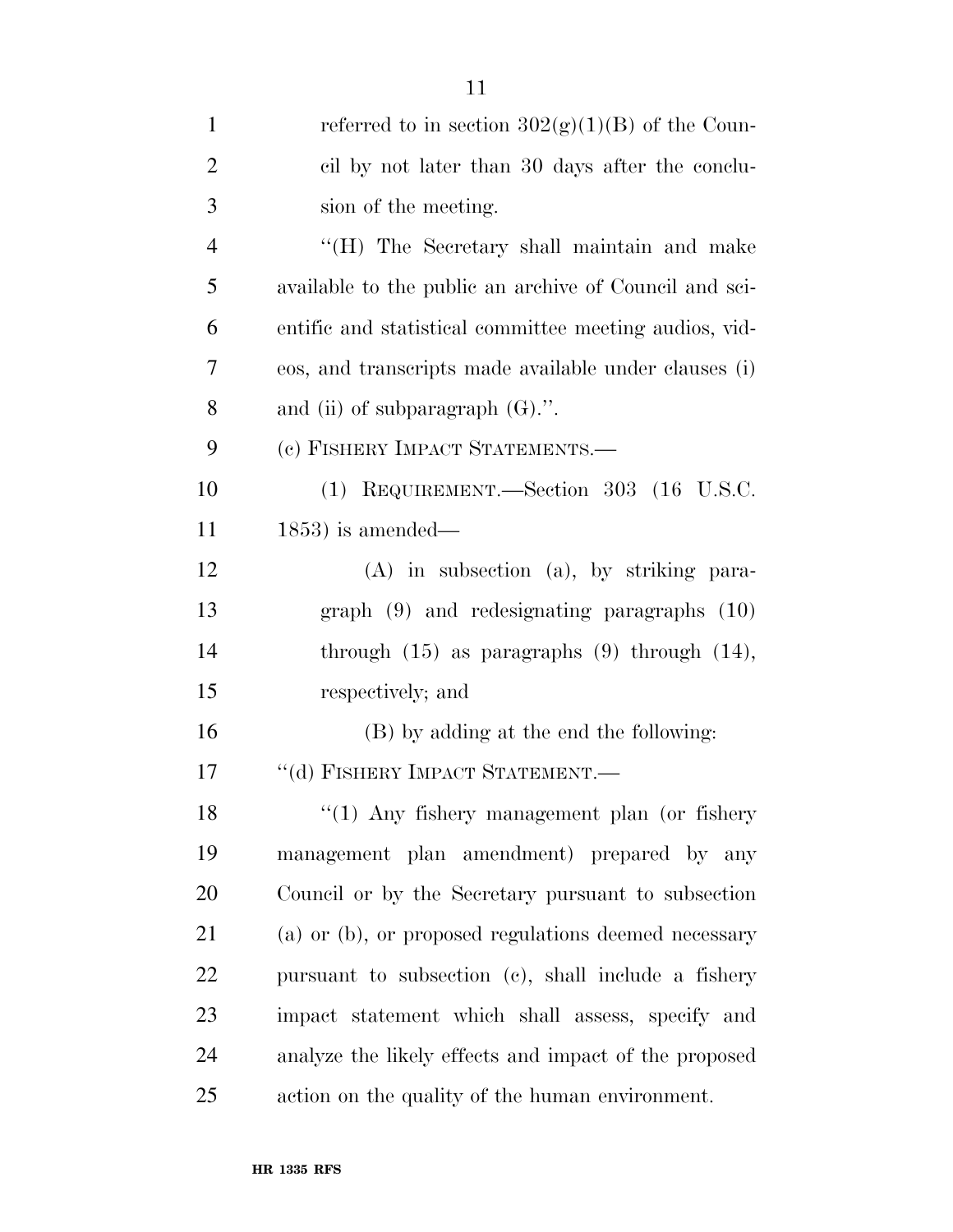| $\mathbf{1}$   | $\lq(2)$ The fishery impact statement shall de-  |
|----------------|--------------------------------------------------|
| $\overline{2}$ | scribe—                                          |
| 3              | "(A) a purpose of the proposed action;           |
| $\overline{4}$ | "(B) the environmental impact of the pro-        |
| 5              | posed action;                                    |
| 6              | $\lq\lq$ (C) any adverse environmental effects   |
| 7              | which cannot be avoided should the proposed      |
| 8              | action be implemented;                           |
| 9              | $\lq\lq$ a reasonable range of alternatives to   |
| 10             | the proposed action;                             |
| 11             | $\lq\lq(E)$ the relationship between short-term  |
| 12             | use of fishery resources and the enhancement of  |
| 13             | long-term productivity;                          |
| 14             | $\lq\lq(F)$ the cumulative conservation and man- |
| 15             | agement effects; and                             |
| 16             | $\lq\lq(G)$ economic, and social impacts of the  |
| 17             | proposed action on—                              |
| 18             | "(i) participants in the fisheries and           |
| 19             | fishing communities affected by the pro-         |
| 20             | posed action;                                    |
| 21             | "(ii) participants in the fisheries con-         |
| 22             | ducted in adjacent areas under the author-       |
| 23             | ity of another Council, after consultation       |
| 24             | with such Council and representatives of         |
| 25             | those participants; and                          |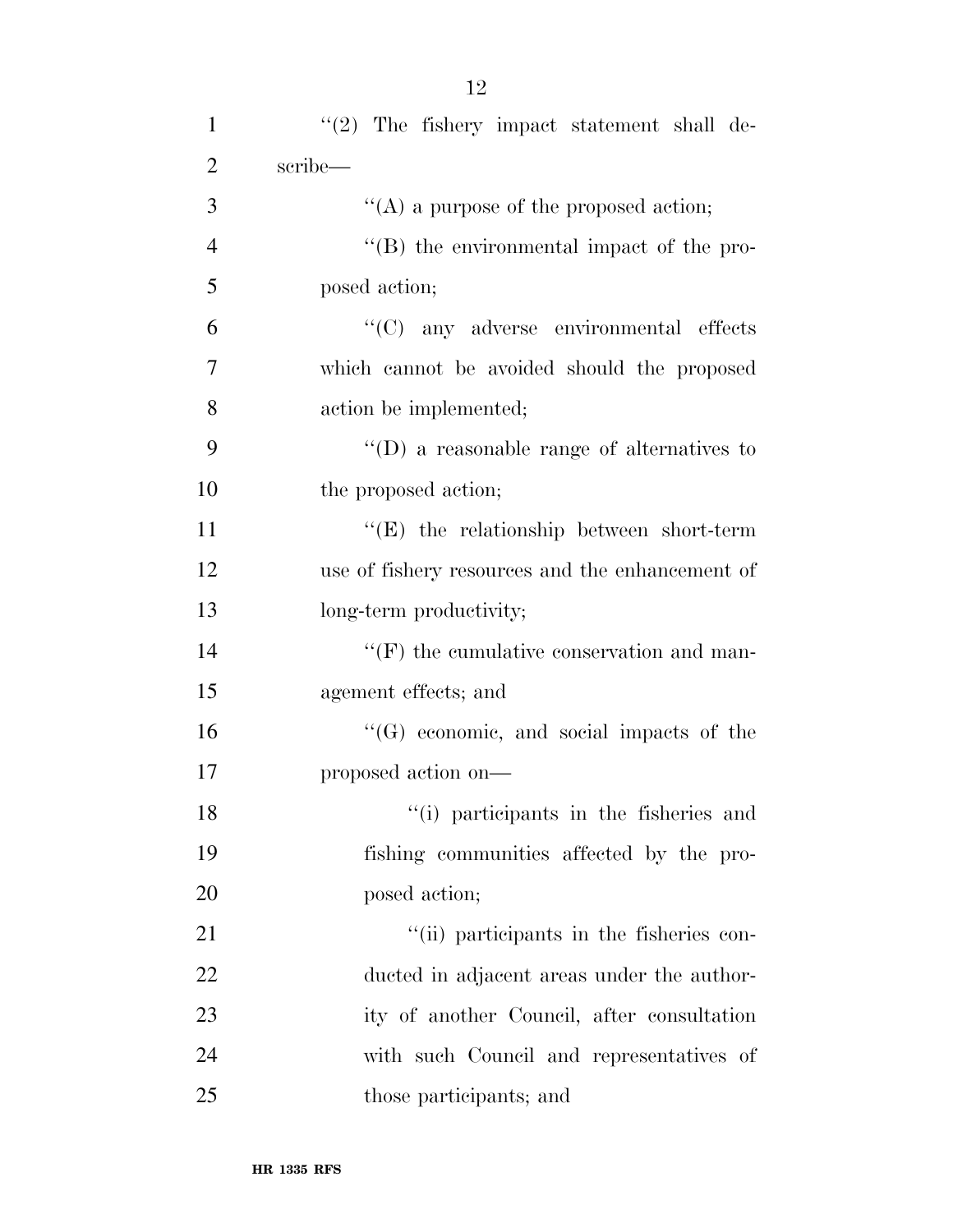1 ''(iii) the safety of human life at sea, including whether and to what extent such measures may affect the safety of partici-pants in the fishery.

 ''(3) A substantially complete fishery impact statement, which may be in draft form, shall be available not less than 14 days before the beginning of the meeting at which a Council makes its final de- cision on the proposal (for plans, plan amendments, or proposed regulations prepared by a Council pur- suant to subsection (a) or (c)). Availability of this fishery impact statement will be announced by the methods used by the council to disseminate public information and the public and relevant government agencies will be invited to comment on the fishery impact statement.

 $\frac{1}{4}$  The completed fishery impact statement shall accompany the transmittal of a fishery man- agement plan or plan amendment as specified in sec- tion 304(a), as well as the transmittal of proposed regulations as specified in section 304(b).

 $\frac{4}{5}$  The Councils shall, subject to approval by the Secretary, establish criteria to determine actions or classes of action of minor significance regarding 25 subparagraphs  $(A)$ ,  $(B)$ ,  $(D)$ ,  $(E)$ , and  $(F)$  of para-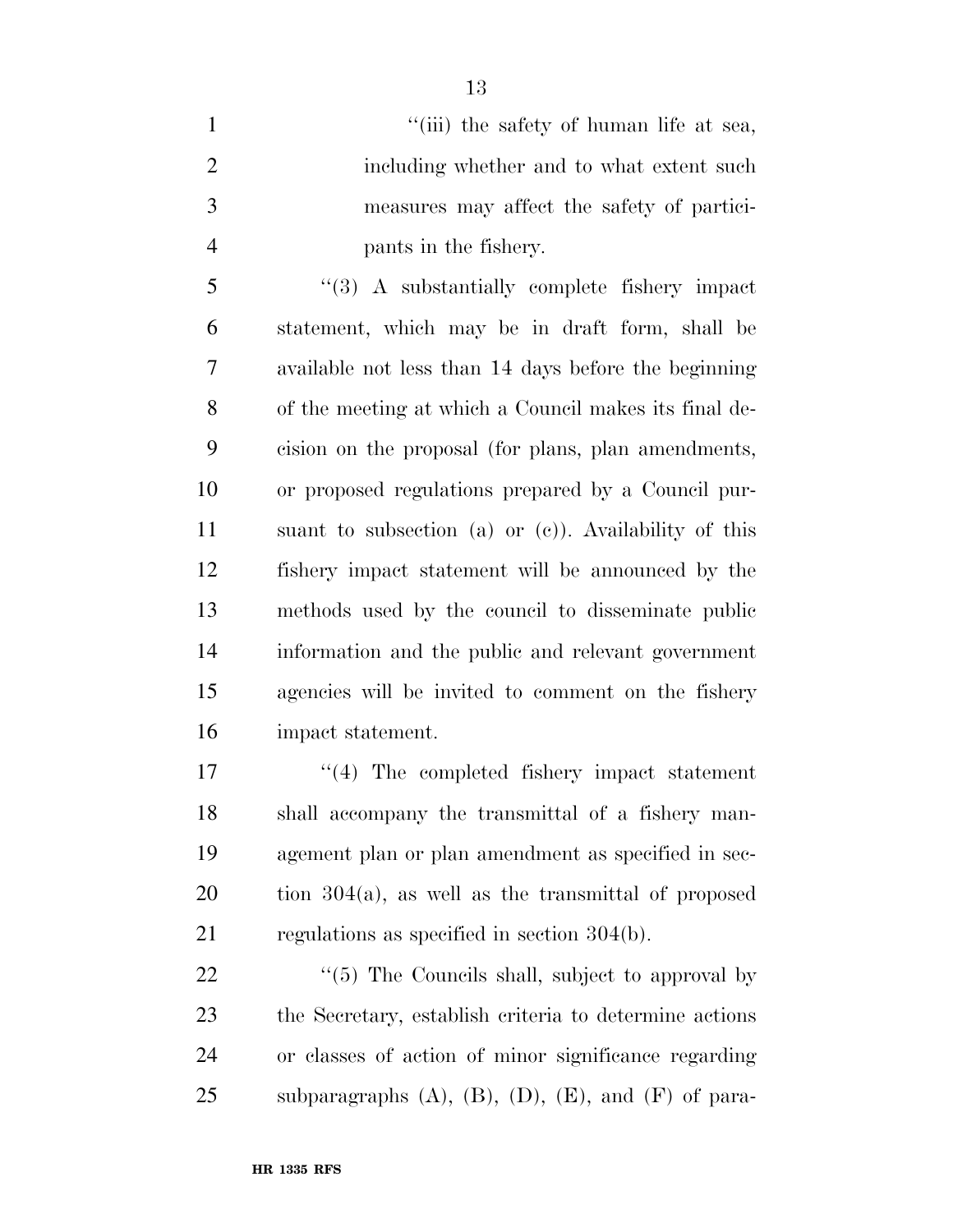| $\mathbf{1}$   | $graph (2)$ , for which preparation of a fishery impact     |
|----------------|-------------------------------------------------------------|
| $\overline{2}$ | statement is unnecessary and categorically excluded         |
| 3              | from the requirements of this section, and the docu-        |
| $\overline{4}$ | mentation required to establish the exclusion.              |
| 5              | $\cdot\cdot$ (6) The Councils shall, subject to approval by |
| 6              | the Secretary, prepare procedures for compliance            |
| 7              | with this section that provide for timely, clear, and       |
| 8              | concise analysis that is useful to decision makers and      |
| 9              | the public, reduce extraneous paperwork and effec-          |
| 10             | tively involve the public, including—                       |
| 11             | "(A) using Council meetings to determine                    |
| 12             | the scope of issues to be addressed and identi-             |
| 13             | fying significant issues related to the proposed            |
| 14             | action;                                                     |
| 15             | "(B) integration of the fishery impact                      |
| 16             | statement development process with preliminary              |
| 17             | and final Council decision making in a manner               |
| 18             | that provides opportunity for comment from the              |
| 19             | public and relevant government agencies prior               |
| <b>20</b>      | to these decision points; and                               |
| 21             | "(C) providing scientific, technical, and                   |
| 22             | legal advice at an early stage of the develop-              |
| 23             | ment of the fishery impact statement to ensure              |
| 24             | timely transmittal and Secretarial review of the            |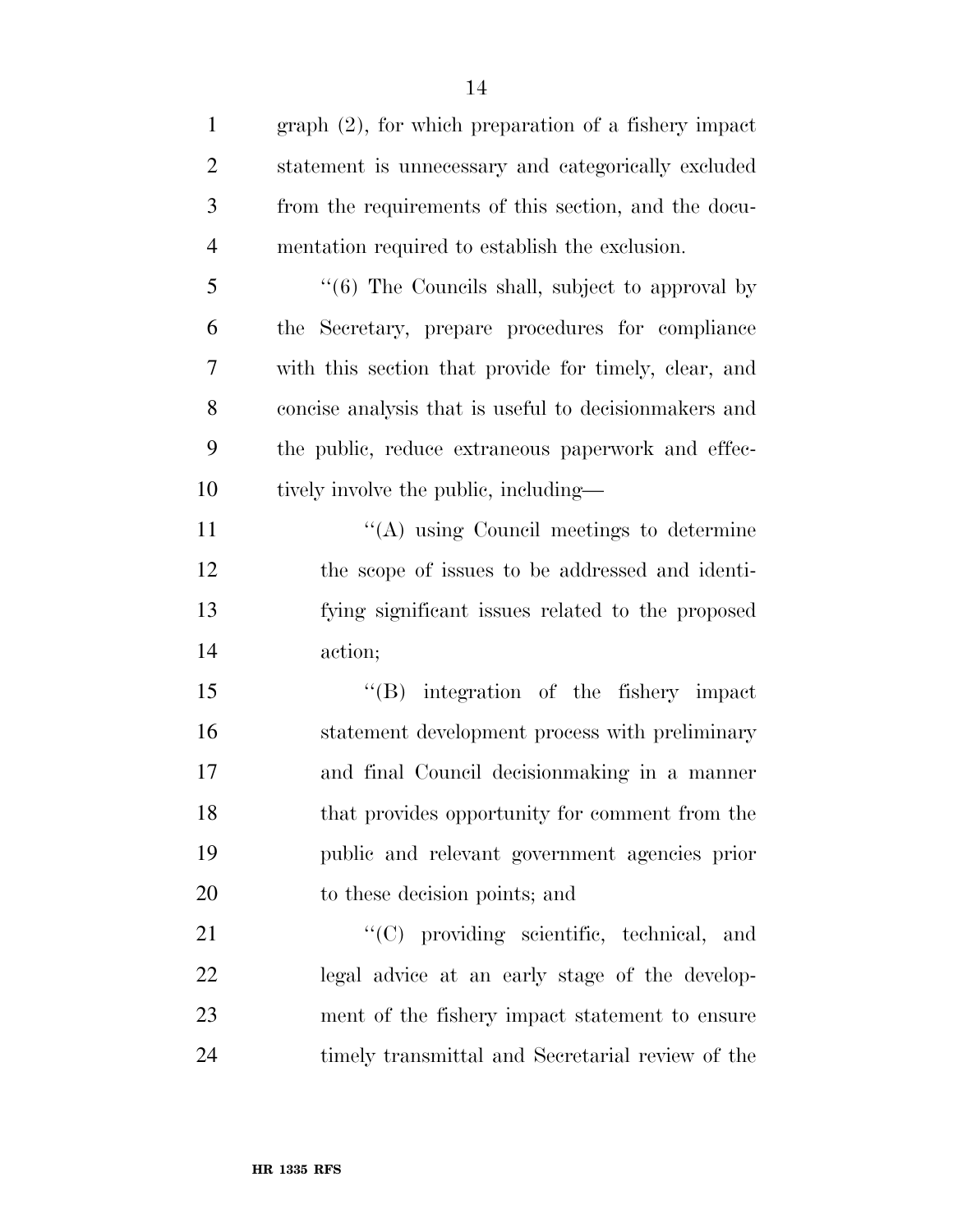proposed fishery management plan, plan amendment, or regulations to the Secretary. 3 ''(7) Actions taken in accordance with this sec- tion are deemed to fulfill the requirements of the National Environmental Policy Act of 1969 (42 U.S.C. 4321 et seq.) and all related implementing regulations.''. 8 (2) EVALUATION OF ADEQUACY.—Section  $304(a)(2)$  (16 U.S.C. 1854(a)(2)) is amended by striking ''and'' after the semicolon at the end of sub- paragraph (B), striking the period at the end of sub- paragraph (C) and inserting ''; and'', and by adding at the end the following:  $\langle \text{`}(D) \rangle$  evaluate the adequacy of the accom- panying fishery impact statement as basis for fully considering the environmental impacts of implementing the fishery management plan or plan amendment.''. (3) REVIEW OF REGULATIONS.—Section 304(b) (16 U.S.C. 1854(b)) is amended by striking so much as precedes subparagraph (A) of paragraph (1) and inserting the following: 23 "(b) REVIEW OF REGULATIONS.—

  $(1)$  Upon transmittal by the Council to the Secretary of proposed regulations prepared under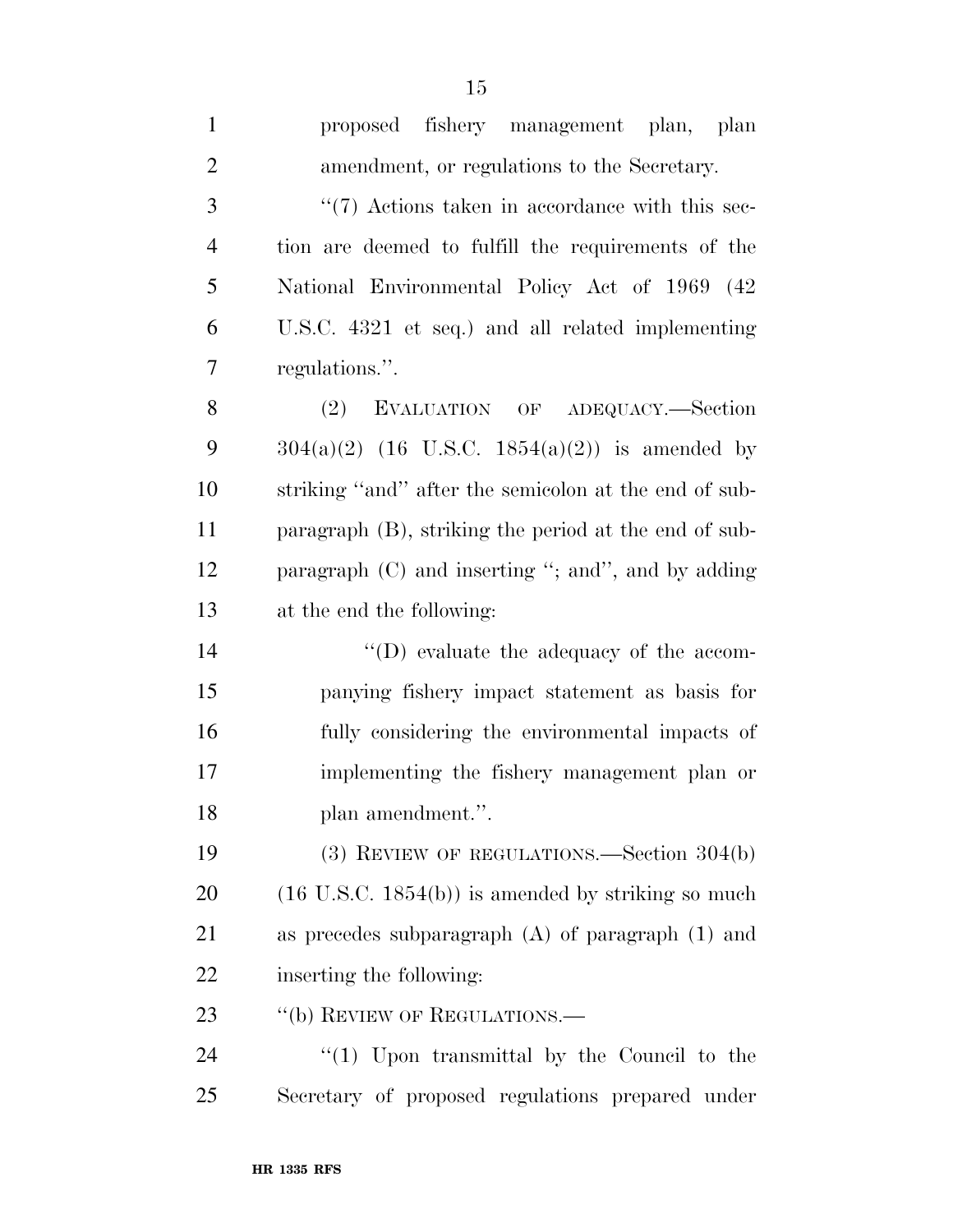section 303(c), the Secretary shall immediately ini- tiate an evaluation of the proposed regulations to de- termine whether they are consistent with the fishery management plan, plan amendment, this Act and other applicable law. The Secretary shall also imme- diately initiate an evaluation of the accompanying fishery impact statement as a basis for fully consid- ering the environmental impacts of implementing the proposed regulations. Within 15 days of initiating such evaluation the Secretary shall make a deter-mination and—''.

 (4) EFFECT ON TIME REQUIREMENTS.—Section  $305(e)$  (16 U.S.C. 1855(e)) is amended by inserting ''the National Environmental Policy Act of 1969 (42 U.S.C. 4321 et seq.),'' after ''the Regulatory Flexi-bility Act (5 U.S.C. 601 et seq.),''.

#### **SEC. 8. LIMITATION ON FUTURE CATCH SHARE PROGRAMS.**

 (a) CATCH SHARE DEFINED.—Section 3 (16 U.S.C. 1802) is amended by inserting after paragraph (2) the fol-lowing:

 ''(2a) The term 'catch share' means any fishery management program that allocates a specific per- centage of the total allowable catch for a fishery, or a specific fishing area, to an individual, cooperative, community, processor, representative of a commer-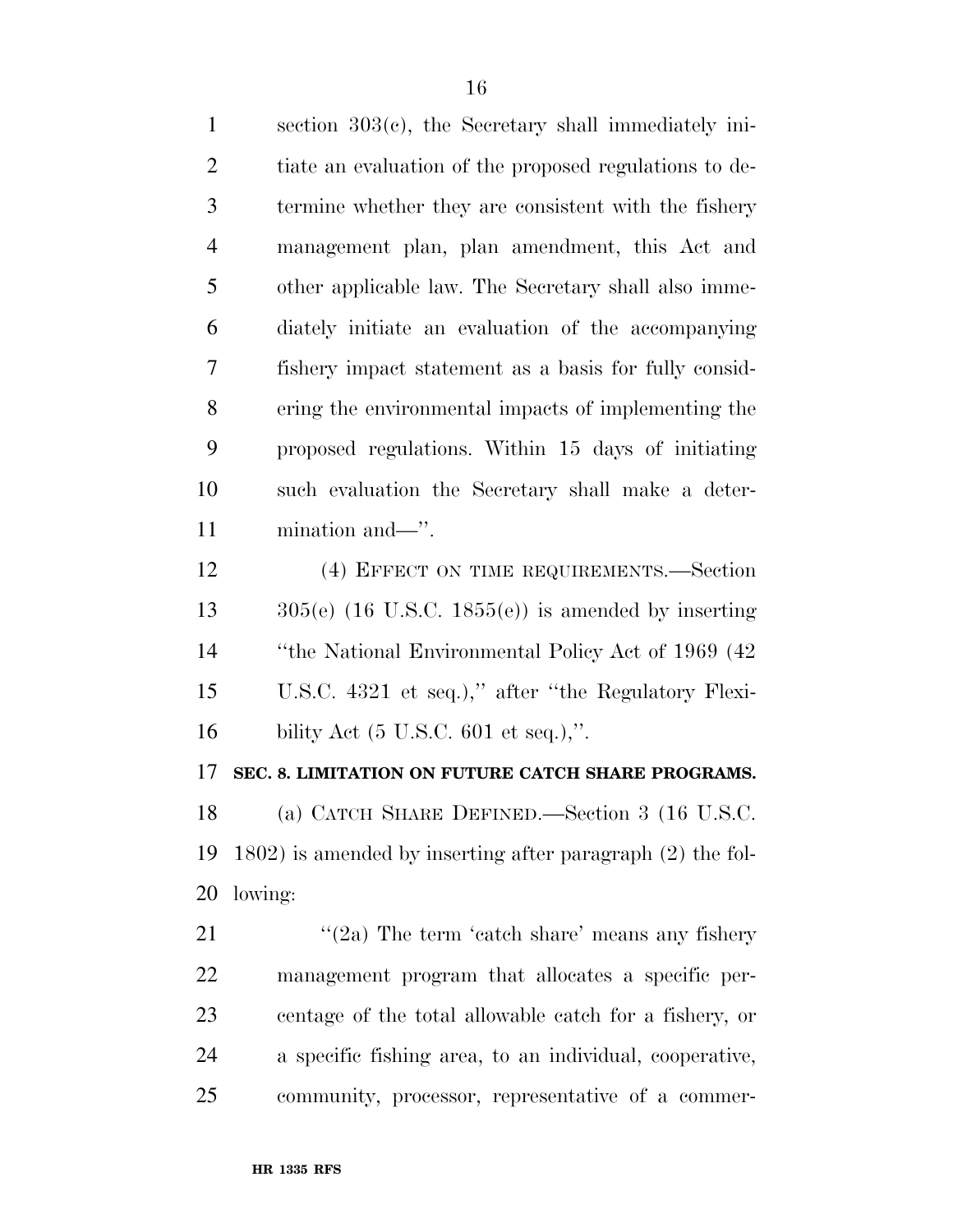| $\mathbf{1}$   | cial sector, or regional fishery association established |
|----------------|----------------------------------------------------------|
| $\overline{2}$ | in accordance with section $303A(c)(4)$ , or other enti- |
| 3              | $ty$ .".                                                 |
| $\overline{4}$ | CATCH SHARE REFERENDUM PILOT PRO-<br>(b)                 |
| 5              | GRAM.-                                                   |
| 6              | (1) IN GENERAL.—Section $303A(c)(6)(D)$ (16              |
| 7              | U.S.C. $1853a(c)(6)(D)$ is amended to read as fol-       |
| 8              | lows:                                                    |
| 9              | "(D) CATCH SHARE REFERENDUM PILOT                        |
| 10             | PROGRAM.                                                 |
| 11             | "(i) The New England, Mid-Atlantic,                      |
| 12             | South Atlantic, and Gulf of Mexico Coun-                 |
| 13             | cils may not submit a fishery management                 |
| 14             | plan or amendment that creates a catch                   |
| 15             | share program for a fishery, and the Sec-                |
| 16             | retary may not approve or implement such                 |
| 17             | a plan or amendment submitted by such a                  |
| 18             | Council or a secretarial plan or amendment               |
| 19             | under section $304(c)$ that creates such a               |
| 20             | program, unless the final program has                    |
| 21             | been approved, in a referendum in accord-                |
| 22             | ance with this subparagraph, by a majority               |
| 23             | of the permit holders eligible to participate            |
| 24             | in the fishery. For multispecies permits in              |
| 25             | the Gulf of Mexico, any permit holder with               |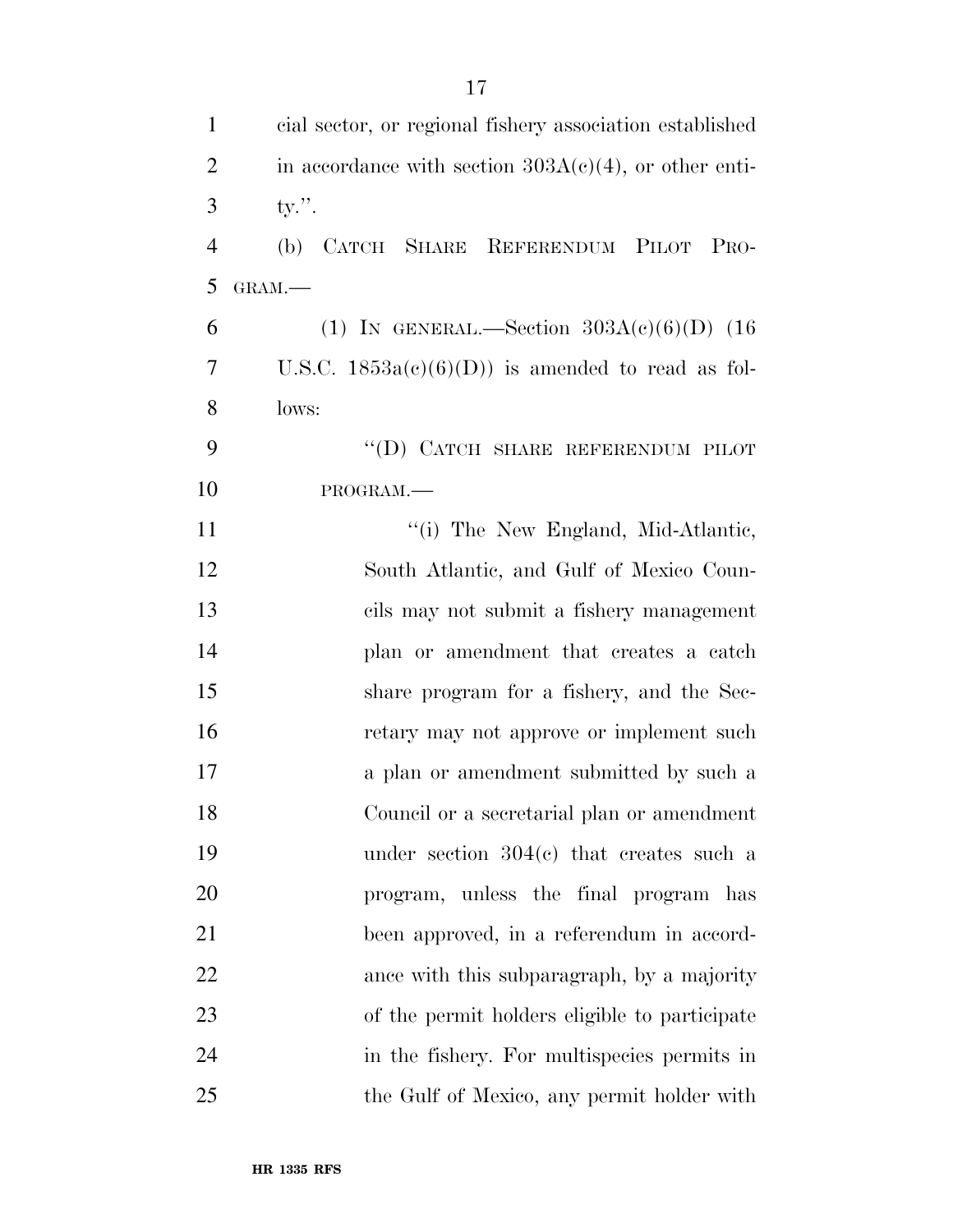| $\mathbf{1}$   | landings from within the sector of the fish-   |
|----------------|------------------------------------------------|
| $\overline{2}$ | ery being considered for the catch share       |
| 3              | program within the 5-year period pre-          |
| $\overline{4}$ | eeding the date of the referendum and still    |
| 5              | active in fishing in the fishery shall be eli- |
| 6              | gible to participate in such a referendum.     |
| 7              | If a catch share program is not approved       |
| 8              | by the requisite number of permit holders,     |
| 9              | it may be revised and submitted for ap-        |
| 10             | proval in a subsequent referendum.             |
| 11             | "(ii) The Secretary may, at the re-            |
| 12             | quest of the New England Fishery Man-          |
| 13             | agement Council, allow participation in        |
| 14             | such a referendum for a fishery under the      |
| 15             | Council's authority, by fishing vessel crew-   |
| 16             | members who derive a significant portion       |
| 17             | of their livelihood from such fishing.         |
| 18             | "(iii) The Secretary shall conduct a           |
| 19             | referendum under this subparagraph, in-        |
| 20             | cluding notifying all permit holders eligible  |
| 21             | to participate in the referendum and mak-      |
| 22             | ing available to them—                         |
| 23             | "(I) a copy of the proposed pro-               |
| 24             | gram;                                          |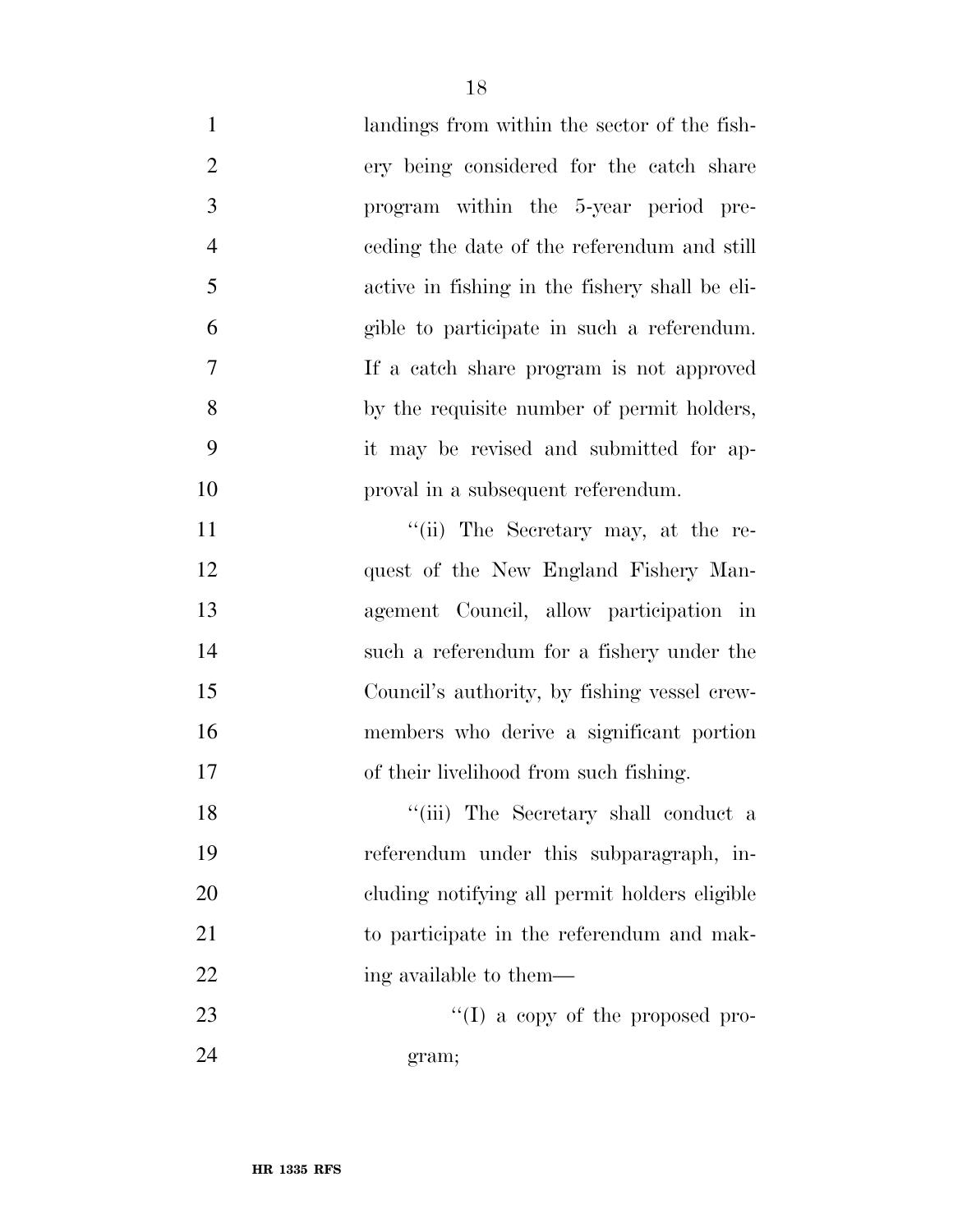| $\mathbf{1}$   | $\lq\lq$ (II) an estimate of the costs of    |
|----------------|----------------------------------------------|
| $\overline{2}$ | the program, including costs to par-         |
| 3              | ticipants;                                   |
| $\overline{4}$ | "(III) an estimate of the amount             |
| 5              | of fish or percentage of quota each          |
| 6              | permit holder would be allocated; and        |
| 7              | $\lq\lq$ (IV) information concerning the     |
| 8              | schedule, procedures, and eligibility        |
| 9              | requirements for the referendum proc-        |
| 10             | ess.                                         |
| 11             | " $(iv)$ For the purposes of this sub-       |
| 12             | paragraph, the term 'permit holder eligible  |
| 13             | to participate' only includes the holder of  |
| 14             | a permit for a fishery under which fishing   |
| 15             | has occurred in 3 of the 5 years preceding   |
| 16             | a referendum for the fishery, unless sick-   |
| 17             | ness, injury, or other unavoidable hardship  |
| 18             | prevented the permit holder from engaging    |
| 19             | in such fishing.                             |
| 20             | $f'(v)$ The Secretary may not imple-         |
| 21             | ment any catch share program for any         |
| 22             | fishery managed exclusively by the Sec-      |
| 23             | retary unless first petitioned by a majority |
| 24             | of those permit holders eligible to partici- |
| 25             | pate in the fishery.".                       |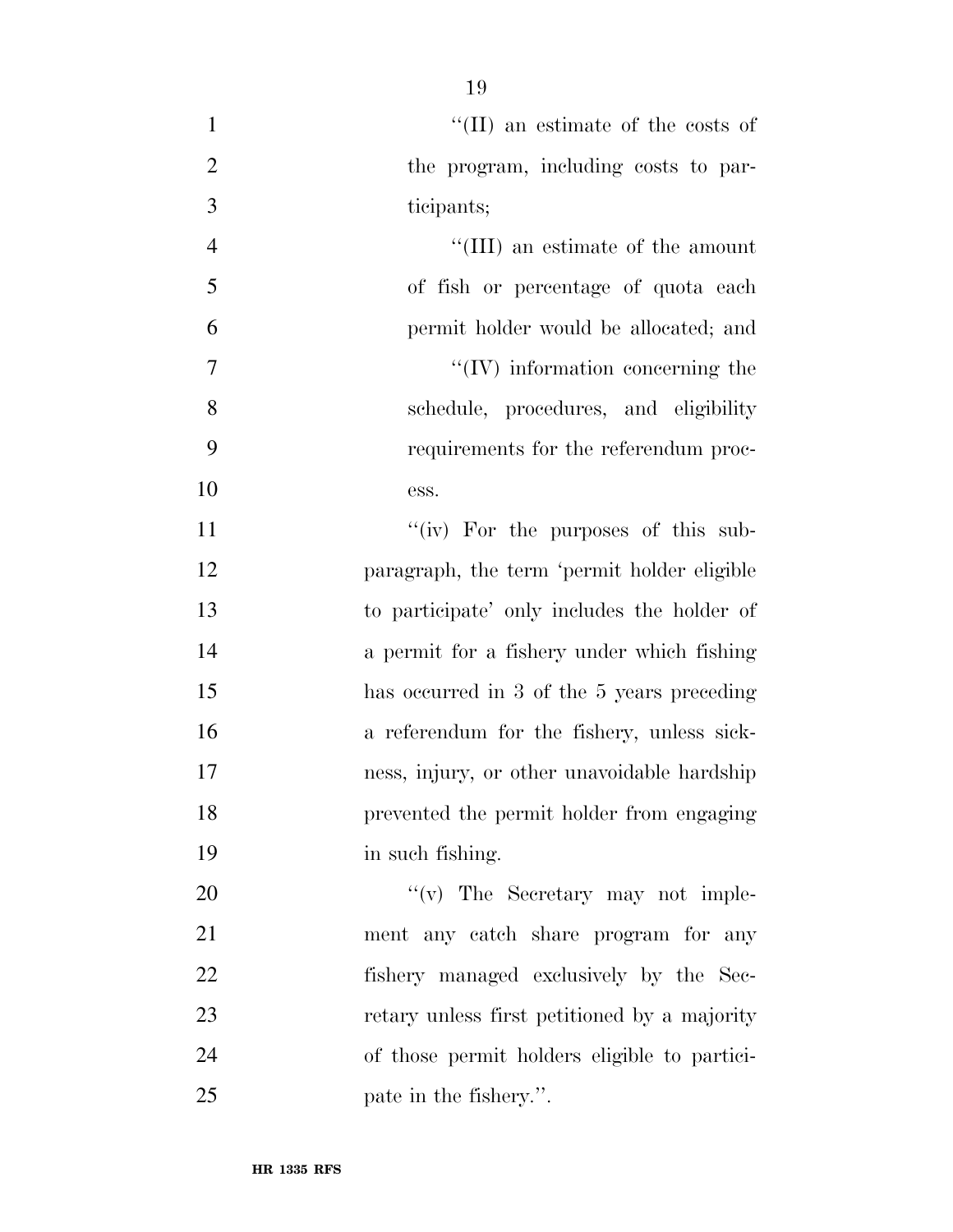| $\mathbf{1}$   | (2) LIMITATION ON APPLICATION.—The amend-             |
|----------------|-------------------------------------------------------|
| $\overline{2}$ | ment made by paragraph (1) shall not apply to a       |
| 3              | catch share program that is submitted to, or pro-     |
| $\overline{4}$ | posed by, the Secretary of Commerce before the date   |
| 5              | of enactment of this Act.                             |
| 6              | (3) REGULATIONS.—Before conducting a ref-             |
| 7              | erendum under the amendment made by paragraph         |
| 8              | (1), the Secretary of Commerce shall issue regula-    |
| 9              | tions implementing such amendment after providing     |
| 10             | an opportunity for submission by the public of com-   |
| 11             | ments on the regulations.                             |
| 12             | SEC. 9. REPORT ON FEE.                                |
| 13             | Section $304(d)(2)$ (16 U.S.C. 1854(d)(2)) is amended |
| 14             | by adding at the end the following:                   |
| 15             | "(D) The Secretary shall report annually on the       |
| 16             | amount collected under this paragraph from each       |
| 17             | fishery and detail how the funds were spent in the    |
| 18             | prior year on a fishery-by-fishery basis, to-         |
|                |                                                       |
| 19             | "(i) Congress; and                                    |
|                | "(ii) each Council from whose fisheries the           |
|                | fee under this paragraph were collected.".            |
| 20<br>21<br>22 | SEC. 10. DATA COLLECTION AND DATA CONFIDENTIALITY.    |
| 23             | (a) ELECTRONIC MONITORING.—                           |
| 24             | (1) ISSUANCE OF REGULATIONS.—                         |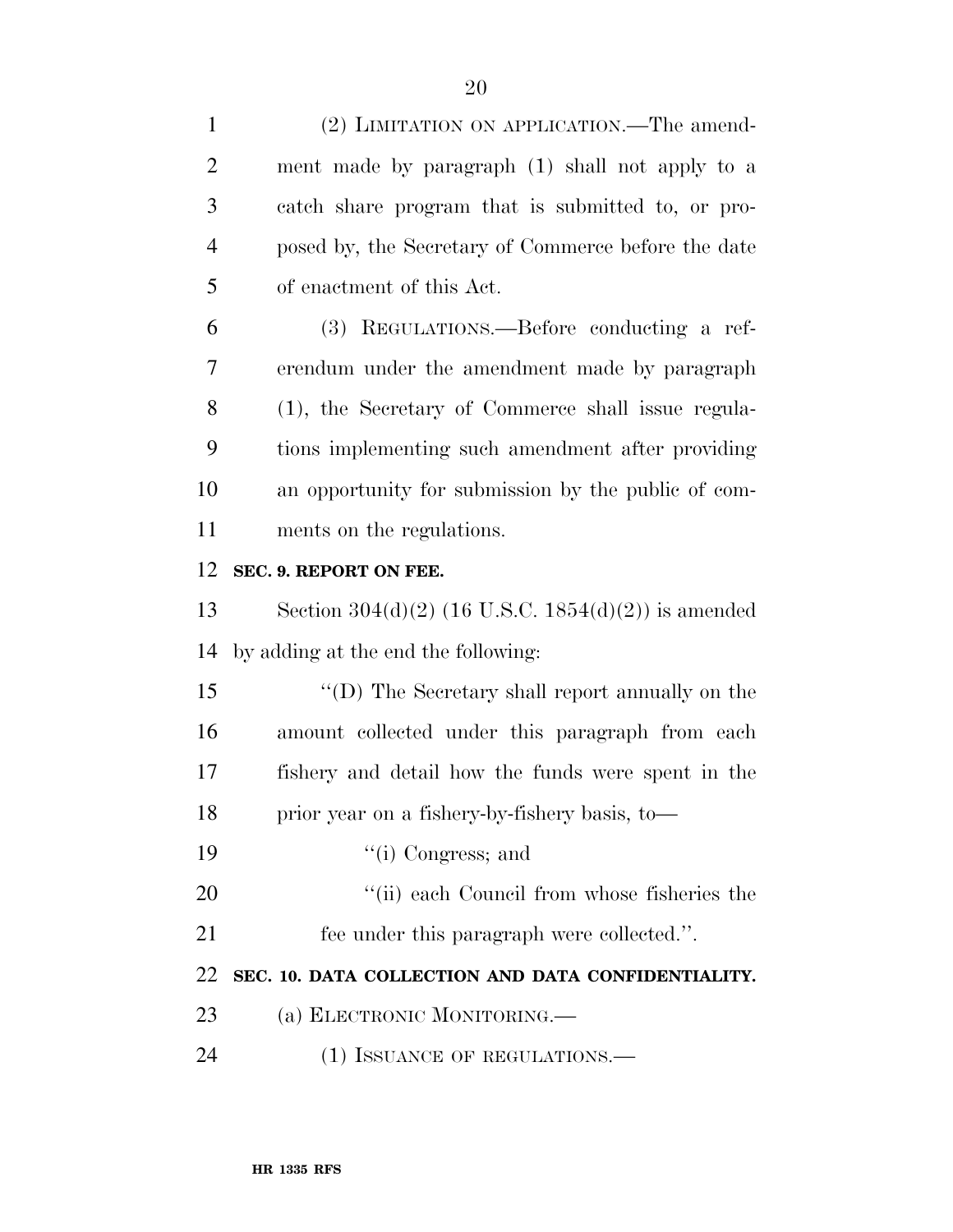| $\mathbf{1}$   | (A) REQUIREMENT.—The Secretary shall              |
|----------------|---------------------------------------------------|
| $\overline{2}$ | issue regulations governing the use of electronic |
| 3              | monitoring for the purposes of monitoring fish-   |
| $\overline{4}$ | eries that are subject to the Magnuson-Stevens    |
| 5              | Fishery Conservation and Management Act (16)      |
| 6              | U.S.C. 1801 et seq.).                             |
| 7              | (B) CONTENT.—The regulations shall—               |
| 8              | (i) distinguish between monitoring for            |
| 9              | data collection and research purposes and         |
| 10             | monitoring for compliance and enforcement         |
| 11             | purposes; and                                     |
| 12             | (ii) include minimum criteria, objec-             |
| 13             | tives, or performance standards for elec-         |
| 14             | tronic monitoring.                                |
| 15             | (C) PROCESS.—In issuing the regulations           |
| 16             | the Secretary shall—                              |
| 17             | (i) consult with the Councils and fish-           |
| 18             | ery management commissions;                       |
| 19             | (ii) publish the proposed regulations;            |
| 20             | and                                               |
| 21             | (iii) provide an opportunity for the              |
| 22             | submission by the public of comments on           |
| 23             | the proposed regulations.                         |
| 24             | (2) IMPLEMENTATION OF MONITORING.—                |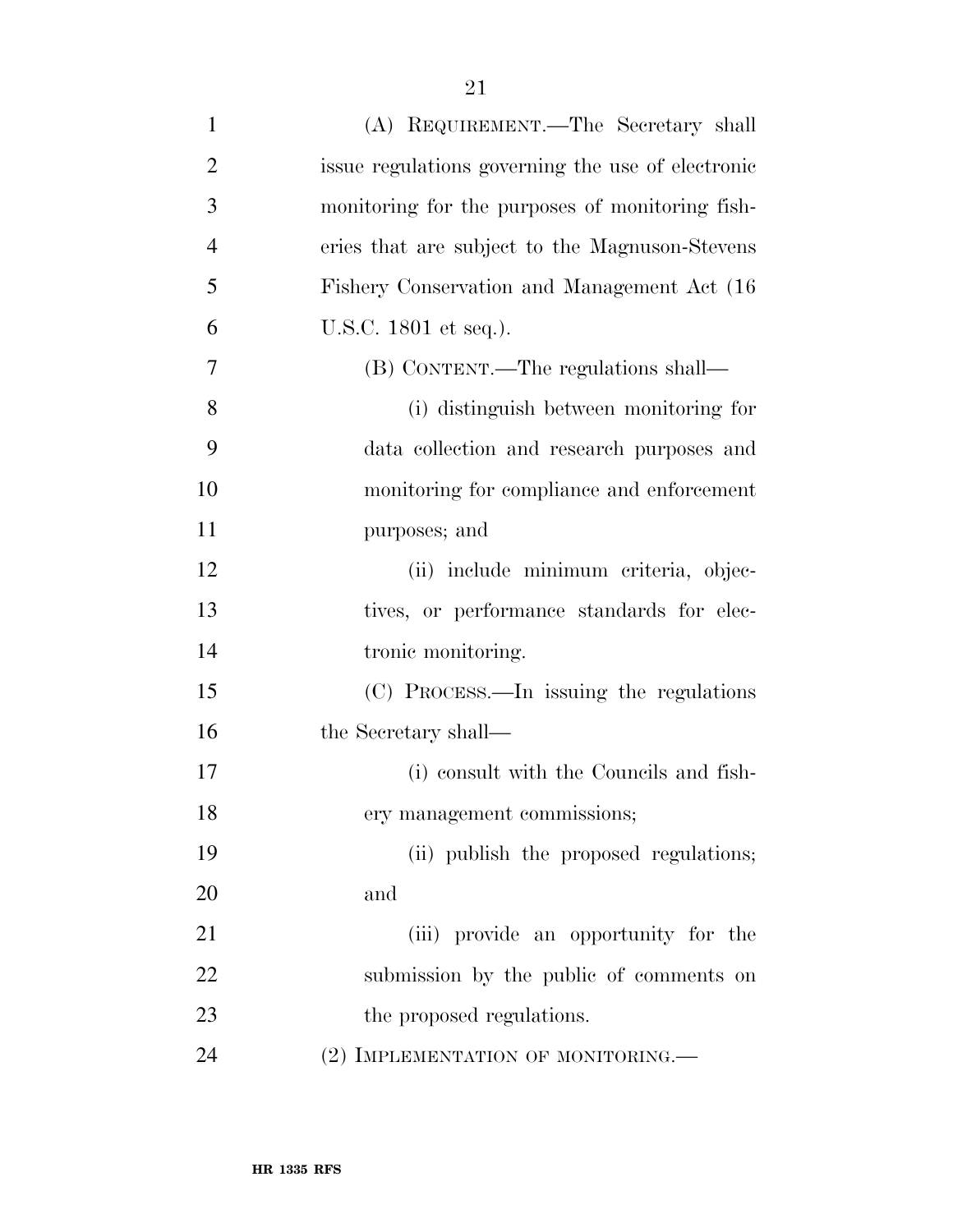(A) IN GENERAL.—Subject to subpara- graph (B), and after the issuance of the final regulations, a Council, or the Secretary for fish-4 eries referred to in section  $302(a)(3)$  of the Magnuson-Stevens Fishery Conservation and Management Act (16 U.S.C. 1852(a)(3)), may, in accordance with the regulations, on a fishery- by-fishery basis and consistent with the existing objectives and management goals of a fishery management plan and the Act for a fishery issued by the Council or the Secretary, respec-12 tively, amend such plan— (i) to incorporate electronic moni- toring as an alternative tool for data col- lection and monitoring purposes or for compliance and enforcement purposes (or both); and 18 (ii) to allow for the replacement of a percentage of on-board observers with elec-20 tronic monitoring. (B) COMPARABILITY.—Subparagraph (A)

 shall apply to a fishery only if the Council or Secretary, respectively, determines that such monitoring will yield comparable data collection and compliance results.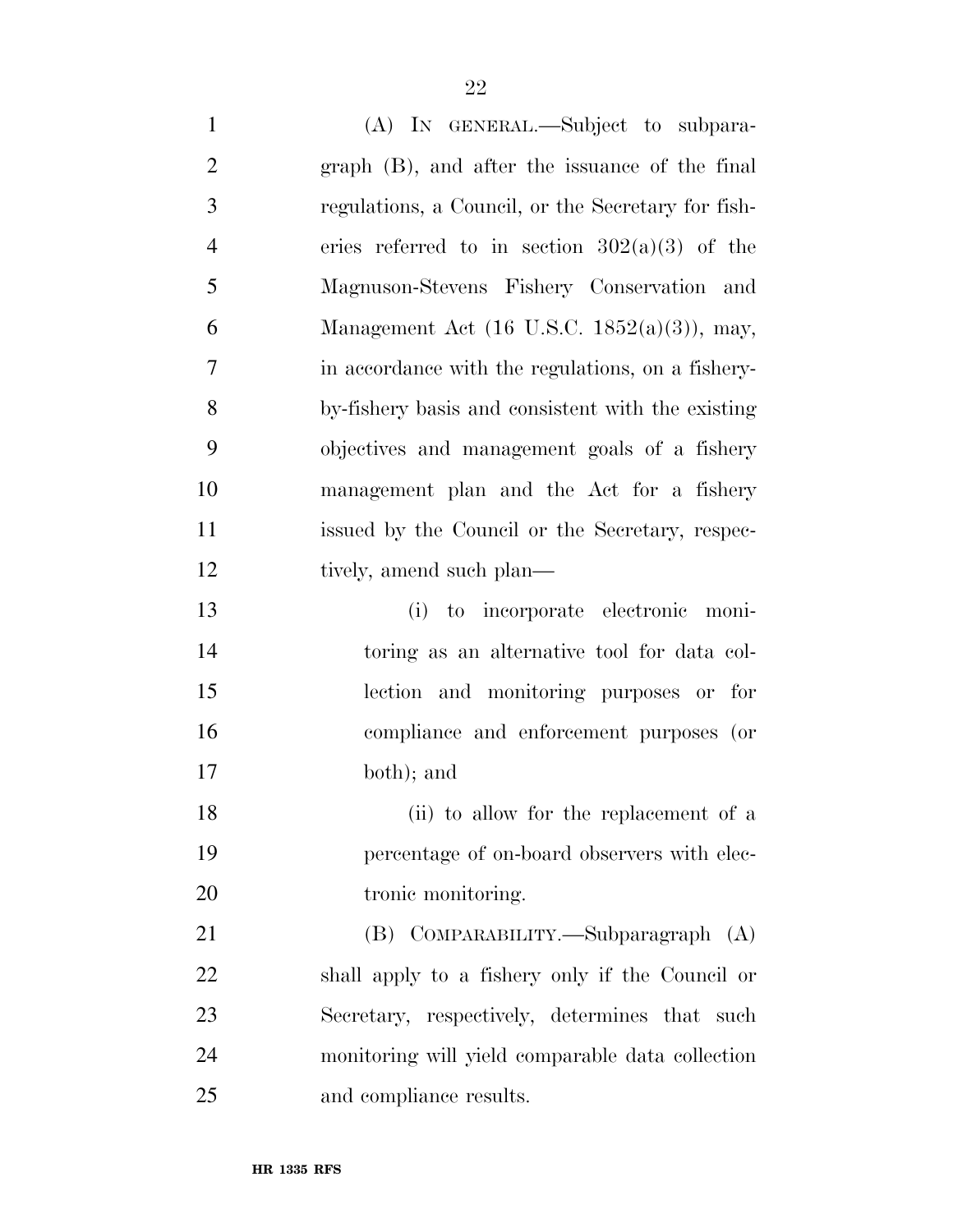(3) PILOT PROJECTS.—Before the issuance of final regulations, a Council, or the Secretary for 3 fisheries referred to in section  $302(a)(3)$ , may, sub- ject to the requirements of the Magnuson-Stevens Fishery Conservation and Management Act, on a fishery-by-fishery basis, and consistent with the ex- isting objectives and management goals of a fishery management plan for a fishery issued by the Council or the Secretary, respectively, conduct a pilot project for the use of electronic monitoring for the fishery. (4) DEADLINE.—The Secretary shall issue final regulations under this subsection by not later than 12 months after the date of enactment of this Act. (b) VIDEO AND ACOUSTIC SURVEY TECH- NOLOGIES.—The Secretary shall work with the Regional Fishery Management Councils and nongovernmental enti- ties to develop and implement the use pursuant to the Magnuson-Stevens Fishery Conservation and Manage- ment Act (16 U.S.C. 1801 et seq.) of video survey tech- nologies and expanded use of acoustic survey technologies. 21 (c) CONFIDENTIALITY OF INFORMATION.— (1) IN GENERAL.—Section 402(b) (16 U.S.C.

 $23 \qquad 1881a(b)$  is amended—

24  $(A)$  in paragraph  $(1)$ —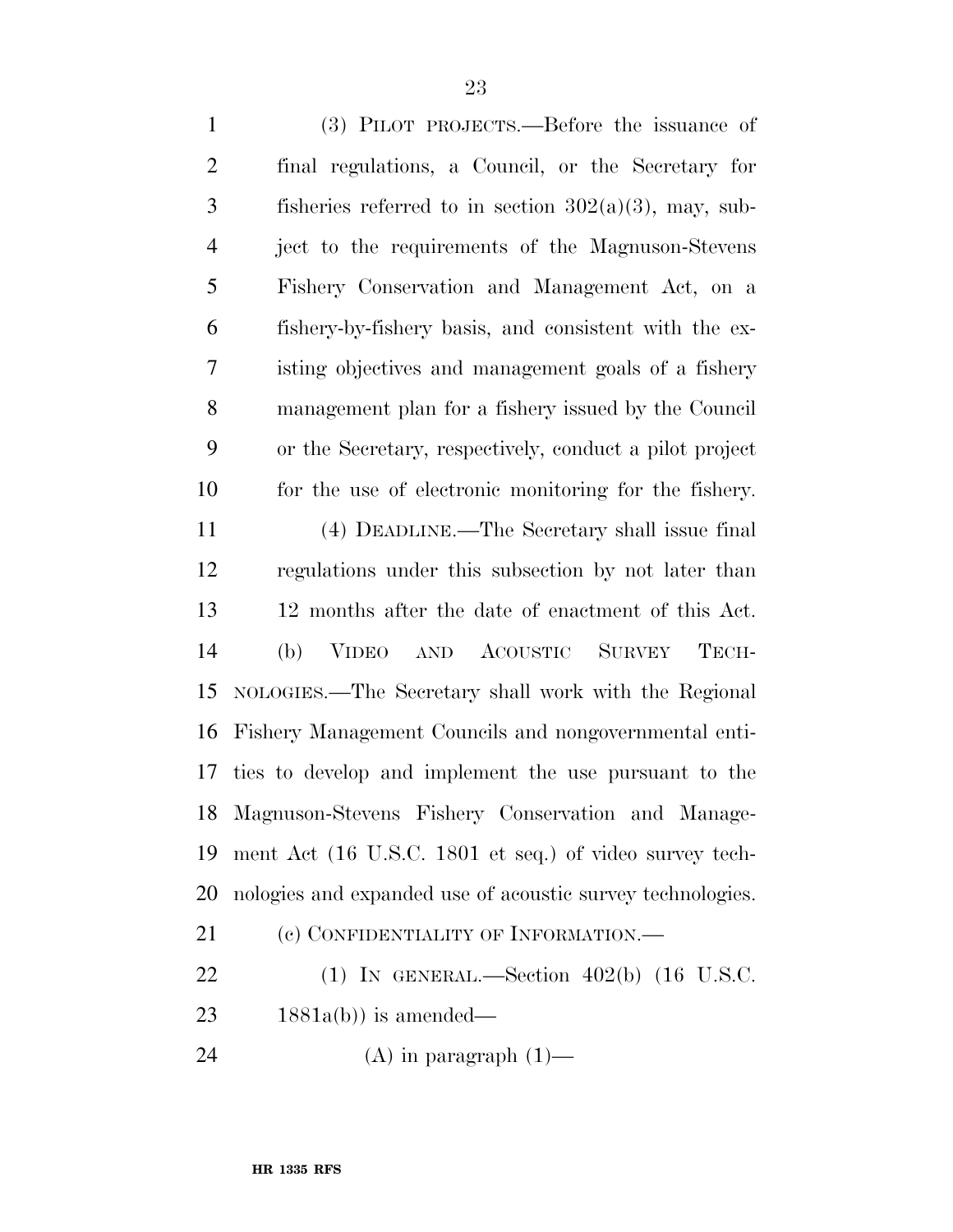| $\mathbf{1}$   | (i) by amending subparagraph $(B)$ to            |
|----------------|--------------------------------------------------|
| $\overline{2}$ | read as follows:                                 |
| 3              | "(B) to State or Marine Fisheries Commis-        |
| $\overline{4}$ | sion employees as necessary for achievement of   |
| 5              | the purposes of this Act, subject to a confiden- |
| 6              | tiality agreement between the State or Commis-   |
| $\overline{7}$ | sion, respectively, and the Secretary that pro-  |
| 8              | hibits public disclosure of the identity of any  |
| 9              | person and of confidential information;";        |
| 10             | (ii) in subparagraph $(E)$ , by striking         |
| 11             | "limited access" and inserting "catch            |
| 12             | share"; and                                      |
| 13             | (iii) in subparagraph $(G)$ , by striking        |
| 14             | "limited access" and inserting "catch"           |
| 15             | share";                                          |
| 16             | $(B)$ in paragraph $(2)$ —                       |
| 17             | (i) in the matter preceding subpara-             |
| 18             | graph $(A)$ , by inserting ", and information    |
| 19             | obtained through a vessel monitoring sys-        |
| 20             | tem or other technology used onboard a           |
| 21             | fishing vessel for enforcement or data col-      |
| 22             | lection purposes," after "information";          |
| 23             | (ii) by striking "or" after the semi-            |
| 24             | colon at the end of subparagraph (B); and        |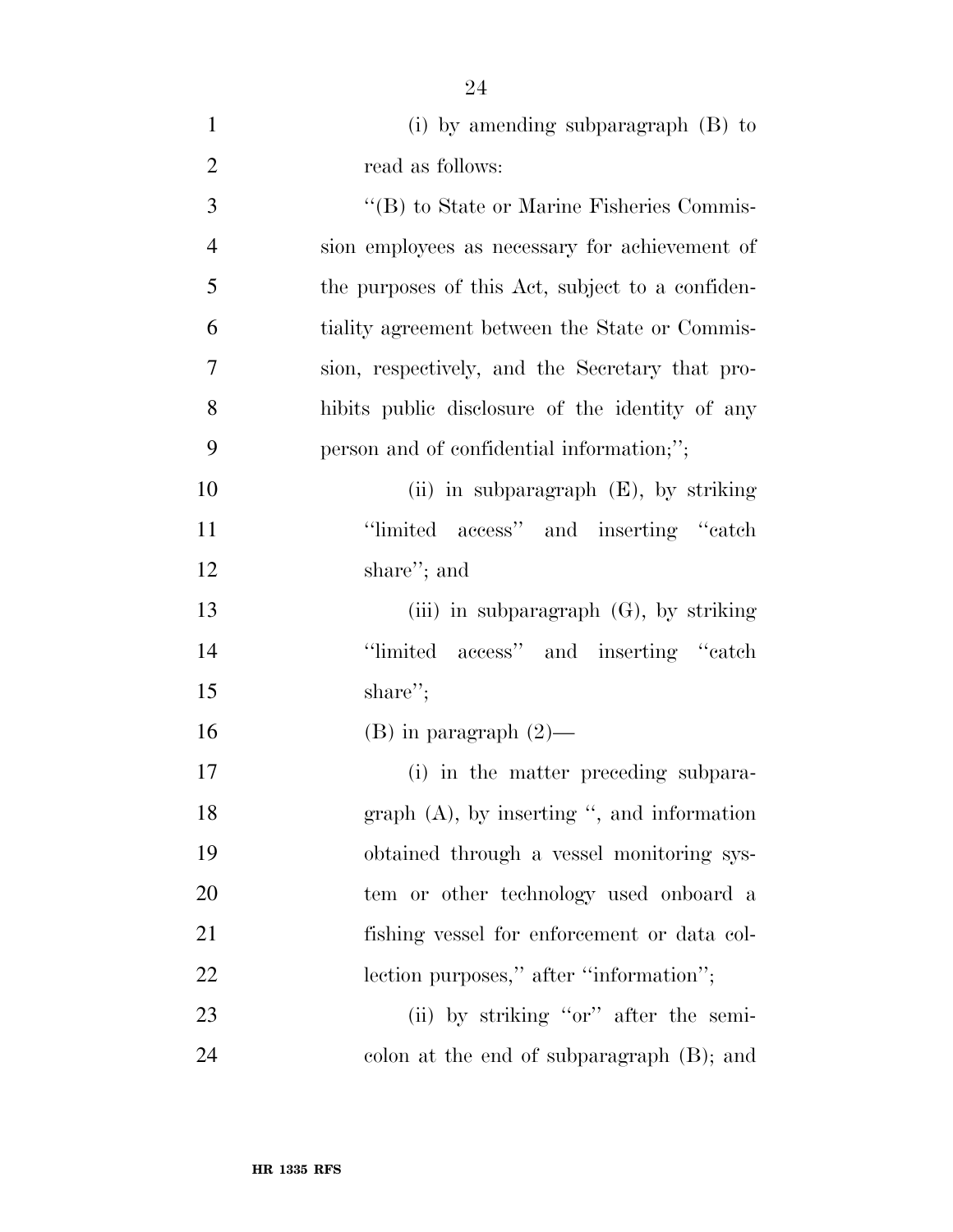| $\mathbf{1}$   | (iii) by striking subparagraph $(C)$ and         |
|----------------|--------------------------------------------------|
| $\overline{2}$ | inserting the following:                         |
| 3              | $\lq\lq$ (C) as authorized by any regulations    |
| $\overline{4}$ | issued under paragraph (6) allowing the collec-  |
| 5              | tion of observer information, pursuant to a con- |
| 6              | fidentiality agreement between the observers,    |
| $\overline{7}$ | observer employers, and the Secretary prohib-    |
| 8              | iting disclosure of the information by the ob-   |
| 9              | servers or observer employers, in order—         |
| 10             | "(i) to allow the sharing of observer            |
| 11             | information among observers and between          |
| 12             | observers and observer employers as nec-         |
| 13             | essary to train and prepare observers for        |
| 14             | deployments on specific vessels; or              |
| 15             | "(ii) to validate the accuracy of the            |
| 16             | observer information collected; or               |
| 17             | "(D) to other persons if the Secretary has       |
| 18             | obtained written authorization from the person   |
| 19             | who submitted such information or from the       |
| 20             | person on whose vessel the information was col-  |
| 21             | lected, to release such information for reasons  |
| 22             | not otherwise provided for in this subsection."; |
| 23             | $(C)$ by redesignating paragraph $(3)$<br>as     |
| 24             | paragraph $(6)$ ; and                            |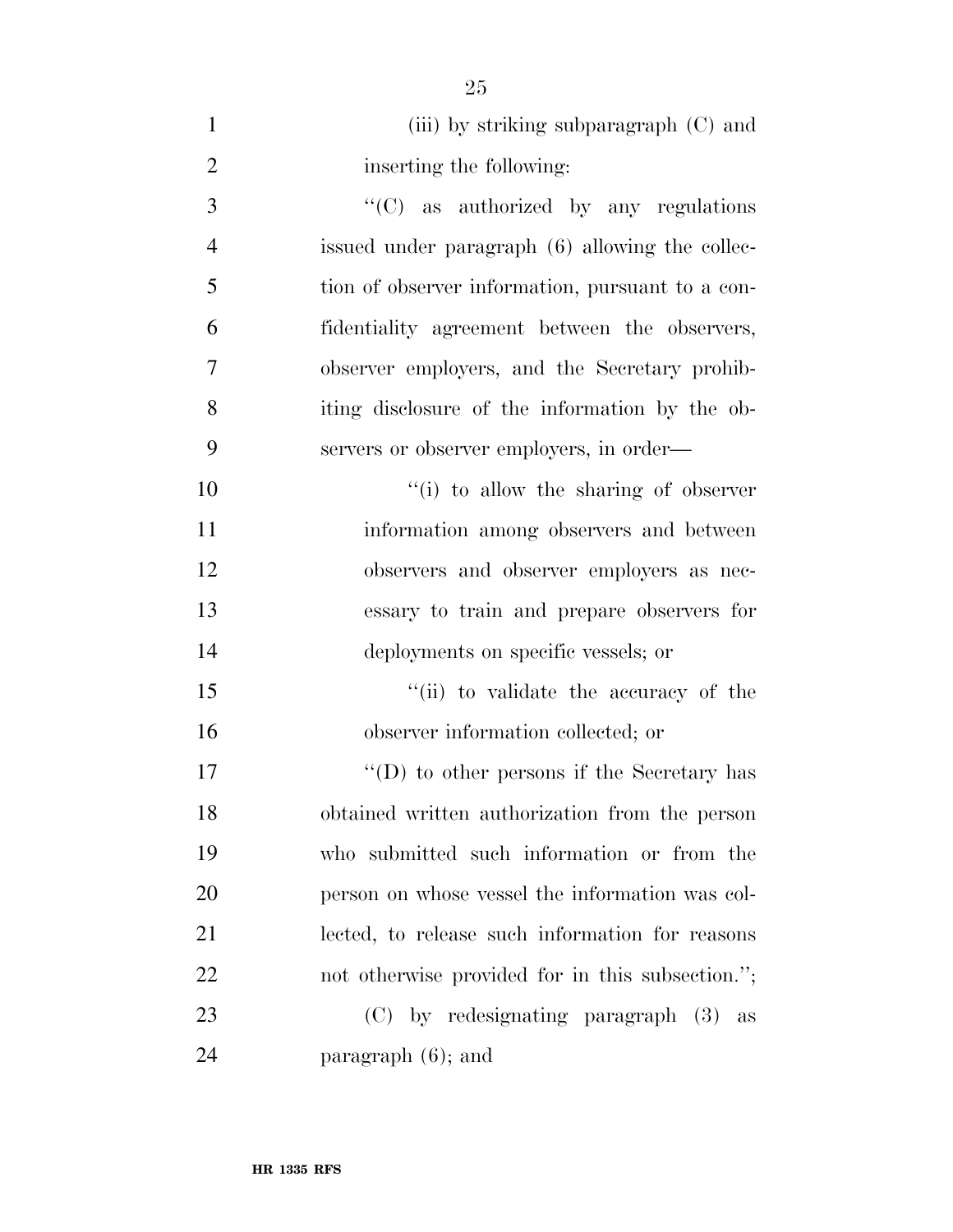(D) by inserting after paragraph (2) the following:

3 ''(3) Any information submitted to the Sec- retary, a State fisheries management agency, or a Marine Fisheries Commission by any person in com- pliance with the requirements of this Act, including confidential information, may only be used for pur- poses of fisheries management and monitoring and enforcement under this Act.

 $\frac{u(4)}{10}$  The Secretary may enter into a memo- randum of understanding with the heads of other Federal agencies for the sharing of confidential in- formation to ensure safety of life at sea or for fish- eries enforcement purposes, including information obtained through a vessel monitoring system or other electronic enforcement and monitoring sys-tems, if—

18  $\langle (A)$  the Secretary determines there is a compelling need to do so; and

20 "'(B) the heads of the other Federal agen-cies agree—

 $\frac{1}{2}$   $\frac{1}{2}$   $\frac{1}{2}$  to maintain the confidentiality of the information in accordance with the re- quirements that apply to the Secretary under this section; and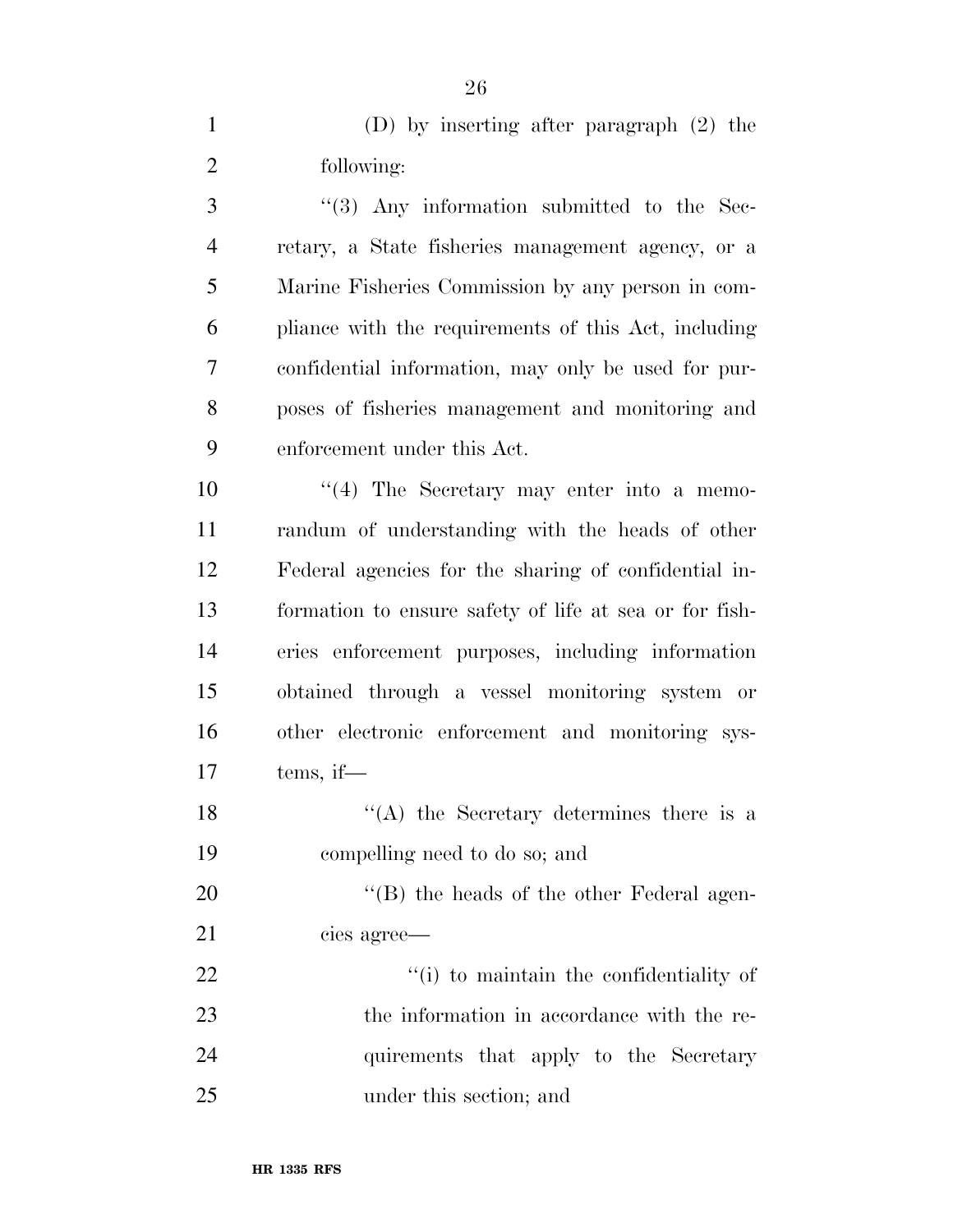| "(ii) to use the information only for     |
|-------------------------------------------|
| the purposes for which it was shared with |
| the agencies.                             |

 $(5)$  The Secretary may not provide any vessel- specific or aggregate vessel information from a fish- ery that is collected for monitoring and enforcement purposes to any person for the purposes of coastal and marine spatial planning under Executive Order No. 13547, unless the Secretary determines that providing such information is important for main- taining or enhancing national security or for ensur- ing fishermen continued access to fishing grounds.''. (2) CONFIDENTIAL INFORMATION DEFINED.—

 Section 3 (16 U.S.C. 1802) is further amended by inserting after paragraph (4) the following:

 ''(4a) The term 'confidential information' means—

''(A) trade secrets;

19  $"$ (B) proprietary information;

20  $\langle ^{\prime}(C) \rangle$  observer information; and

21 ''(D) commercial or financial information the disclosure of which is likely to result in harm to the competitive position of the person that submitted the information to the Sec-retary.''.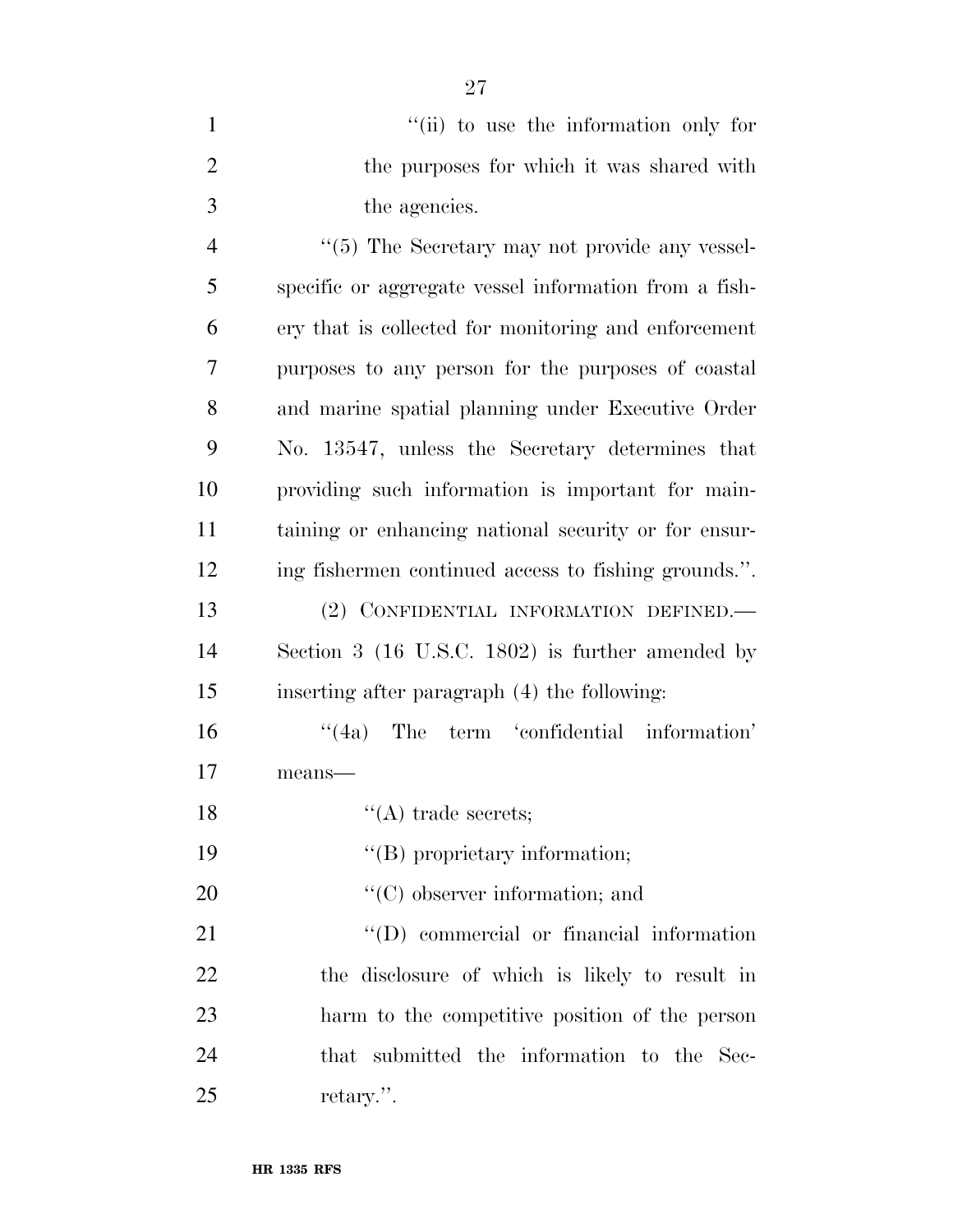(d) INCREASED DATA COLLECTION AND ACTIONS TO

ADDRESS DATA-POOR FISHERIES.—Section 404 (16

 U.S.C. 1881c) is amended by adding at the end the fol- lowing: ''(e) USE OF THE ASSET FORFEITURE FUND FOR FISHERY INDEPENDENT DATA COLLECTION.—  $\frac{7}{1}$  ''(1) In GENERAL. 8 ''(A) The Secretary, subject to appropria- tions, may obligate for data collection purposes in accordance with prioritizations under para- graph (3) a portion of amounts received by the United States as fisheries enforcement pen- alties. 14 ''(B) Amounts may be obligated under this paragraph only in the fishery management re- gion with respect to which they are collected. 17 "(2) INCLUDED PURPOSES.—The purposes re- ferred to in paragraph (1) include— 19 ''(A) the use of State personnel and re- sources, including fishery survey vessels owned and maintained by States to survey or assess data-poor fisheries for which fishery manage-ment plans are in effect under this Act;

24  $\text{``(B) cooperative research activities author-}$ ized under section 318 to improve or enhance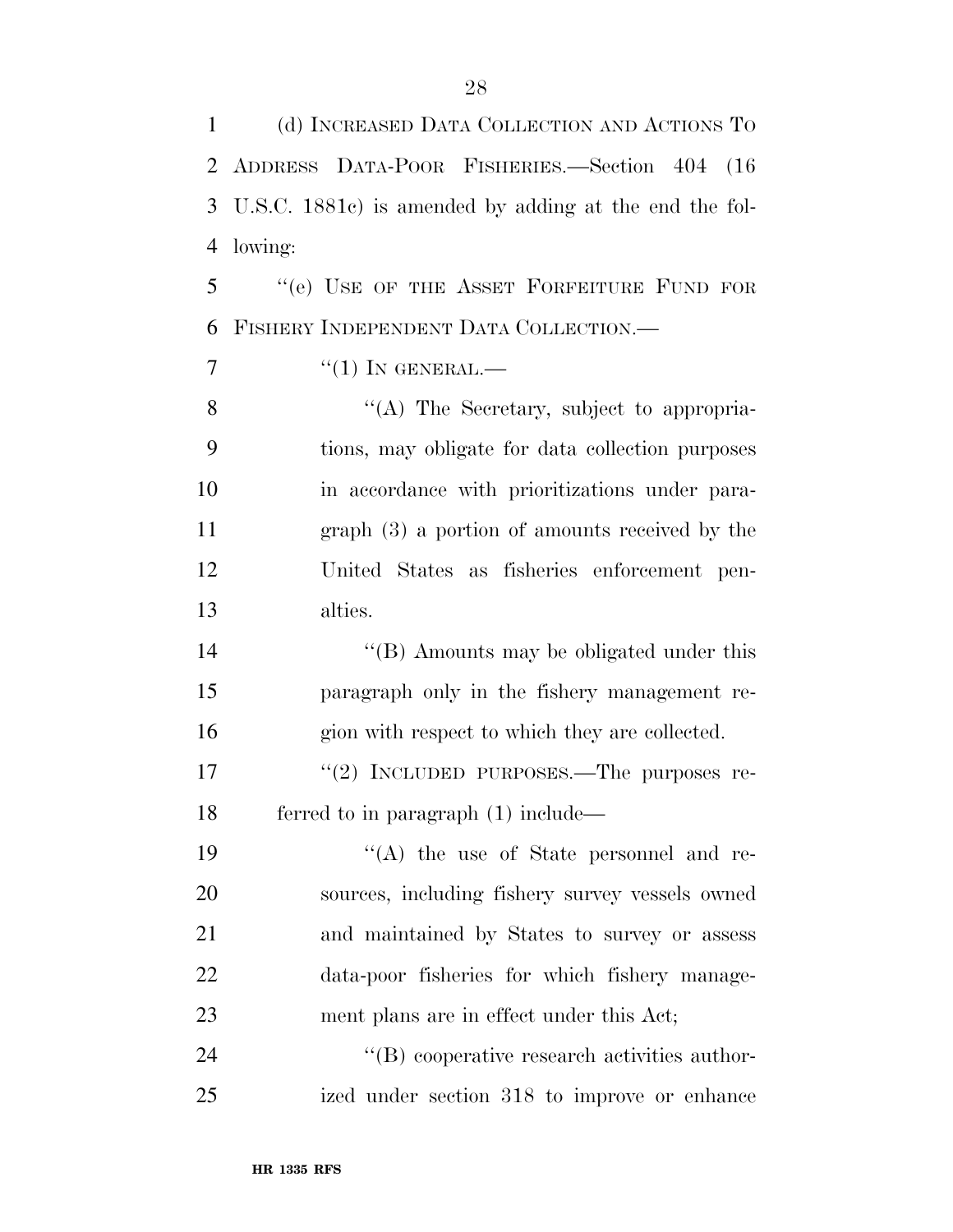| $\mathbf{1}$   | the fishery independent data used in fishery         |
|----------------|------------------------------------------------------|
| $\overline{2}$ | stock assessments; and                               |
| 3              | "(C) fishery research and independent                |
| $\overline{4}$ | stock assessments, conservation gear engineer-       |
| 5              | ing, at-sea and shoreside monitoring, fishery        |
| 6              | impact statements, and other priorities estab-       |
| 7              | lished by the Council as necessary to rebuild or     |
| 8              | maintain sustainable fisheries, ensure healthy       |
| 9              | ecosystems, and maintain fishing communities.        |
| 10             | $``(3)$ DATA-POOR FISHERIES PRIORITY LISTS.—         |
| 11             | Each Council shall—                                  |
| 12             | $\lq\lq$ identify those fisheries in its region      |
| 13             | considered to be data-poor fisheries;                |
| 14             | $\lq\lq$ (B) prioritize those fisheries based on the |
| 15             | need of each fishery for up-to-date information;     |
| 16             | and                                                  |
| 17             | "(C) provide those priorities to the Sec-            |
| 18             | retary.                                              |
| 19             | "(4) DEFINITIONS.—In this subsection:                |
| 20             | "(A) The term 'data-poor fishery' means a            |
| 21             | fishery—                                             |
| 22             | "(i) that has not been surveyed in the               |
| 23             | preceding 5-year period;                             |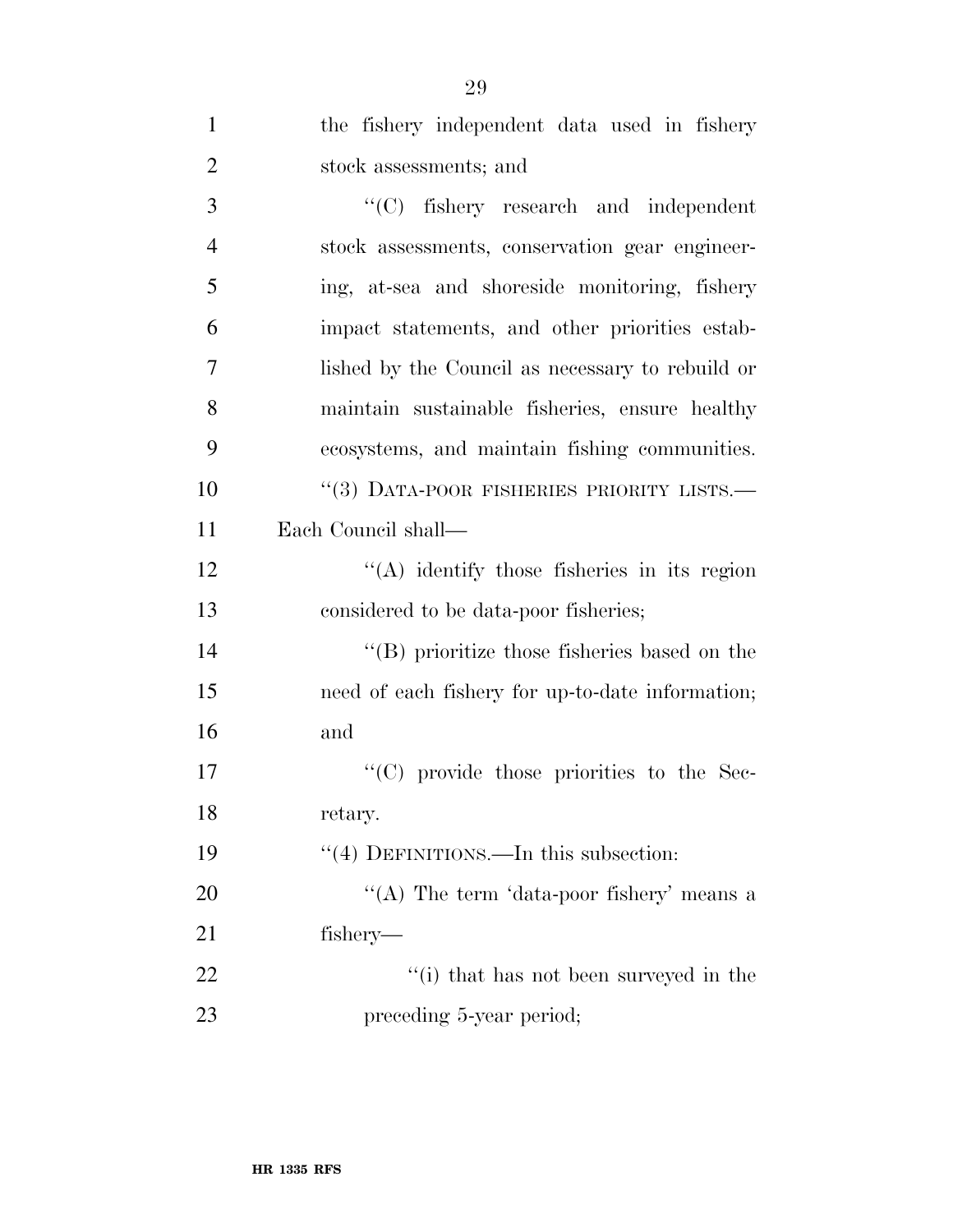| $\mathbf{1}$   | "(ii) for which a fishery stock assess-                 |
|----------------|---------------------------------------------------------|
| $\overline{2}$ | ment has not been performed within the                  |
| 3              | preceding 5-year period; or                             |
| $\overline{4}$ | "(iii) for which limited information on                 |
| 5              | the status of the fishery is available for              |
| 6              | management purposes.                                    |
| 7              | "(B) The term 'fisheries enforcement pen-               |
| 8              | alties' means any fine or penalty imposed, or           |
| 9              | proceeds of any property seized, for a violation        |
| 10             | of this Act or of any other marine resource law         |
| 11             | enforced by the Secretary.                              |
| 12             | "(5) AUTHORIZATION OF APPROPRIATIONS.-                  |
| 13             | There is authorized to be appropriated to the Sec-      |
| 14             | retary for each fiscal year to carry out this sub-      |
| 15             | section up to 80 percent of the fisheries enforcement   |
| 16             | penalties collected during the preceding fiscal year.". |
| 17             | SEC. 11. COOPERATIVE RESEARCH AND MANAGEMENT            |
| 18             | PROGRAM.                                                |
| 19             | Section 318 (16 U.S.C. 1867) is amended—                |
| 20             | (1) in subsection (a), by inserting " $(1)$ " before    |
| 21             | the first sentence, and by adding at the end the fol-   |
| 22             | lowing:                                                 |
| 23             | $\lq(2)$ Within one year after the date of enactment of |
| 24             | the Strengthening Fishing Communities and Increasing    |
| 25             | Flexibility in Fisheries Management Act, and after con- |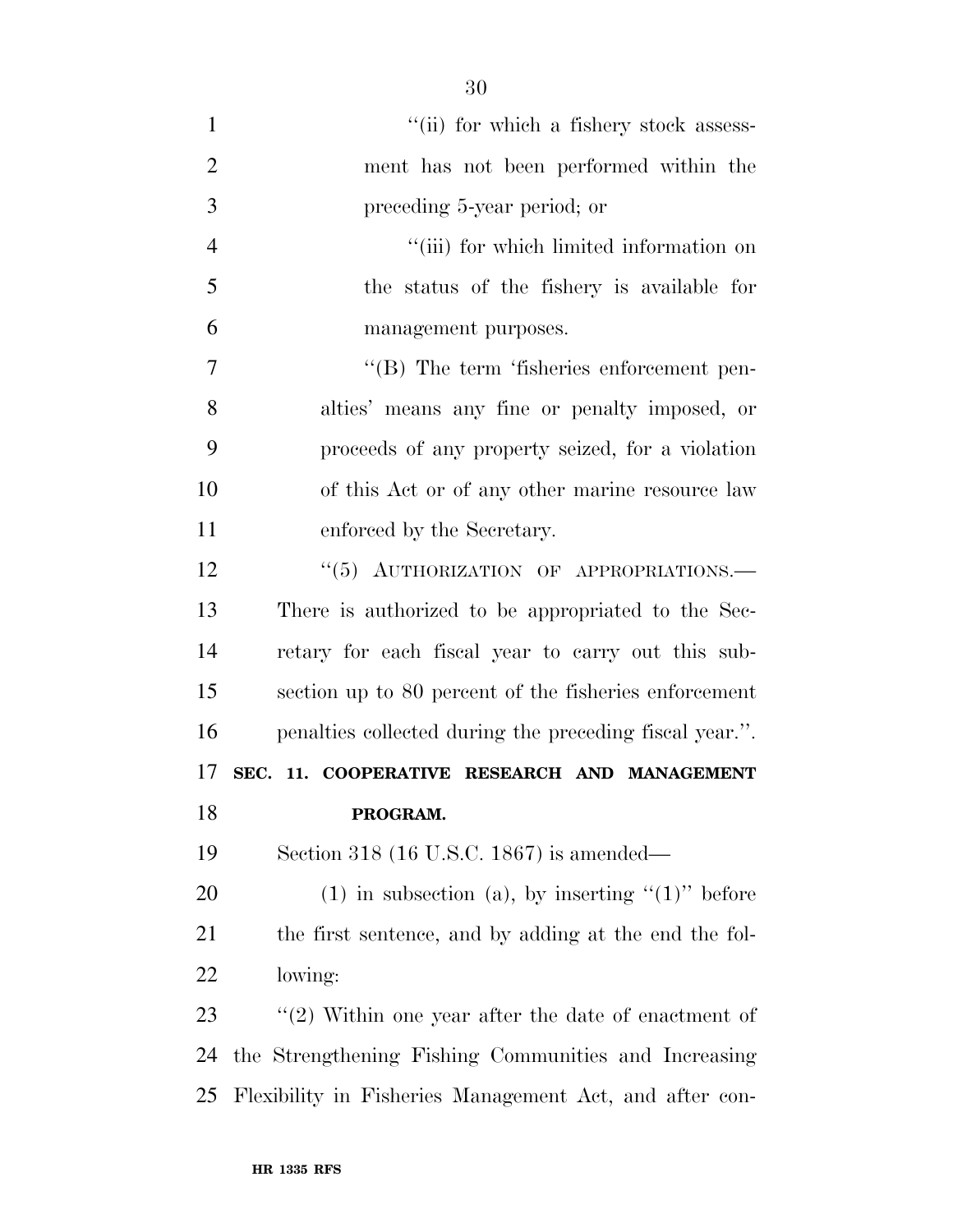| $\mathbf{1}$ | sultation with the Councils, the Secretary shall publish a   |
|--------------|--------------------------------------------------------------|
| 2            | plan for implementing and conducting the program estab-      |
| 3            | lished in paragraph (1). Such plan shall identify and de-    |
| 4            | scribe critical regional fishery management and research     |
| 5            | needs, possible projects that may address those needs, and   |
| 6            | estimated costs for such projects. The plan shall be revised |
| 7            | and updated every 5 years, and updated plans shall in-       |
| 8            | clude a brief description of projects that were funded in    |
| 9            | the prior 5-year period and the research and management      |
| 10           | needs that were addressed by those projects."; and           |
| 11           | $(2)$ in subsection $(e)$ —                                  |
| 12           | $(A)$ in the heading, by striking "FUNDING"                  |
| 13           | and inserting "PRIORITIES"; and                              |
| 14           | $(B)$ in paragraph $(1)$ , by striking all after             |
| 15           | "including" and inserting an em dash, followed               |
| 16           | on the next line by the following:                           |
| 17           | $\cdot$ (A) the use of fishing vessels or acoustic           |
| 18           | or other marine technology;                                  |
| 19           | $\lq\lq (B)$ expanding the use of electronic catch           |
| 20           | reporting programs and technology; and                       |
| 21           | $\lq\lq$ improving monitoring and observer                   |
| 22           | coverage through the expanded use of electronic              |
| 23           | monitoring devices.".                                        |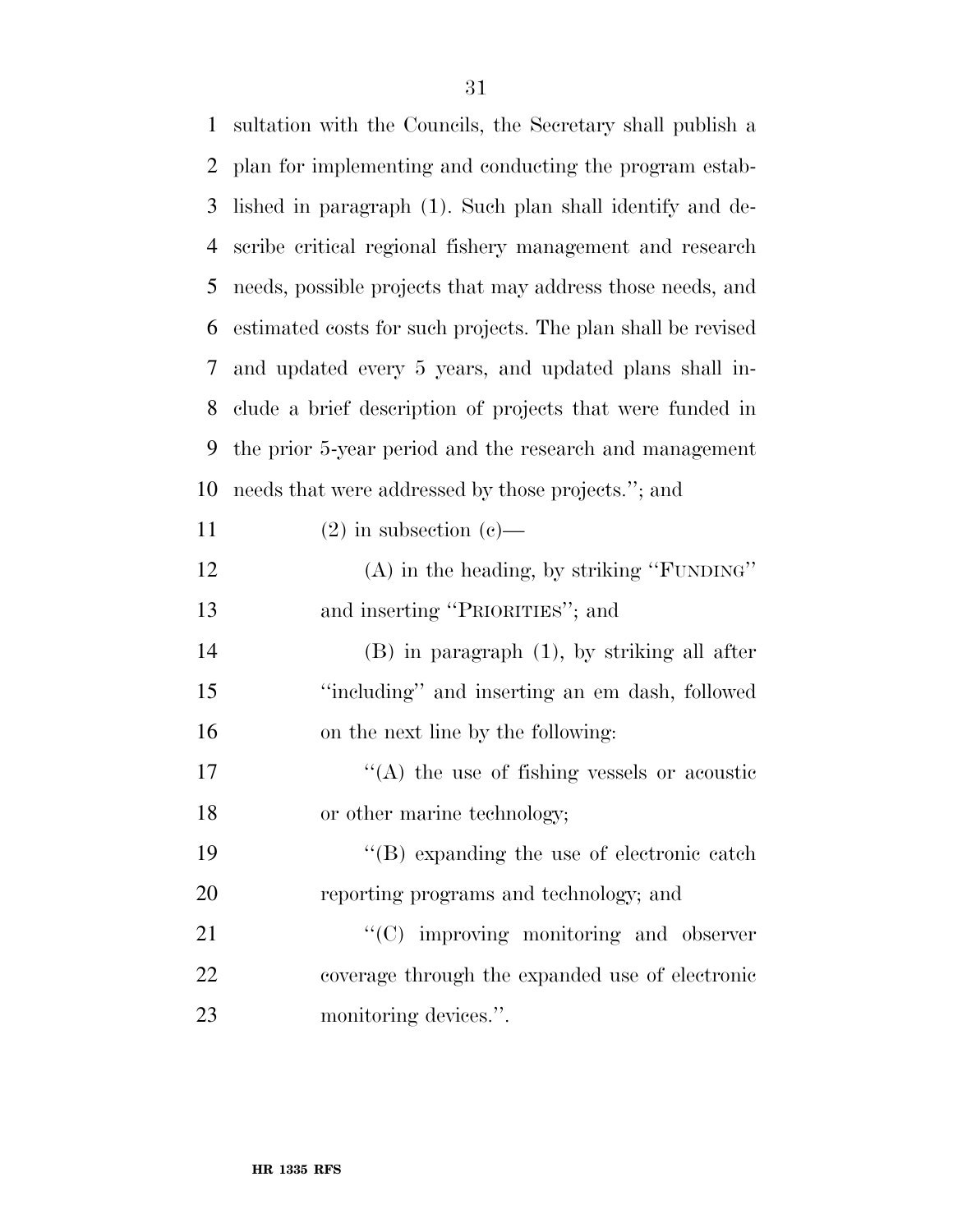| $\mathbf{1}$   | SEC. 12. COUNCIL JURISDICTION FOR OVERLAPPING FISH-       |
|----------------|-----------------------------------------------------------|
| $\overline{2}$ | ERIES.                                                    |
| 3              | Section 302(a)(1) (16 U.S.C. 1852(a)) is amended—         |
| $\overline{4}$ | $(1)$ in subparagraph $(A)$ , in the second sen-          |
| 5              | tence—                                                    |
| 6              | (A) by striking " $18$ " and inserting " $19$ ";          |
| 7              | and                                                       |
| 8              | (B) by inserting before the period at the                 |
| 9              | end "and a liaison who is a member of the Mid-            |
| 10             | Atlantic Fishery Management Council to rep-               |
| 11             | resent the interests of fisheries under the juris-        |
| 12             | diction of such Council"; and                             |
| 13             | $(2)$ in subparagraph $(B)$ , in the second sen-          |
| 14             | tence—                                                    |
| 15             | (A) by striking "21" and inserting "22";                  |
| 16             | and                                                       |
| 17             | (B) by inserting before the period at the                 |
| 18             | end "and a liaison who is a member of the New             |
| 19             | England Fishery Management Council to rep-                |
| 20             | resent the interests of fisheries under the juris-        |
| 21             | diction of such Council".                                 |
| 22             | SEC. 13. GULF OF MEXICO FISHERIES COOPERATIVE RE-         |
| 23             | SEARCH AND RED SNAPPER MANAGEMENT.                        |
| 24             | (a) REPEAL.—Section 407 (16 U.S.C. 1883), and the         |
| 25             | item relating to such section in the table of contents in |
| 26             | the first section, are repealed.                          |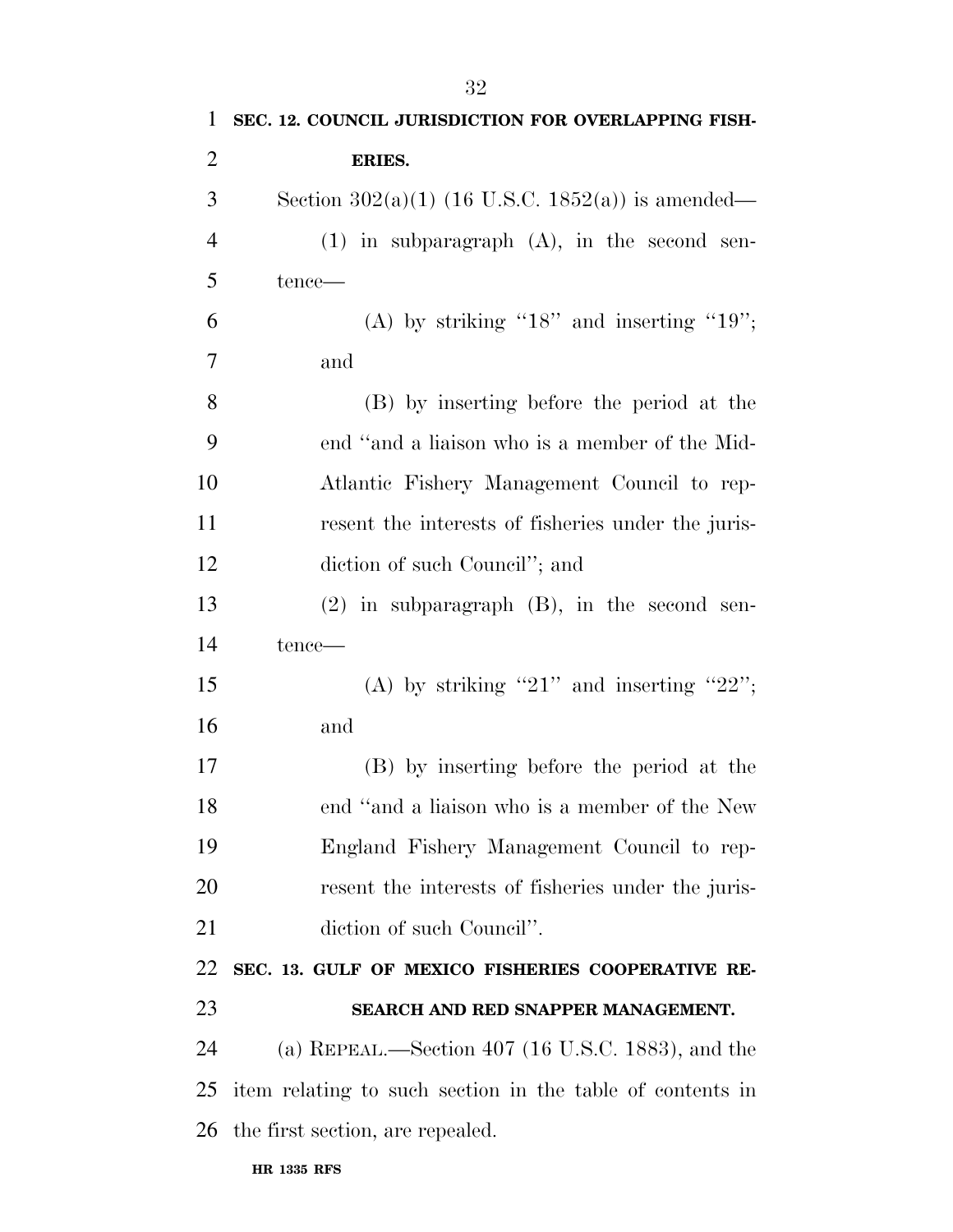(b) REPORTING AND DATA COLLECTION PRO- GRAM.—The Secretary of Commerce shall— (1) in conjunction with the States, the Gulf of Mexico Fishery Management Council, and the rec- reational fishing sectors, develop and implement a real-time reporting and data collection program for the Gulf of Mexico red snapper fishery using avail- able technology; and (2) make implementation of this subsection a priority for funds received by the Secretary and allo- cated to this region under section 2 of the Act of August 11, 1939 (commonly known as the ''Saltonstall-Kennedy Act'') (15 U.S.C. 713c–3). (c) FISHERIES COOPERATIVE RESEARCH PRO-

 (1) shall, in conjunction with the States, the Gulf States Marine Fisheries Commission and the Atlantic States Marine Fisheries Commission, the Gulf of Mexico and South Atlantic Fishery Manage- ment Councils, and the commercial, charter, and recreational fishing sectors, develop and implement a cooperative research program authorized under sec- tion 318 for the fisheries of the Gulf of Mexico and South Atlantic regions, giving priority to those fish-eries that are considered data-poor; and

GRAM.—The Secretary of Commerce—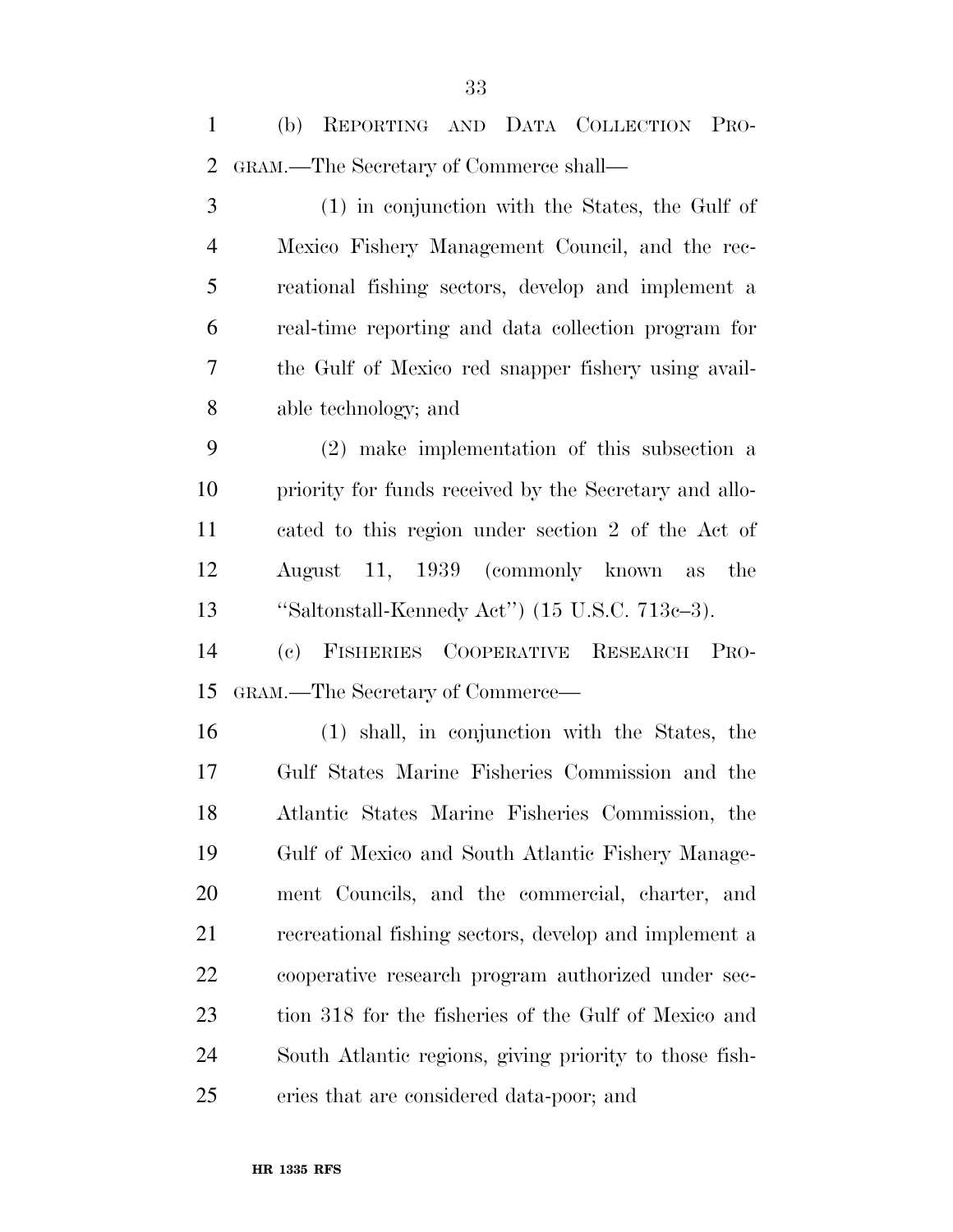(2) may, subject to the availability of appropria-2 tions, use funds received by the Secretary under sec- tion 2 of the Act of August 11, 1939 (commonly known as the ''Saltonstall-Kennedy Act'') (15 U.S.C. 713c–3) to implement this subsection. (d) STOCK SURVEYS AND STOCK ASSESSMENTS.— The Secretary of Commerce, acting through the National Marine Fisheries Service Regional Administrator of the Southeast Regional Office, shall for purposes of the Mag- nuson-Stevens Fishery Conservation and Management Act (16 U.S.C. 1801 et seq.)— (1) develop a schedule of stock surveys and stock assessments for the Gulf of Mexico Region and the South Atlantic Region for the 5-year period be- ginning on the date of the enactment of this Act and 16 for every 5-year period thereafter; (2) direct the Southeast Science Center Direc-18 to implement such schedule; and

 (3) in such development and implementation— (A) give priority to those stocks that are commercially or recreationally important; and (B) ensure that each such important stock

 (e) USE OF FISHERIES INFORMATION IN STOCK AS-SESSMENTS.—The Southeast Science Center Director

is surveyed at least every 5 years.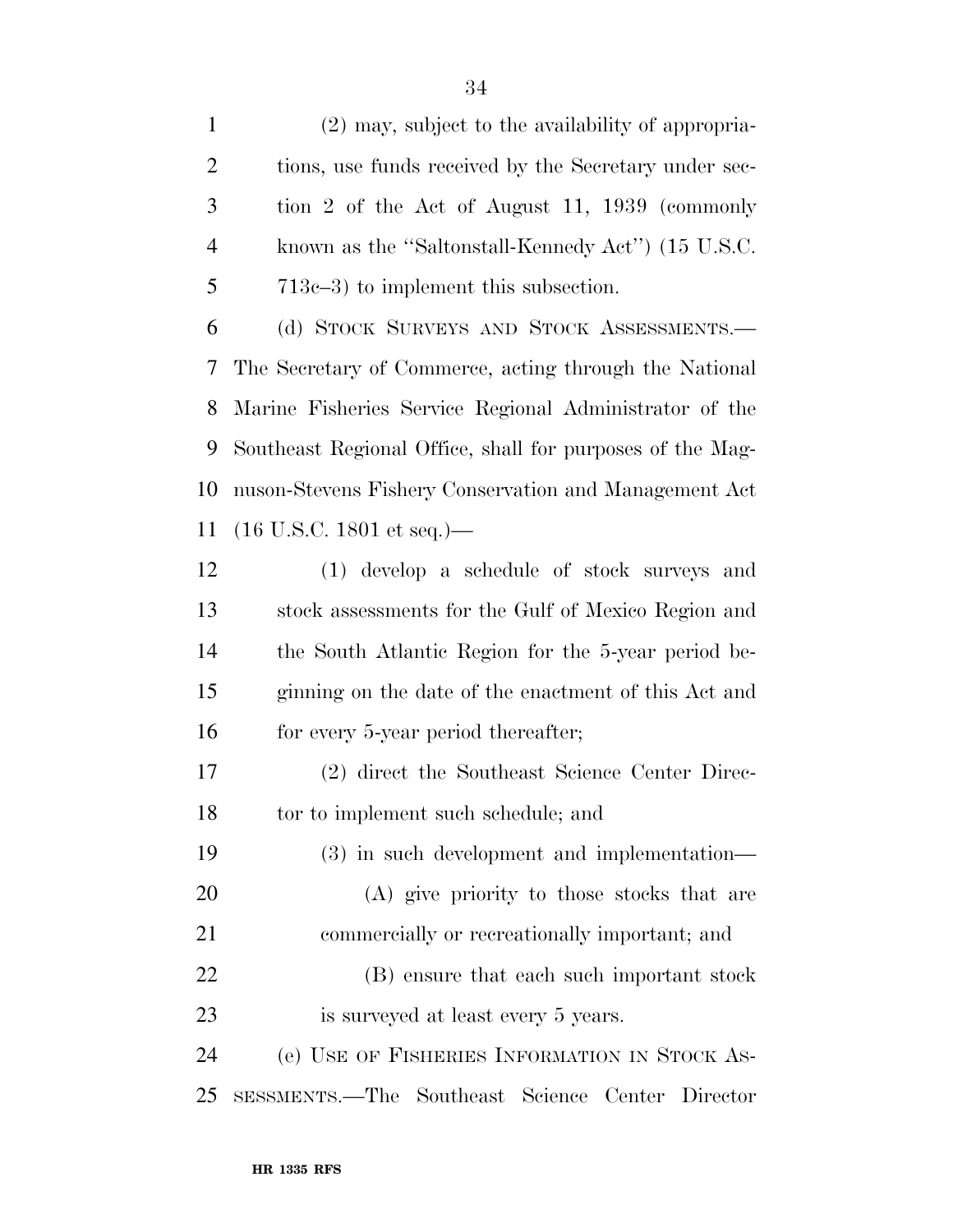shall ensure that fisheries information made available through fisheries programs funded under Public Law 112–141 is incorporated as soon as possible into any fish- eries stock assessments conducted after the date of the enactment of this Act.

 (f) STATE FISHERIES MANAGEMENT IN THE GULF OF MEXICO WITH RESPECT TO RED SNAPPER.—Section 306(b) (16 U.S.C. 1856(b)) is amended by adding at the end the following:

 $\frac{1}{4}$  Notwithstanding section 3(11), for the purposes of managing the recreational sector of the Gulf of Mexico red snapper fishery, the seaward boundary of a coastal State in the Gulf of Mexico is a line 9 miles seaward from the baseline from which the territorial sea of the United States is measured.''.

 (g) FUNDING OF STOCK ASSESSMENTS.—The Sec- retary of Commerce and the Secretary of the Interior, act- ing through the Bureau of Ocean Energy Management, shall enter into a cooperative agreement for the funding of stock assessments that are necessitated by any action by the Bureau with respect to offshore oil rigs in the Gulf of Mexico that adversely impacts red snapper.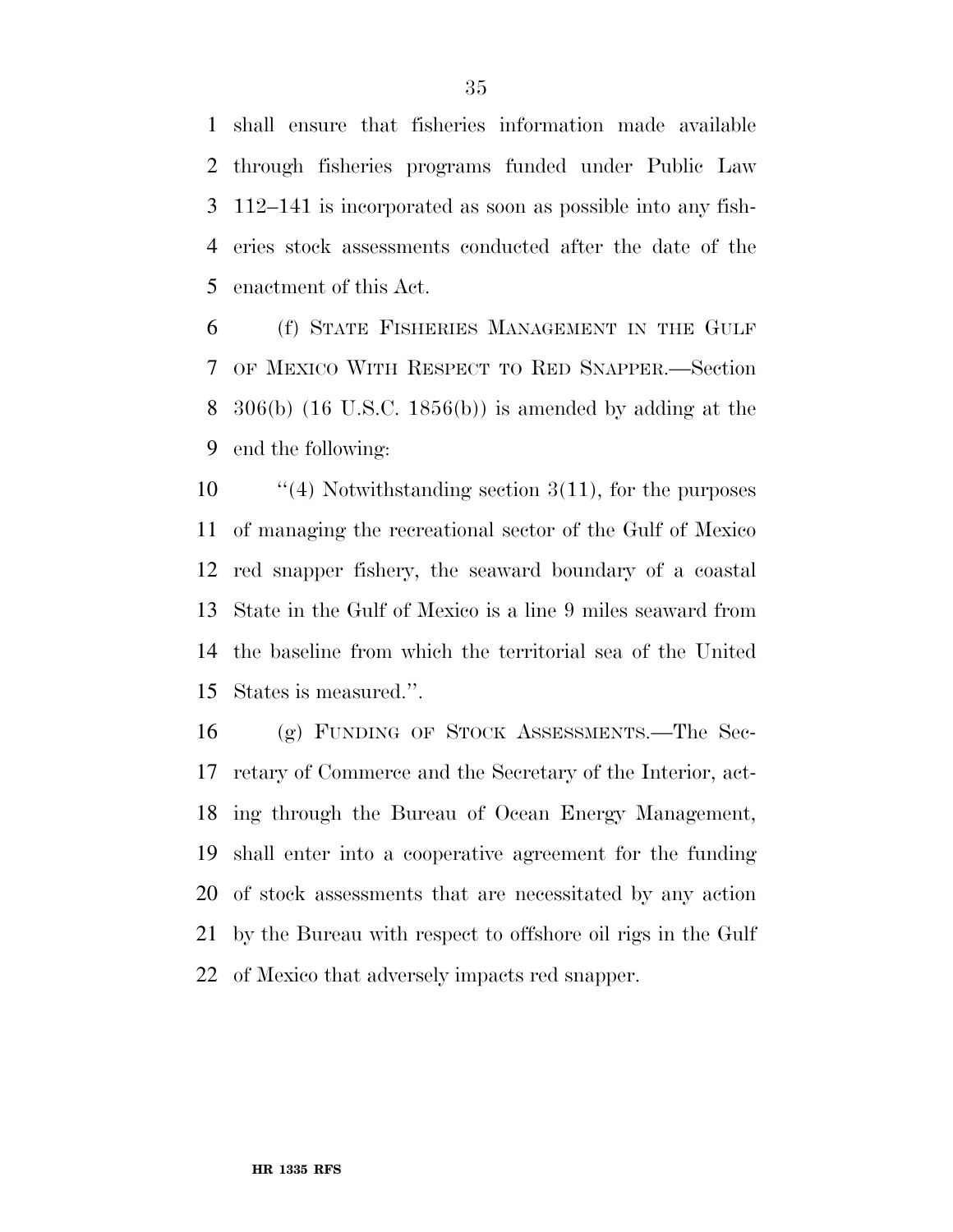**SEC. 14. NORTH PACIFIC FISHERY MANAGEMENT CLARI- FICATION.**  3 Section  $306(a)(3)(C)$  (16 U.S.C. 1856(a)(3)(C)) is amended— (1) by striking ''was no'' and inserting ''is no''; and (2) by striking "on August 1, 1996". **SEC. 15. ENSURING CONSISTENT MANAGEMENT FOR FISH- ERIES THROUGHOUT THEIR RANGE.**  (a) IN GENERAL.—The Act is amended by inserting after section 4 the following: **''SEC. 5. ENSURING CONSISTENT FISHERIES MANAGEMENT UNDER CERTAIN OTHER FEDERAL LAWS.**  ''(a) NATIONAL MARINE SANCTUARIES ACT AND AN- TIQUITIES ACT OF 1906.—In any case of a conflict be- tween this Act and the National Marine Sanctuaries Act (16 U.S.C. 1431 et seq.) or the Antiquities Act of 1906 (16 U.S.C. 431 et seq.), this Act shall control. ''(b) FISHERIES RESTRICTIONS UNDER ENDAN- GERED SPECIES ACT OF 1973.—To ensure transparency and consistent management of fisheries throughout their range, any restriction on the management of fish in the exclusive economic zone that is necessary to implement a recovery plan under the Endangered Species Act of 1973 (16 U.S.C. 1531 et seq.) shall be implemented— 26 "(1) using authority under this Act; and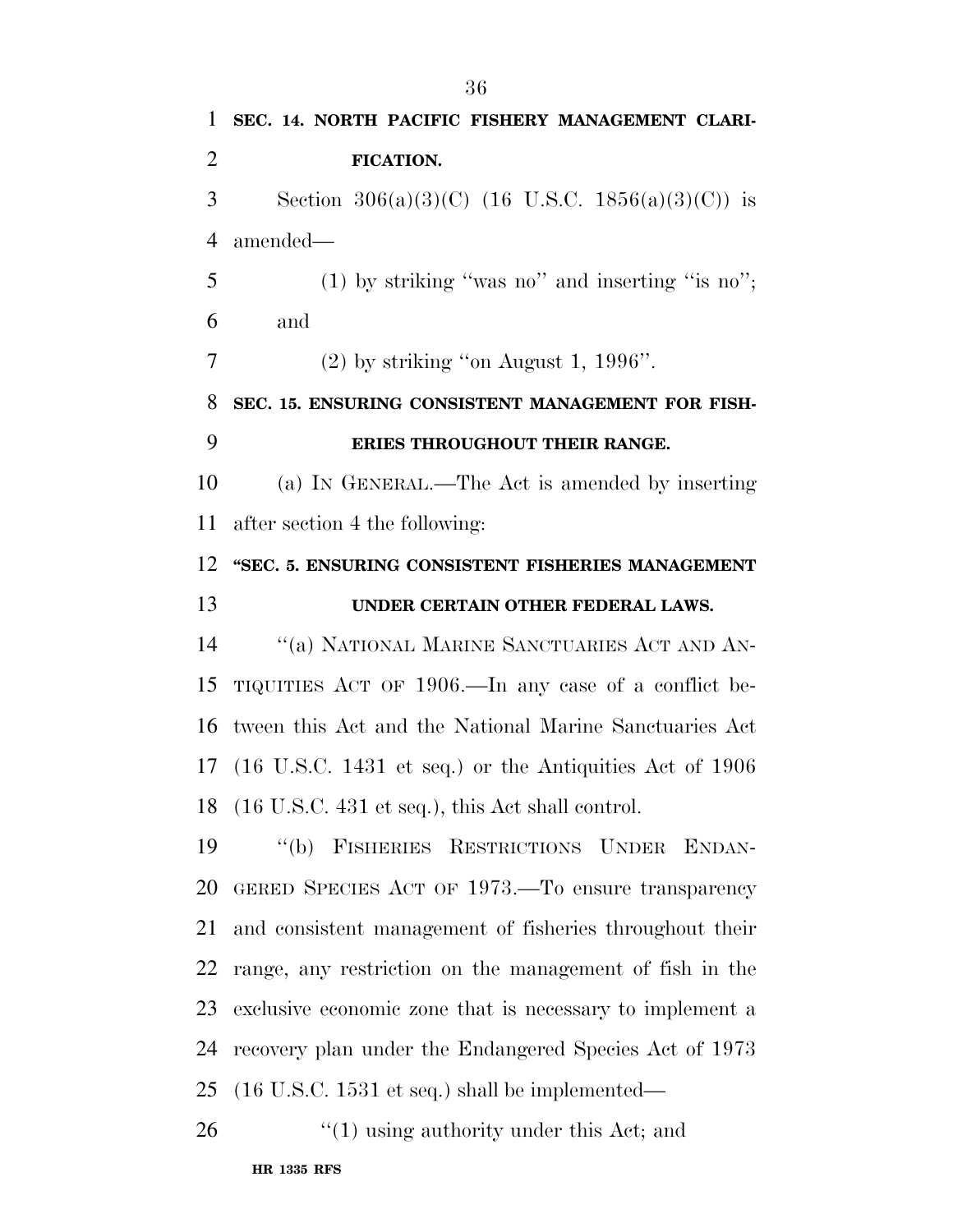| $\mathbf{1}$   | $(2)$ in accordance with processes and time                                                                                           |
|----------------|---------------------------------------------------------------------------------------------------------------------------------------|
| $\overline{2}$ | schedules required under this Act.".                                                                                                  |
| 3              | (b) CLERICAL AMENDMENT.—The table of contents                                                                                         |
| $\overline{4}$ | in the first section is amended by inserting after the item                                                                           |
| 5              | relating to section 3 the following:                                                                                                  |
|                | "Sec. 4. Authorization of appropriations.<br>"Sec. 5. Ensuring consistent fisheries management under certain other Federal<br>laws.". |
| 6              | SEC. 16. LIMITATION ON HARVEST IN NORTH PACIFIC DI-                                                                                   |
| 7              | RECTED POLLOCK FISHERY.                                                                                                               |
| 8              | Section $210(e)(1)$ of the American Fisheries Act (title                                                                              |
| 9              | II of division C of Public Law $105-277$ ; 16 U.S.C. 1851                                                                             |
| 10             | note) is amended to read as follows:                                                                                                  |
| 11             | $``(1)$ HARVESTING.—                                                                                                                  |
| 12             | "(A) LIMITATION.—No particular indi-                                                                                                  |
| 13             | vidual, corporation, or other entity may harvest,                                                                                     |
| 14             | through a fishery cooperative or otherwise, a                                                                                         |
| 15             | percentage of the pollock available to be har-                                                                                        |
| 16             | vested in the directed pollock fishery that ex-                                                                                       |
| 17             | ceeds the percentage established for purposes of                                                                                      |
| 18             | this paragraph by the North Pacific Council.                                                                                          |
| 19             | "(B) MAXIMUM PERCENTAGE.—The per-                                                                                                     |
| 20             | centage established by the North Pacific Coun-                                                                                        |
| 21             | cil shall not exceed 24 percent of the pollock                                                                                        |
| 22             | available to be harvested in the directed pollock                                                                                     |
| 23             | fishery.".                                                                                                                            |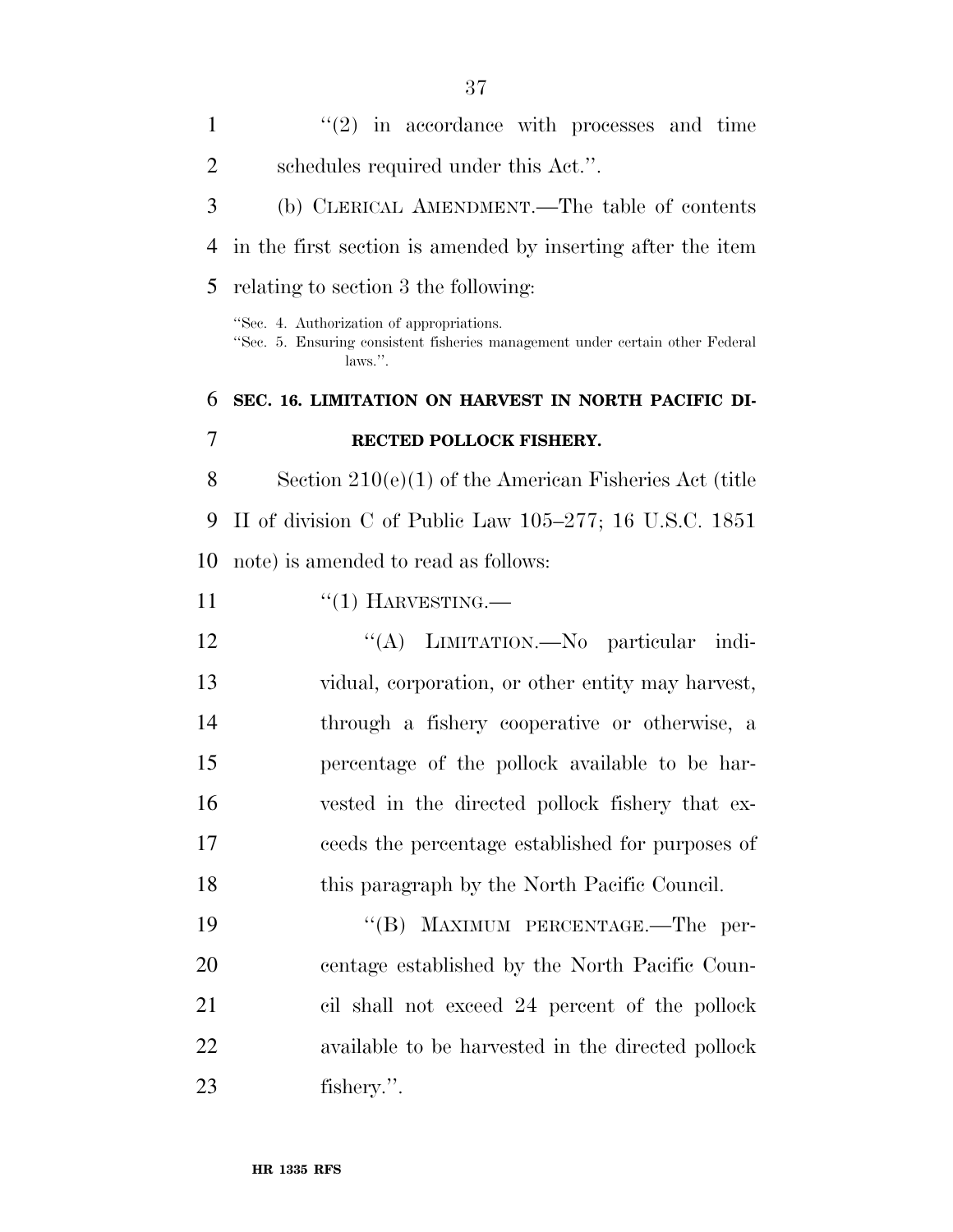#### **SEC. 17. RECREATIONAL FISHING DATA.**

 (a) RECREATIONAL DATA COLLECTION.—Section 3 401(g) (16 U.S.C. 1881(g)) is amended by redesignating paragraph (4) as paragraph (5), and by inserting after paragraph (3) the following:

6 "(4) FEDERAL-STATE PARTNERSHIPS.—

 ''(A) ESTABLISHMENT.—The Secretary shall establish partnerships with States to de- velop best practices for implementation of State programs established pursuant to paragraph (2).

12 "(B) GUIDANCE.—The Secretary shall de- velop guidance, in cooperation with the States, that details best practices for administering State programs pursuant to paragraph (2), and provide such guidance to the States.

17 "'(C) BIENNIAL REPORT.—The Secretary shall submit to the Congress and publish bien-nial reports that include—

20  $\cdot$  (i) the estimated accuracy of the reg- istry program established under paragraph 22 (1) and of State programs that are ex-23 empted under paragraph  $(2)$ ;

24  $"$ (ii) priorities for improving rec-reational fishing data collection; and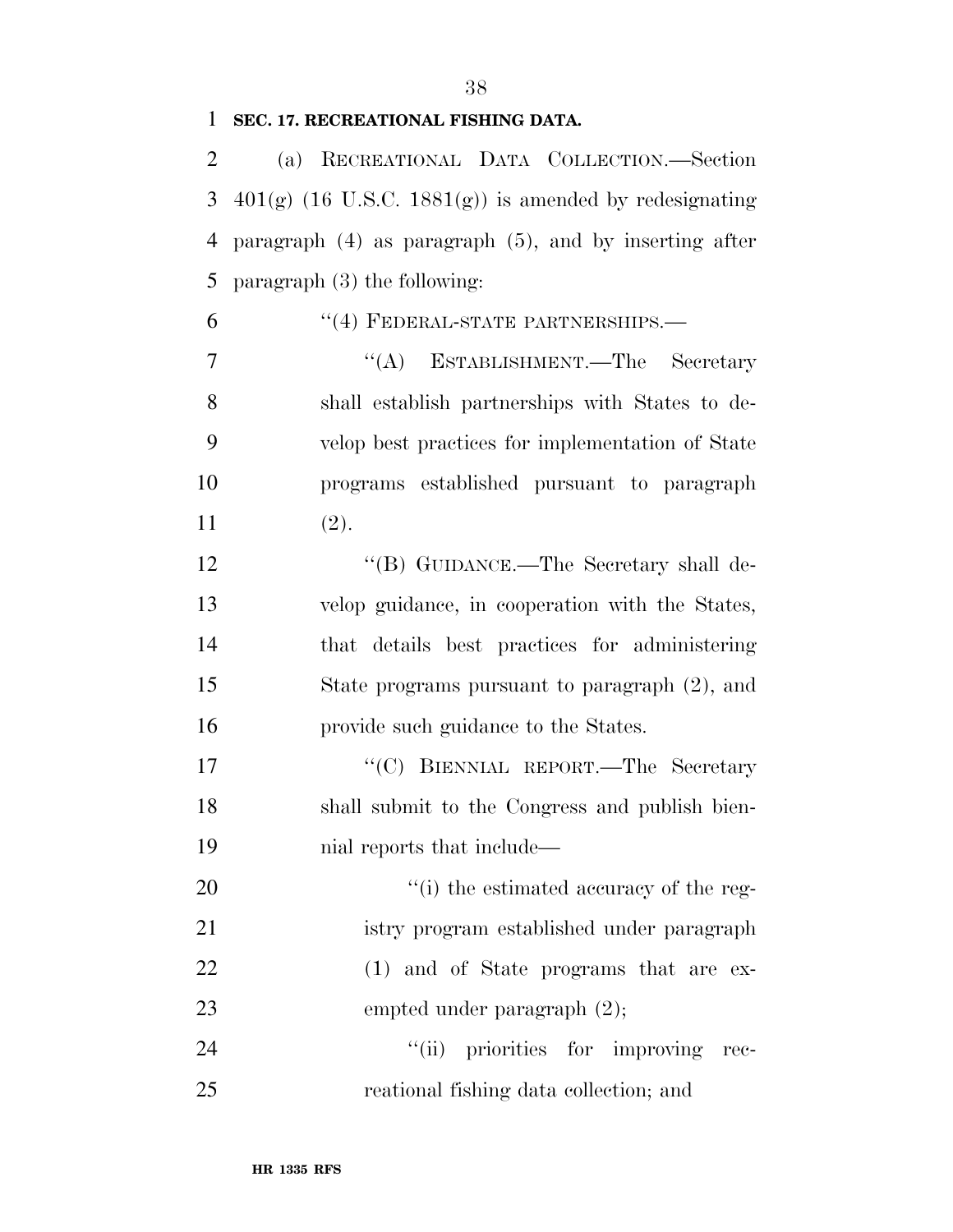| $\mathbf{1}$   | "(iii) an explanation of any use of in-                          |
|----------------|------------------------------------------------------------------|
| $\overline{2}$ | formation collected by such State programs                       |
| 3              | and by the Secretary, including a descrip-                       |
| $\overline{4}$ | tion of any consideration given to the in-                       |
| 5              | formation by the Secretary.                                      |
| 6              | "(D) STATES GRANT PROGRAM.—The Sec-                              |
| 7              | retary shall make grants to States to improve                    |
| 8              | implementation of State programs consistent                      |
| 9              | with this subsection. The Secretary shall                        |
| 10             | prioritize such grants based on the ability of the               |
| 11             | grant to improve the quality and accuracy of                     |
| 12             | such programs.".                                                 |
| 13             | (b) STUDY ON RECREATIONAL FISHERIES DATA.-                       |
| 14             | Section 401(g) $(16 \text{ U.S.C. } 1881(g))$ is further amended |
| 15             | by adding at the end the following:                              |
| 16             | $``(6)$ STUDY ON PROGRAM IMPLEMENTATION.—                        |
| 17             | "(A) IN GENERAL.—Not later than $60$                             |
| 18             | days after the enactment of this paragraph, the                  |
| 19             | Secretary shall enter into an agreement with                     |
| 20             | the National Research Council of the National                    |
| 21             | Academy of Sciences to study the implementa-                     |
| 22             | tion of the programs described in this section.                  |
| 23             | The study shall—                                                 |
|                |                                                                  |

recreational survey methods established or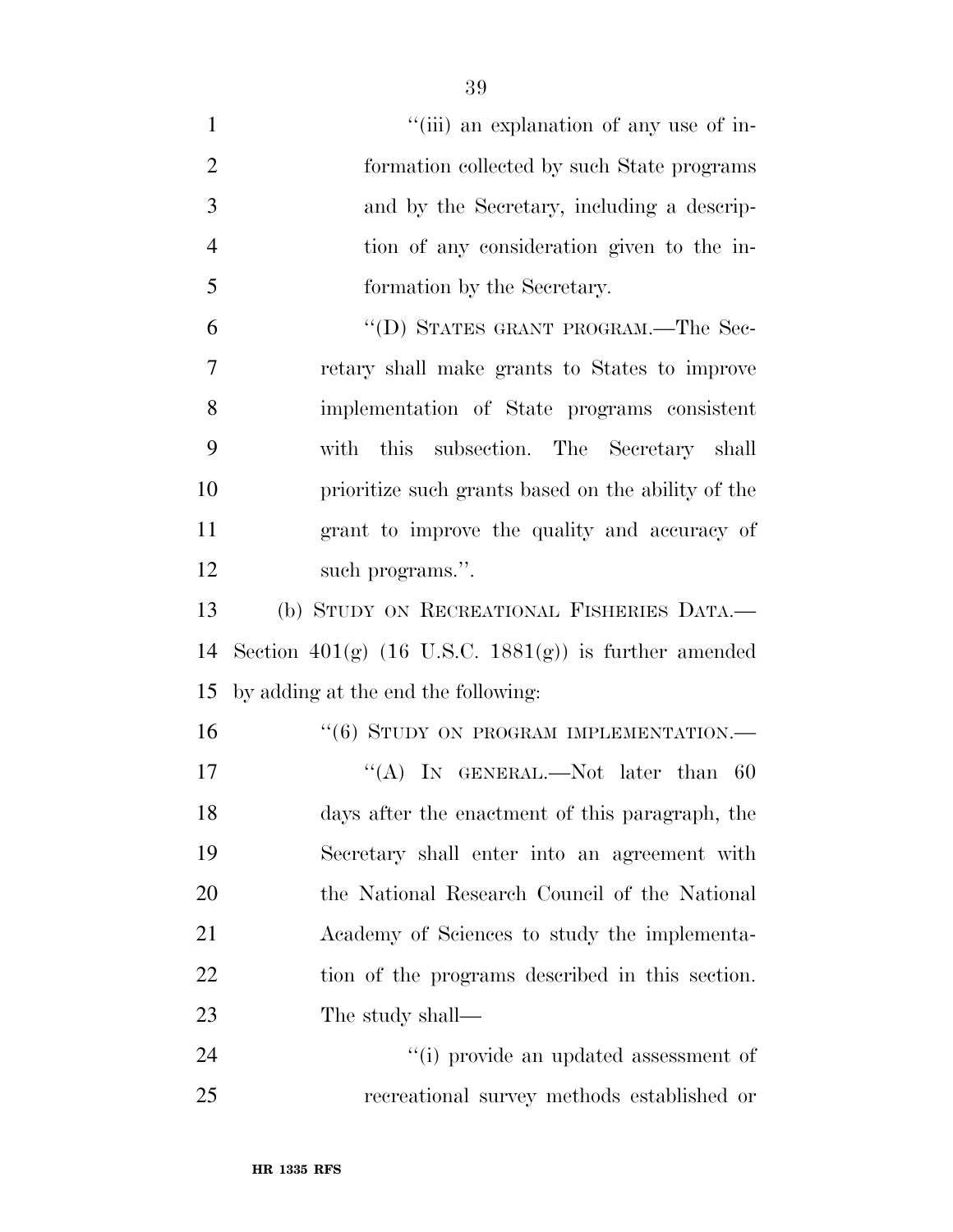- improved since the publication of the Council's report 'Review of Recreational Fisheries Survey Methods (2006)'; 4 ''(ii) evaluate the extent to which the recommendations made in that report were implemented pursuant to paragraph 7  $(3)(B)$ ; and 8 ''(iii) examine any limitations of the Marine Recreational Fishery Statistics Survey and the Marine Recreational Infor- mation Program established under para- graph (1). ''(B) REPORT.—Not later than 1 year after entering into an agreement under sub- paragraph (A), the Secretary shall submit a re- port to Congress on the results of the study under subparagraph (A).''. **SEC. 18. STOCK ASSESSMENTS USED FOR FISHERIES MAN- AGED UNDER GULF OF MEXICO COUNCIL'S REEF FISH MANAGEMENT PLAN.** (a) IN GENERAL.—Title IV (16 U.S.C. 1881 et seq.)
- is amended by adding at the end the following: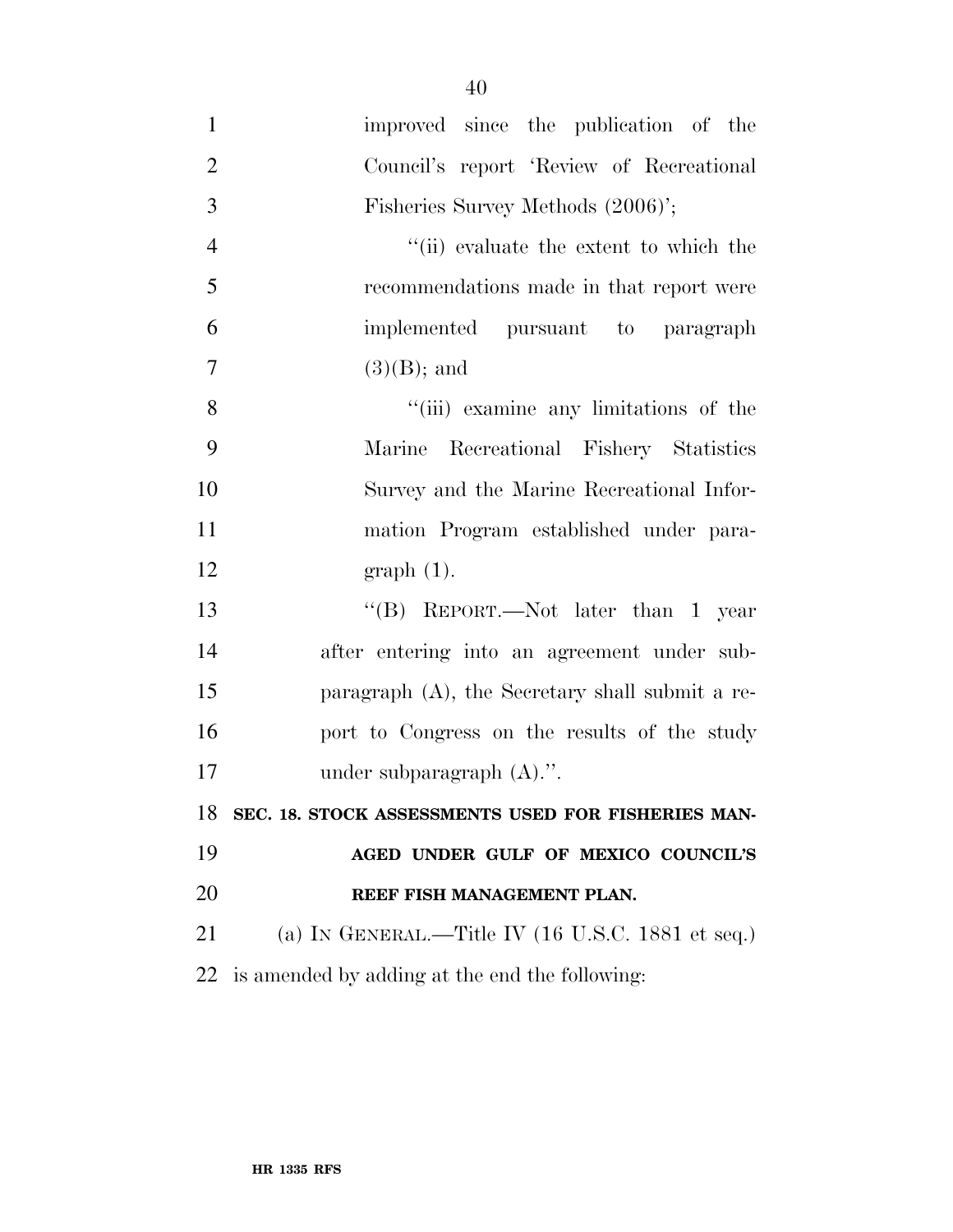| $\mathbf{1}$   | "SEC. 409. STOCK ASSESSMENTS USED FOR FISHERIES          |
|----------------|----------------------------------------------------------|
| $\overline{2}$ | MANAGED UNDER GULF OF MEXICO COUN-                       |
| 3              | CIL'S REEF FISH MANAGEMENT PLAN.                         |
| $\overline{4}$ | "(a) IN GENERAL.—The Gulf States Marine Fish-            |
| 5              | eries Commission shall conduct all fishery stock assess- |
| 6              | ments used for management purposes by the Gulf of Mex-   |
| 7              | ico Fishery Management Council for the fisheries man-    |
| 8              | aged under the Council's Reef Fish Management Plan.      |
| 9              | "(b) USE OF OTHER INFORMATION AND ASSETS.—               |
| 10             | " $(1)$ In GENERAL.—Such fishery assessments             |
| 11             | $shall$ —                                                |
| 12             | "(A) incorporate fisheries survey informa-               |
| 13             | tion collected by university researchers; and            |
| 14             | $\lq\lq$ to the extent practicable, use State,           |
| 15             | university, and private assets to conduct fish-          |
| 16             | eries surveys.                                           |
| 17             | "(2) SURVEYS AT ARTIFICIAL REEFS.—Any                    |
| 18             | such fishery stock assessment conducted after the        |
| 19             | date of the enactment of the Strengthening Fishing       |
| 20             | Communities and Increasing Flexibility in Fisheries      |
| 21             | Management Act shall incorporate fishery surveys         |
| 22             | conducted, and other relevant fisheries information      |
| 23             | collected, on and around natural and artificial reefs.   |
| 24             | "(c) CONSTITUENT AND STAKEHOLDER PARTICIPA-              |
| 25             | TION.—Each such fishery assessment shall—                |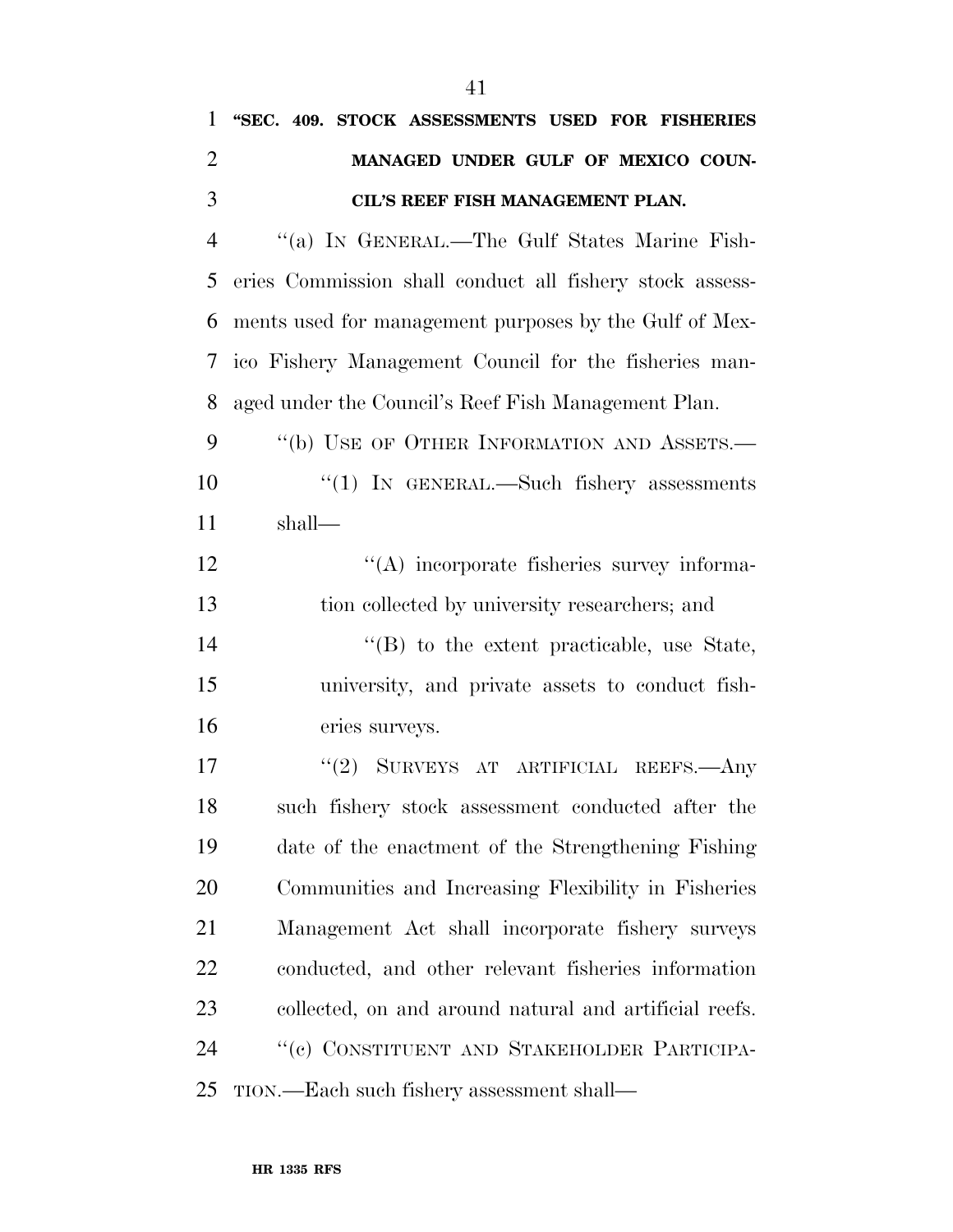| $\mathbf{1}$   | $\lq(1)$ emphasize constituent and stakeholder                                                                                                                                       |
|----------------|--------------------------------------------------------------------------------------------------------------------------------------------------------------------------------------|
| $\overline{2}$ | participation in the development of the assessment;                                                                                                                                  |
| 3              | $(2)$ contain all of the raw data used in the as-                                                                                                                                    |
| $\overline{4}$ | sessment and a description of the methods used to                                                                                                                                    |
| 5              | collect that data; and                                                                                                                                                               |
| 6              | $(3)$ employ an assessment process that is                                                                                                                                           |
| 7              | transparent and includes—                                                                                                                                                            |
| 8              | "(A) includes a rigorous and independent                                                                                                                                             |
| 9              | scientific review of the completed fishery stock                                                                                                                                     |
| 10             | assessment; and                                                                                                                                                                      |
| 11             | $\lq\lq (B)$ a panel of independent experts to re-                                                                                                                                   |
| 12             | view the data and assessment and make rec-                                                                                                                                           |
| 13             | ommendations on the most appropriate values                                                                                                                                          |
| 14             | of critical population and management quan-                                                                                                                                          |
| 15             | tities.".                                                                                                                                                                            |
| 16             | (b) CLERICAL AMENDMENT.—The table of contents                                                                                                                                        |
| 17             | in the first section is amended by adding at the end of                                                                                                                              |
|                | 18 the items relating to title IV the following:                                                                                                                                     |
|                | "Sec. 408. Deep sea coral research and technology program.<br>"Sec. 409. Stock assessments used for fisheries managed under Gulf of Mexico<br>Council's Reef Fish Management Plan.". |
| 19             | SEC. 19. ESTIMATION OF COST OF RECOVERY FROM FISH-                                                                                                                                   |
| 20             | ERY RESOURCE DISASTER.                                                                                                                                                               |
| 21             | Section $312(a)(1)$ (16 U.S.C. 1861a(1)) is amend-                                                                                                                                   |
| 22             | $ed$ —                                                                                                                                                                               |
| 23             | (1) by inserting "(A)" after "(1)";                                                                                                                                                  |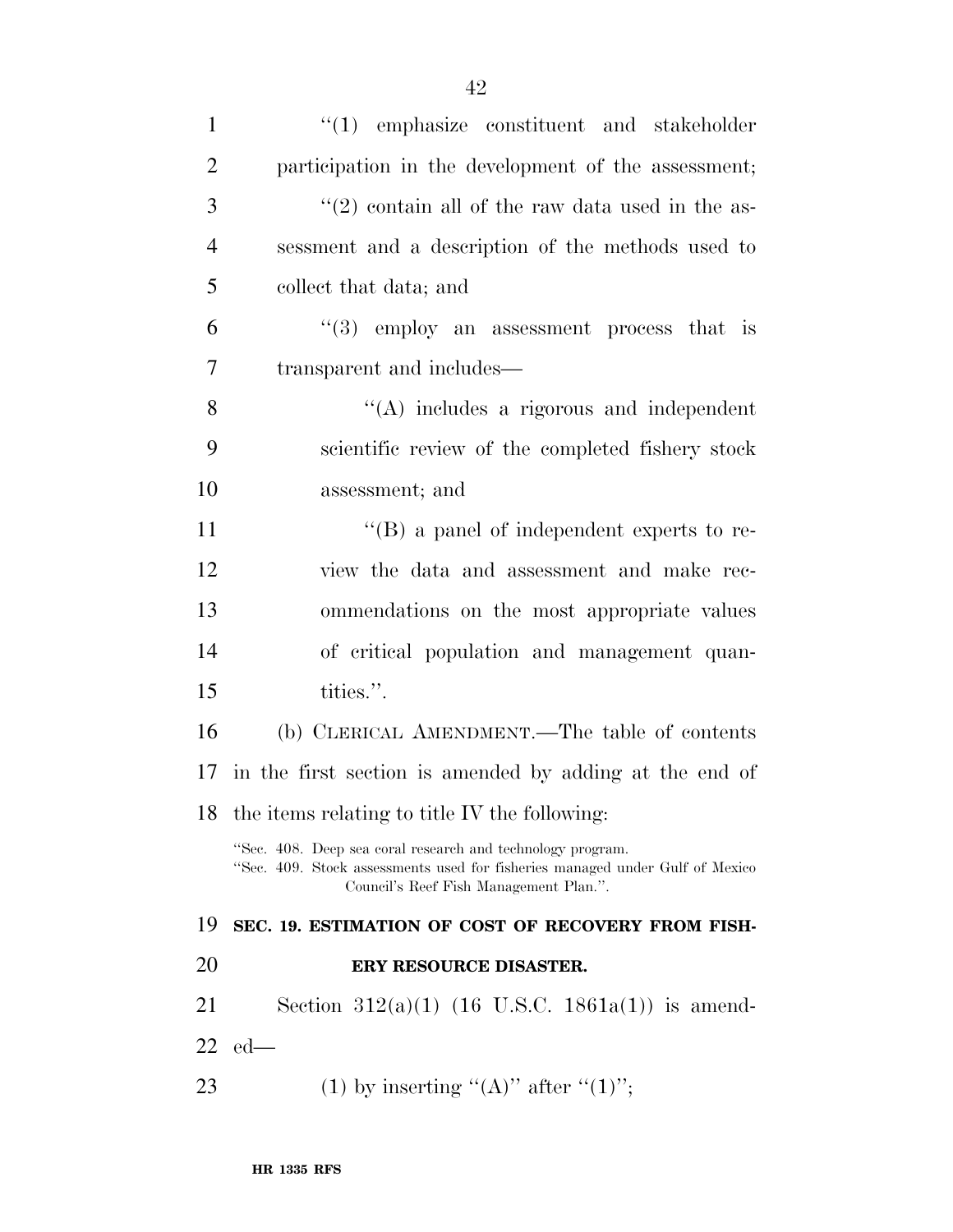(2) by redesignating existing subparagraphs (A) 2 through (C) as clauses (i) through (iii), respectively, of subparagraph (A) (as designated by the amend-4 ment made by paragraph  $(1)$ ; and (3) by adding at the end the following: ''(B) The Secretary shall publish the estimated cost of recovery from a fishery resource disaster no later than 30 days after the Secretary makes the determination under subparagraph (A) with respect to such disaster.''. **SEC. 20. DEADLINE FOR ACTION ON REQUEST BY GOV- ERNOR FOR DETERMINATION REGARDING FISHERY RESOURCE DISASTER.** 

13 Section 312(a) (16 U.S.C. 1861a(a)) is amended by redesignating paragraphs (2) through (4) as paragraphs (3) through (5), and by inserting after paragraph (1) the following:

 ''(2) The Secretary shall make a decision regarding a request from a Governor under paragraph (1) within 90 days after receiving an estimate of the economic impact of the fishery resource disaster from the entity requesting the relief.''.

## **SEC. 21. PROHIBITION ON CONSIDERING RED SNAPPER KILLED DURING REMOVAL OF OIL RIGS.**

 Any red snapper that are killed during the removal of any offshore oil rig in the Gulf of Mexico shall not be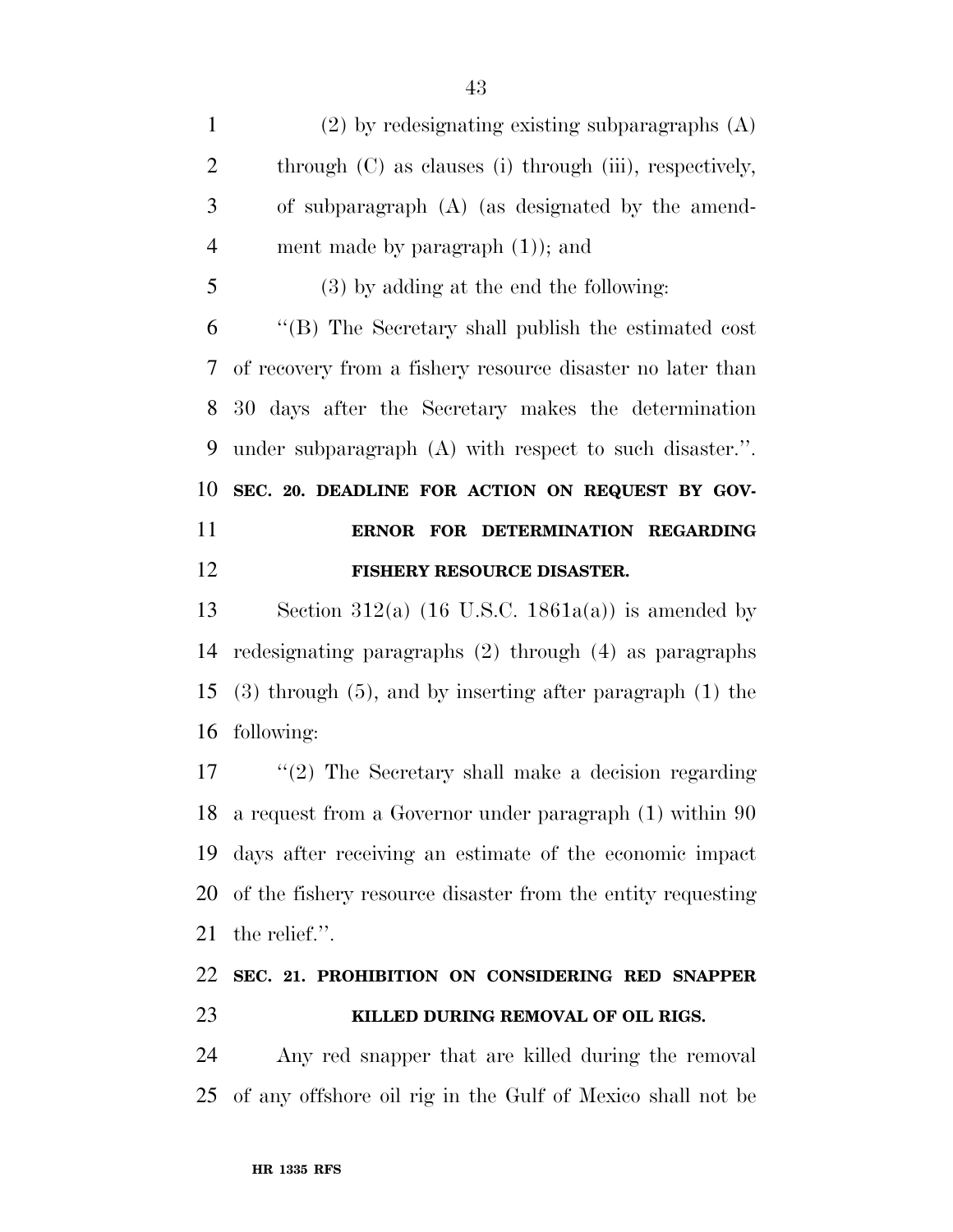considered in determining under the Magnuson-Stevens Fishery Conservation and Management Act (16 U.S.C. 1801 et seq.) whether the total allowable catch for red snapper has been reached.

## **SEC. 22. PROHIBITION ON CONSIDERING FISH SEIZED FROM FOREIGN FISHING.**

 Any fish that are seized from a foreign vessel engaged in illegal fishing activities in the Exclusive Economic Zone shall not be considered in determining under the Magnu- son-Stevens Fishery Conservation and Management Act (16 U.S.C. 1801 et seq.) the total allowable catch for that fishery.

#### **SEC. 23. SUBSISTENCE FISHING.**

 (a) DEFINITION.—Section 3 (16 U.S.C. 1802) is amended by inserting after paragraph (43) the following:  $\frac{43a}{A}$  The term 'subsistence fishing' means fishing in which the fish harvested are intended for customary and traditional uses, including for direct personal or family consumption as food or clothing; for the making or selling of handicraft articles out of nonedible byproducts taken for personal or family consumption, for barter, or sharing for personal or family consumption; and for customary trade.

24  $\text{``(B)}$  In this paragraph—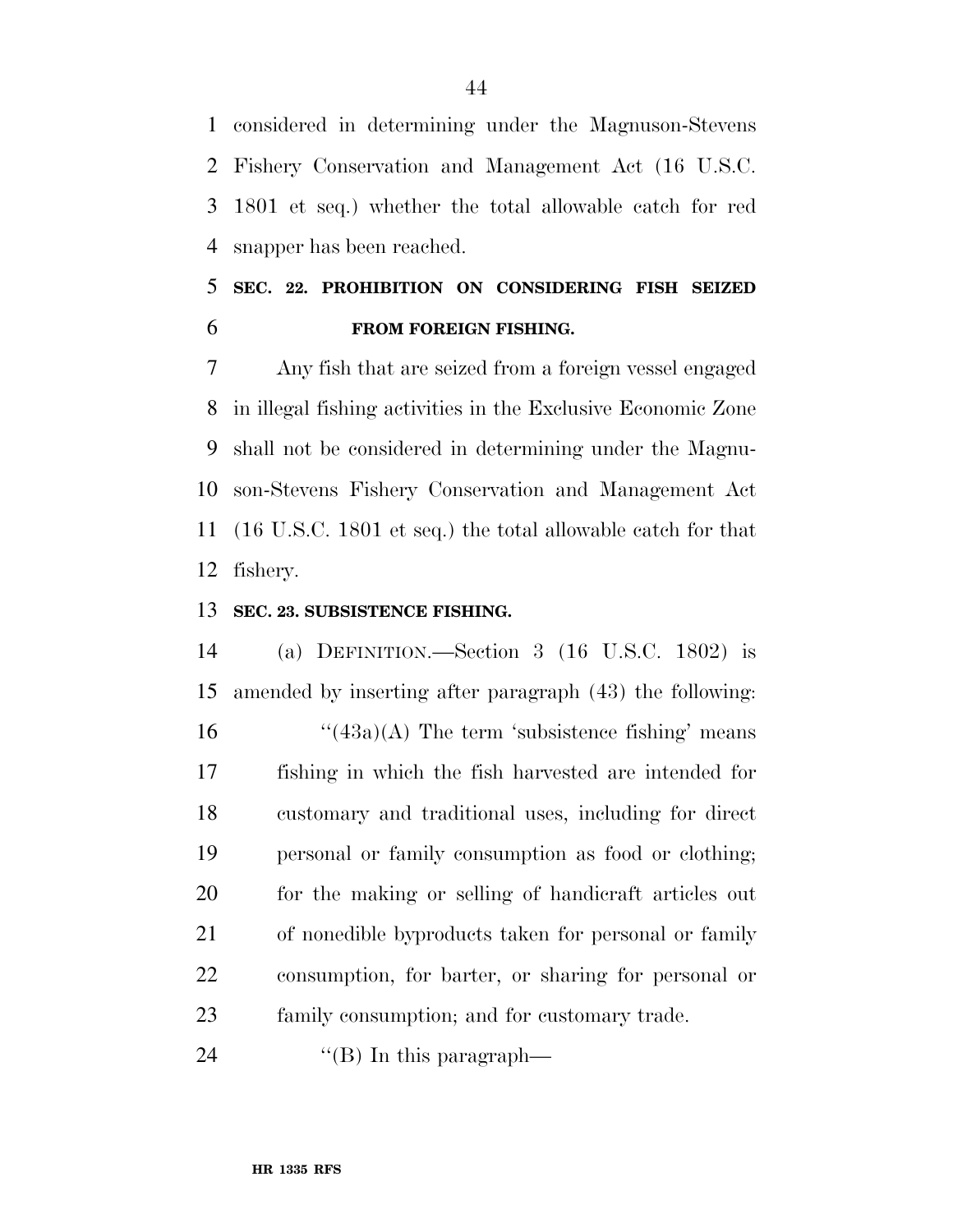| $\mathbf{1}$   | "(i) the term 'family' means all persons re-           |
|----------------|--------------------------------------------------------|
| $\overline{2}$ | lated by blood, marriage, or adoption, or any          |
| 3              | person living within the household on a perma-         |
| $\overline{4}$ | nent basis; and                                        |
| 5              | "(ii) the term 'barter' means the exchange             |
| 6              | of a fish or fish part—                                |
| 7              | $\lq(1)$ for another fish or fish part; or             |
| 8              | "(II) for other food or for nonedible                  |
| 9              | items other than money if the exchange is              |
| 10             | of a limited and noncommercial nature.".               |
| 11             | (b) COUNCIL SEAT.—Section $302(b)(2)$ (16 U.S.C.       |
| 12             | $1852(b)(2)$ is amended—                               |
| 13             | $(1)$ in subparagraph $(A)$ , by striking "or rec-     |
| 14             | reational" and inserting ", recreational, or subsist-  |
| 15             | ence fishing"; and                                     |
| 16             | $(2)$ in subparagraph $(C)$ , in the second sen-       |
| 17             | tence, by inserting ", and in the case of the Gov-     |
| 18             | ernor of Alaska with the subsistence fishing interests |
| 19             | of the State," after "interests of the State".         |
| 20             | PURPOSE.—Section $2(b)(3)$<br>(e)                      |
| 21             | $1801(b)(3)$ is amended by striking "and recreational" |
|                |                                                        |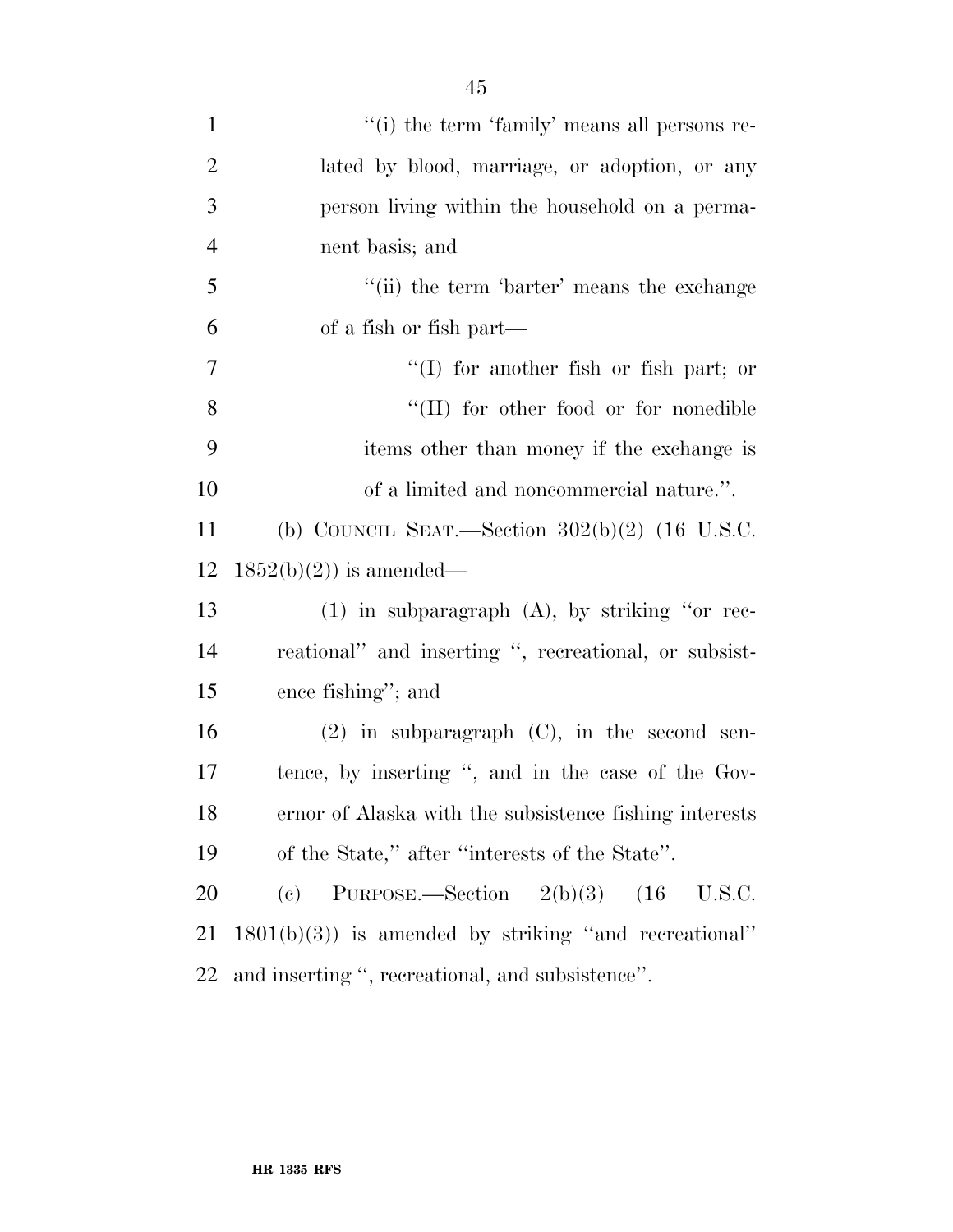## **SHARE ALLOCATIONS IN THE GULF OF MEX-ICO.**

 Section 301 (16 U.S.C. 1851) is amended by adding at the end the following:

 ''(c) INTER-SECTOR TRADING OF COMMERCIAL CATCH SHARE ALLOCATIONS IN THE GULF OF MEX- ICO.—Notwithstanding any other provision of this Act, any commercial fishing catch share allocation in a fishery in the Gulf of Mexico may only be traded by sale or lease within the same commercial fishing sector.''.

#### **SEC. 25. ARCTIC COMMUNITY DEVELOPMENT QUOTA.**

 Section 313 (16 U.S.C. 1862) is amended by adding at the end the following:

15 "(k) ARCTIC COMMUNITY DEVELOPMENT QUOTA.— If the North Pacific Fishery Management Council issues a fishery management plan for the exclusive economic zone in the Arctic Ocean, or an amendment to the Fishery Management Plan for Fish Resources of the Arctic Man- agement Area issued by such Council, that makes avail- able to commercial fishing, and establishes a sustainable harvest level, for any part of such zone, the Council shall set aside not less than 10 percent of the total allowable catch therein as a community development quota for coastal villages located north and east of the Bering Strait.''.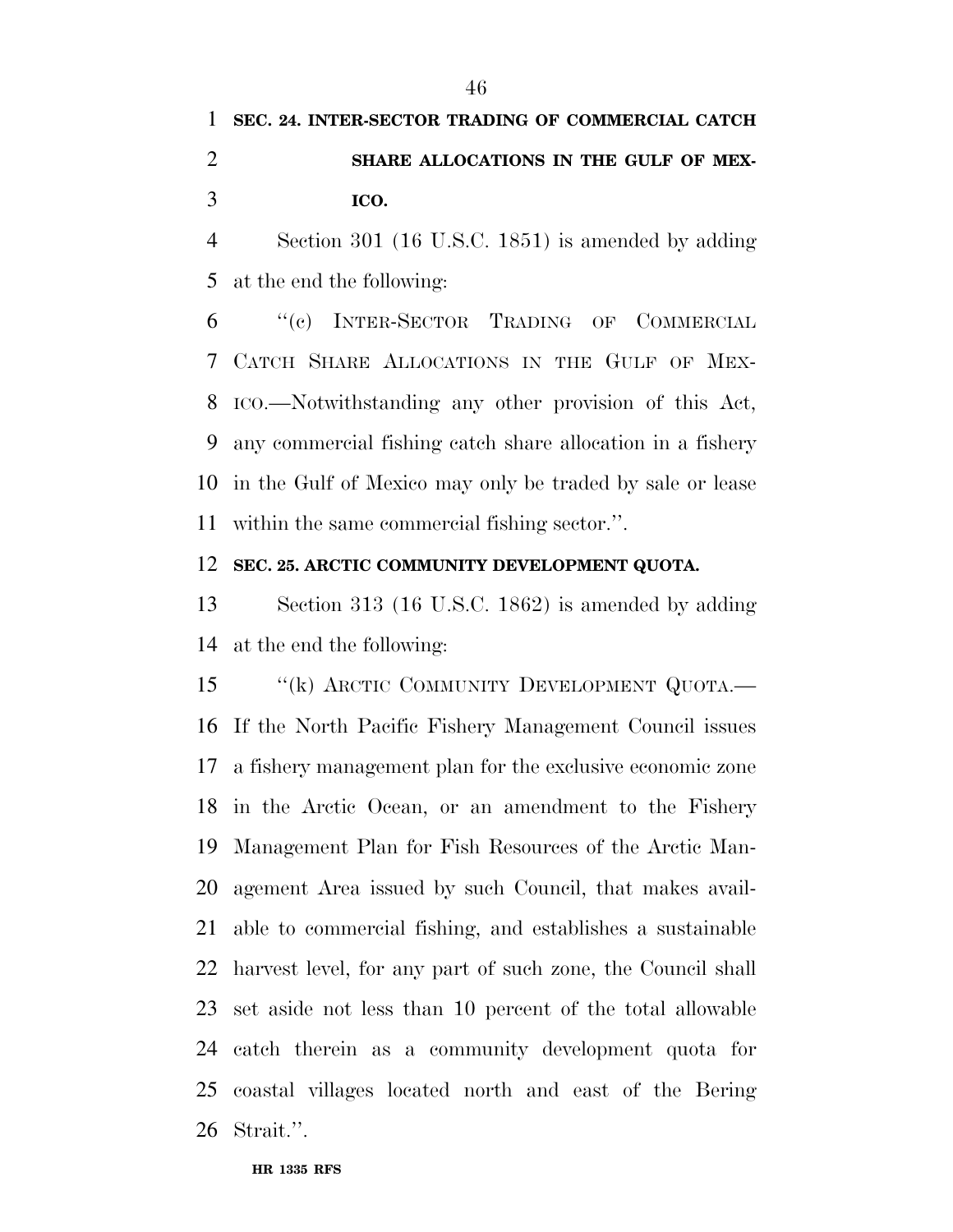3 Section  $402(e)$  (16 U.S.C. 1881a(e)) is amended by adding at the end the following:

 ''(4) The Secretary shall, to the extent practicable, when hiring individuals to collect information regarding marine recreational fishing under this subsection, give preference to students studying fisheries conservation and management, water resource issues, or other relevant sub- jects at an institution of higher education in the United States.''.

## **SEC. 27. PROCESS FOR ALLOCATION REVIEW FOR SOUTH ATLANTIC AND GULF OF MEXICO MIXED-USE FISHERIES.**

 (a) STUDY OF ALLOCATIONS IN MIXED-USE FISH- ERIES.—Not later than 60 days after the date of the en- actment of this Act, the Secretary of Commerce shall enter into an arrangement with the National Academy of Sciences to conduct a study of the South Atlantic and Gulf of Mexico mixed-use fisheries—

 (1) to provide guidance to the South Atlantic Fishery Management Council and Gulf of Mexico Fishery Management Council on criteria that could be used for allocating fishing privileges, including consideration of the conservation and socioeconomic benefits of the commercial, recreational, and charter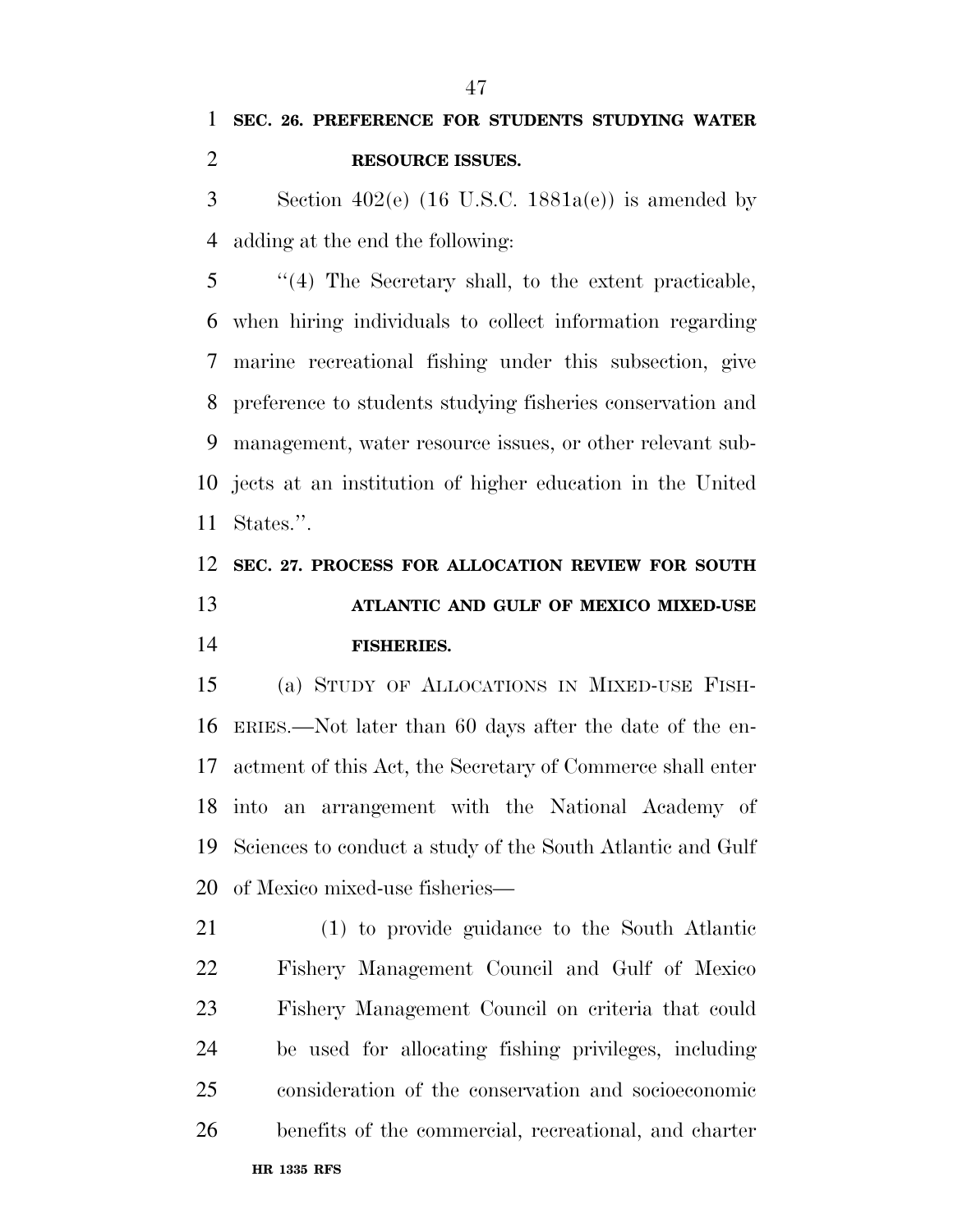| $\mathbf{1}$   | components of a fishery, in the preparation of a fish-   |
|----------------|----------------------------------------------------------|
| $\overline{2}$ | ery management plan under that Act;                      |
| 3              | (2) to identify sources of information that could        |
| $\overline{4}$ | reasonably support the use of such criteria in alloca-   |
| 5              | tion decisions; and                                      |
| 6              | (3) to develop procedures for allocation reviews         |
| 7              | and potential adjustments in allocations based on        |
| 8              | the guidelines and requirements established by this      |
| 9              | section.                                                 |
| 10             | (b) PROCESS FOR ALLOCATION REVIEW AND ESTAB-             |
| 11             | LISHMENT.—The South Atlantic Fishery Management          |
| 12             | Council and the Gulf of Mexico Fishery Management        |
| 13             | Council shall—                                           |
| 14             | $(1)$ within 2 years after the date of the enact-        |
| 15             | ment of this Act, review the allocations of all mixed-   |
| 16             | use fisheries in the Councils' respective jurisdictions; |
| 17             | (2) every 3 years thereafter, perform subse-             |
| 18             | quent reviews of such allocations; and                   |
| 19             | (3) consider the conservation and socioeconomic          |
| 20             | benefits of each sector in any allocation decisions for  |
| 21             | such fisheries.                                          |
| 22             | SEC. 28. REQUIREMENTS FOR LIMITED ACCESS PRIVI-          |
| 23             | LEGES.                                                   |
| 24             | Section $3303A(c)(1)(G)$ (16 U.S.C. $1853a(c)(1)(G)$ )   |
| 25             | is amended to read as follows:                           |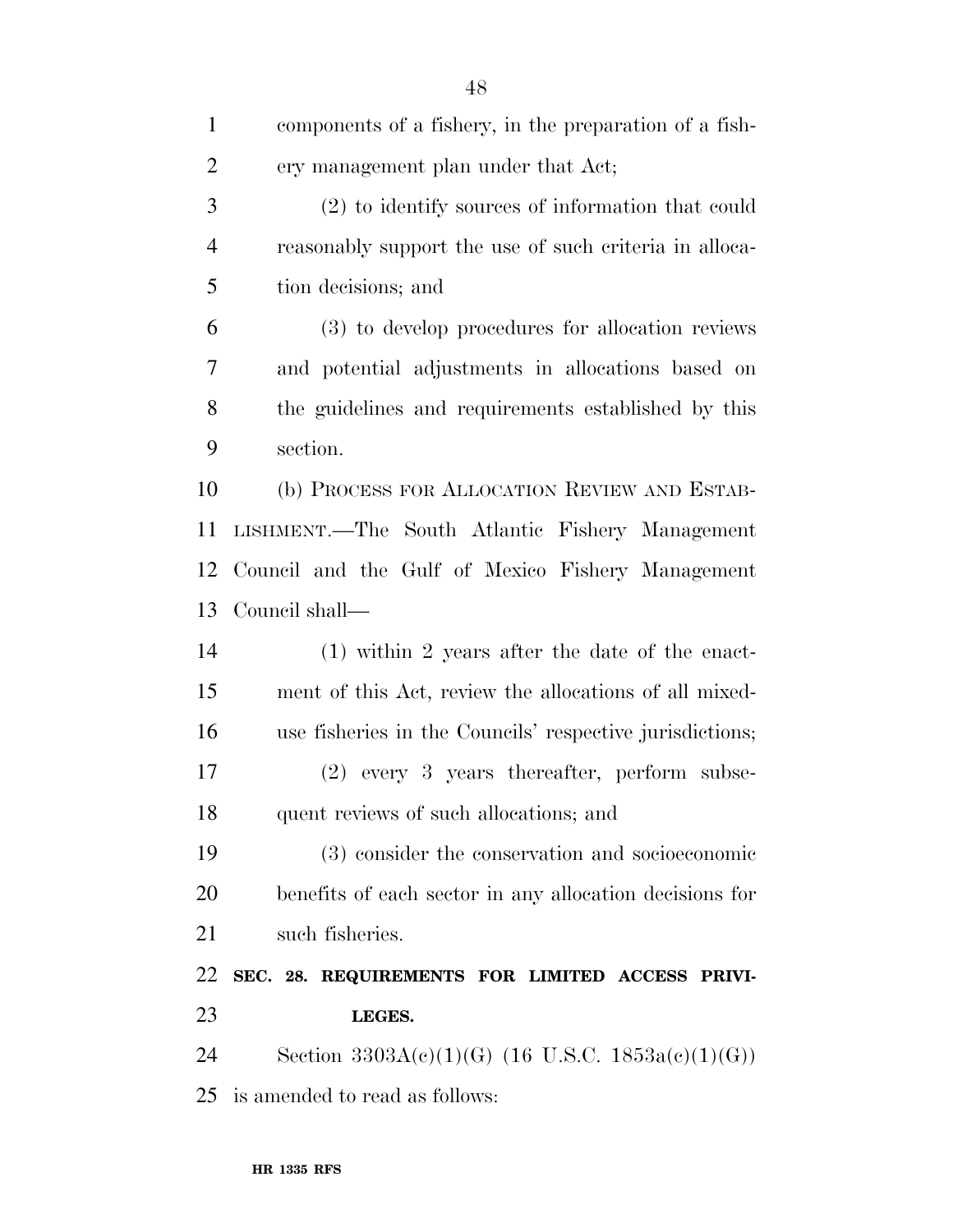| $\mathbf{1}$   | $\lq\lq(G)$ include provisions for a formal and                     |
|----------------|---------------------------------------------------------------------|
| $\overline{2}$ | detailed review 5 years after the implementation                    |
| 3              | of the program, and thereafter the regular mon-                     |
| $\overline{4}$ | itoring and review by the Council and the Sec-                      |
| 5              | retary of the operations and impacts of the pro-                    |
| 6              | gram, to coincide with scheduled Council review                     |
| 7              | of the relevant fishery management plan (but)                       |
| 8              | no less frequently than once every 7 years) in-                     |
| 9              | cluding—                                                            |
| 10             | "(i) determining progress in meeting                                |
| 11             | the goals of the program and this Act;                              |
| 12             | "(ii) delineating the positive and nega-                            |
| 13             | tive economic effects of the program on                             |
| 14             | fishermen and processors who are part of                            |
| 15             | the program and the coastal communities                             |
| 16             | in which they reside; and                                           |
| 17             | "(iii) any necessary modification of                                |
| 18             | the program to meet those goals, including                          |
| 19             | a formal schedule for action to be taken                            |
| 20             | within 2 years;".                                                   |
| 21             | SEC. 29. HEALTHY FISHERIES THROUGH BETTER SCIENCE.                  |
| 22             | (a) DEFINITION OF STOCK ASSESSMENT.—Section 3                       |
| 23             | $(16 \text{ U.S.C. } 1802)$ , as amended by section $23(a)$ of this |
| 24             | Act, is further amended by redesignating the paragraphs             |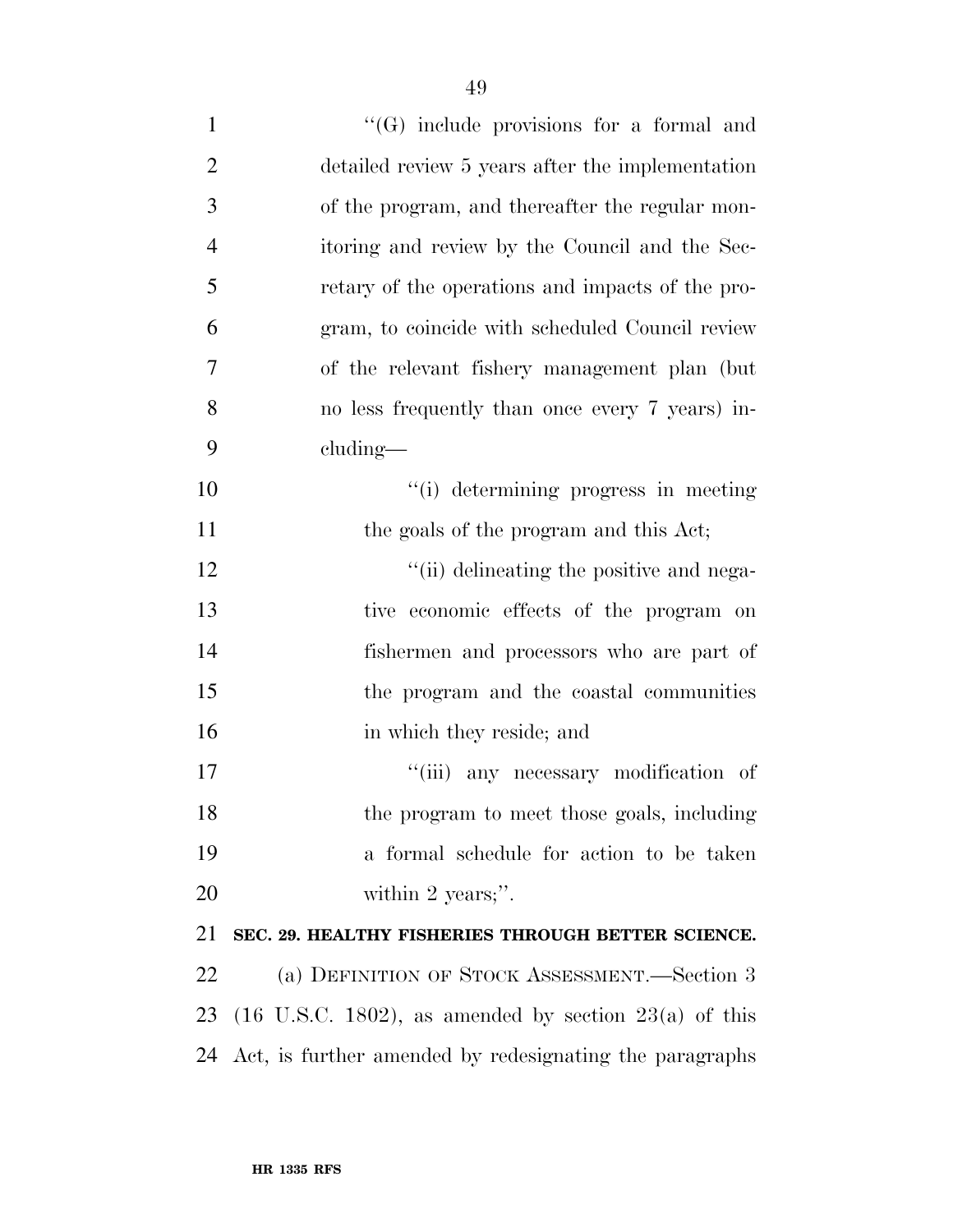| $\mathbf{1}$   | after paragraph $(42)$ in order as paragraphs $(44)$ through    |
|----------------|-----------------------------------------------------------------|
| $\overline{2}$ | $(53)$ , and by inserting after paragraph $(42)$ the following: |
| 3              | $((43)$ The term 'stock assessment' means an                    |
| $\overline{4}$ | evaluation of the past, present, and future status of           |
| 5              | a stock of fish, that includes—                                 |
| 6              | $\lq\lq$ a range of life history characteristics                |
| 7              | for such stock, including—                                      |
| 8              | "(i) the geographical boundaries of                             |
| 9              | such stock; and                                                 |
| 10             | "(ii) information on age, growth, nat-                          |
| 11             | ural mortality, sexual maturity and repro-                      |
| 12             | duction, feeding habits, and habitat pref-                      |
| 13             | erences of such stock; and                                      |
| 14             | $\lq$ (B) fishing for the stock.".                              |
| 15             | (b) STOCK ASSESSMENT PLAN.—                                     |
| 16             | $(1)$ IN GENERAL.—Section 404 $(16 \text{ U.S.C.})$             |
| 17             | $1881c$ , as amended by section $10(d)$ of this Act, is         |
| 18             | further amended by adding at the end the following:             |
| 19             | "(f) STOCK ASSESSMENT PLAN.—                                    |
| 20             | "(1) IN GENERAL.—The Secretary shall develop                    |
| 21             | and publish in the Federal Register, on the same                |
| 22             | schedule as required for the strategic plan required            |
| 23             | under subsection (b) of this section, a plan to con-            |
| 24             | duct stock assessments for all stocks of fish for               |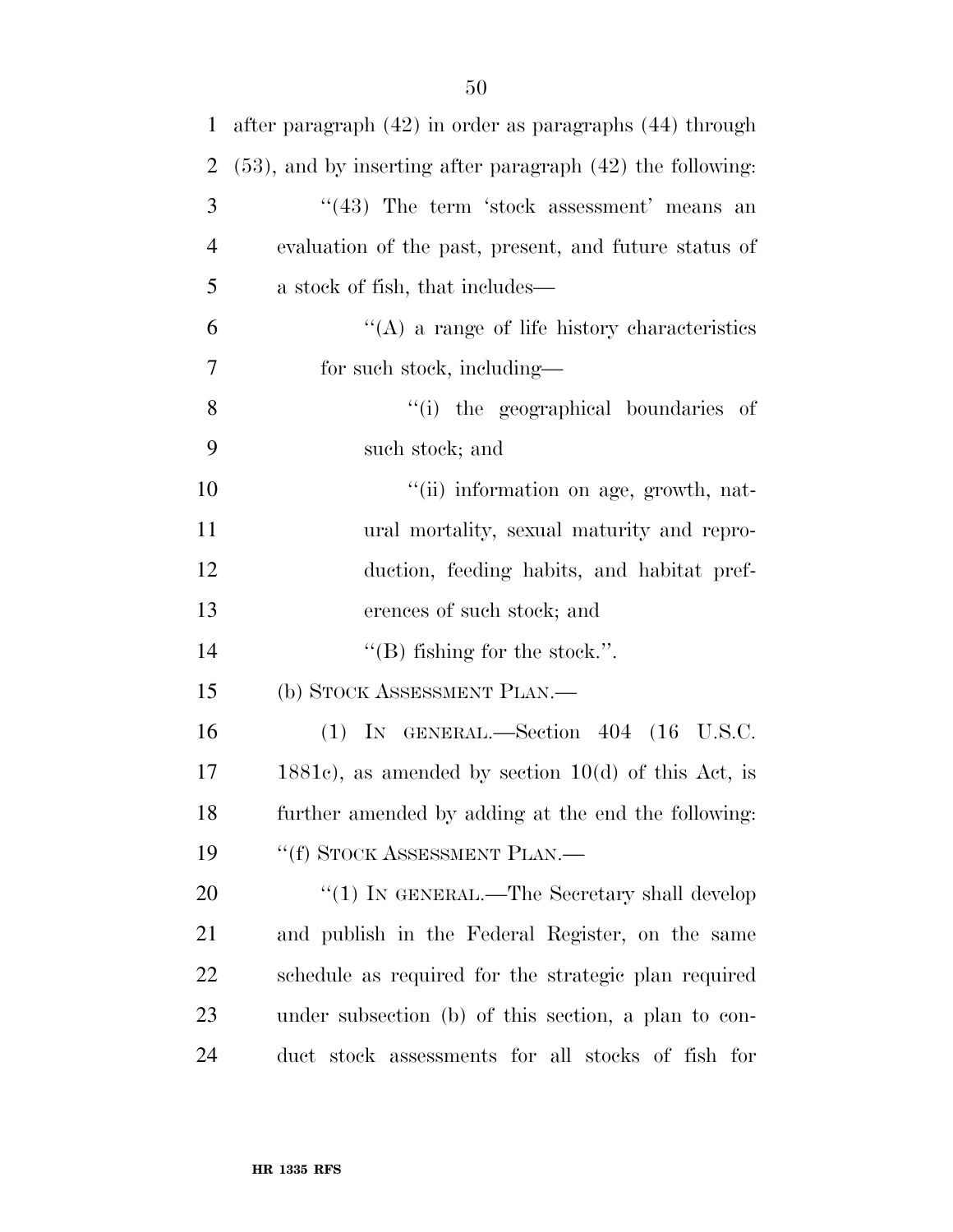| $\overline{2}$ | this Act.                                     |
|----------------|-----------------------------------------------|
| 3              | "(2) CONTENTS.—The plan shall—                |
| $\overline{4}$ | "(A) for each stock of fish for which a       |
| 5              | stock assessment has previously been con-     |
| 6              | ducted—                                       |
| $\overline{7}$ | "(i) establish a schedule for updating        |
| 8              | the stock assessment that is reasonable       |
| 9              | given the biology and characteristics of the  |
| 10             | stock; and                                    |
| 11             | "(ii) subject to the availability of ap-      |
| 12             | propriations, require completion of a new     |
| 13             | stock assessment, or an update of the most    |
| 14             | recent stock assessment—                      |
| 15             | "(I) every 5 years; or                        |
| 16             | $\lq\lq$ (II) within such other time pe-      |
| 17             | riod specified and justified by the Sec-      |
| 18             | retary in the plan;                           |
| 19             | $\lq\lq$ for each stock of fish for which a   |
| 20             | stock assessment has not previously been con- |
| 21             | ducted—                                       |
| 22             | "(i) establish a schedule for con-            |
| 23             | ducting an initial stock assessment that is   |
| 24             | reasonable given the biology and character-   |
| 25             | istics of the stock; and                      |

which a fishery management plan is in effect under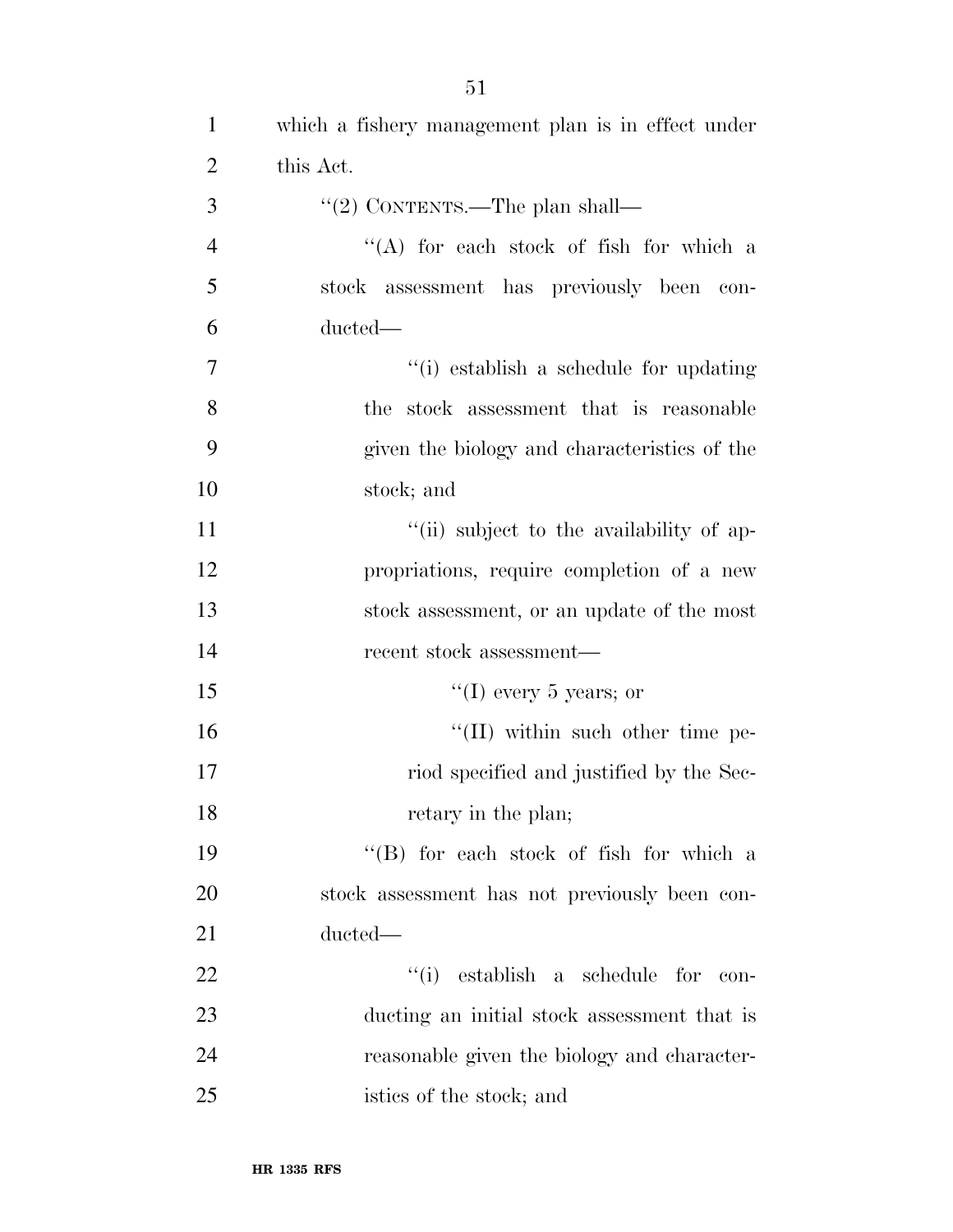| $\mathbf{1}$   | "(ii) subject to the availability of ap-              |
|----------------|-------------------------------------------------------|
| $\overline{2}$ | propriations, require completion of the ini-          |
| 3              | tial stock assessment within 3 years after            |
| $\overline{4}$ | the plan is published in the Federal Reg-             |
| 5              | ister unless another time period is specified         |
| 6              | and justified by the Secretary in the plan;           |
| 7              | and                                                   |
| 8              | "(C) identify data and analysis, especially           |
| 9              | concerning recreational fishing, that, if avail-      |
| 10             | able, would reduce uncertainty in and improve         |
| 11             | the accuracy of future stock assessments, in-         |
| 12             | cluding whether such data and analysis could          |
| 13             | be provided by fishermen, fishing communities,        |
| 14             | universities, and research institutions.              |
| 15             | $``(3)$ WAIVER OF STOCK ASSESSMENT REQUIRE-           |
| 16             | MENT.—Notwithstanding subparagraphs $(A)(ii)$ and     |
| 17             | $(B)(ii)$ , a stock assessment is not required for a  |
| 18             | stock of fish in the plan if the Secretary determines |
| 19             | that such a stock assessment is not necessary and     |
| 20             | justifies such determination in the Federal Register  |
| 21             | notice required by this subsection.".                 |
| 22             | DEADLINE.—Notwithstanding paragraph<br>(2)            |
| 23             | $(1)$ of section 404(f) of the Magnuson-Stevens Fish- |
| 24             | ery Conservation and Management Act, as amended       |
| 25             | by this section, the Secretary of Commerce<br>shall   |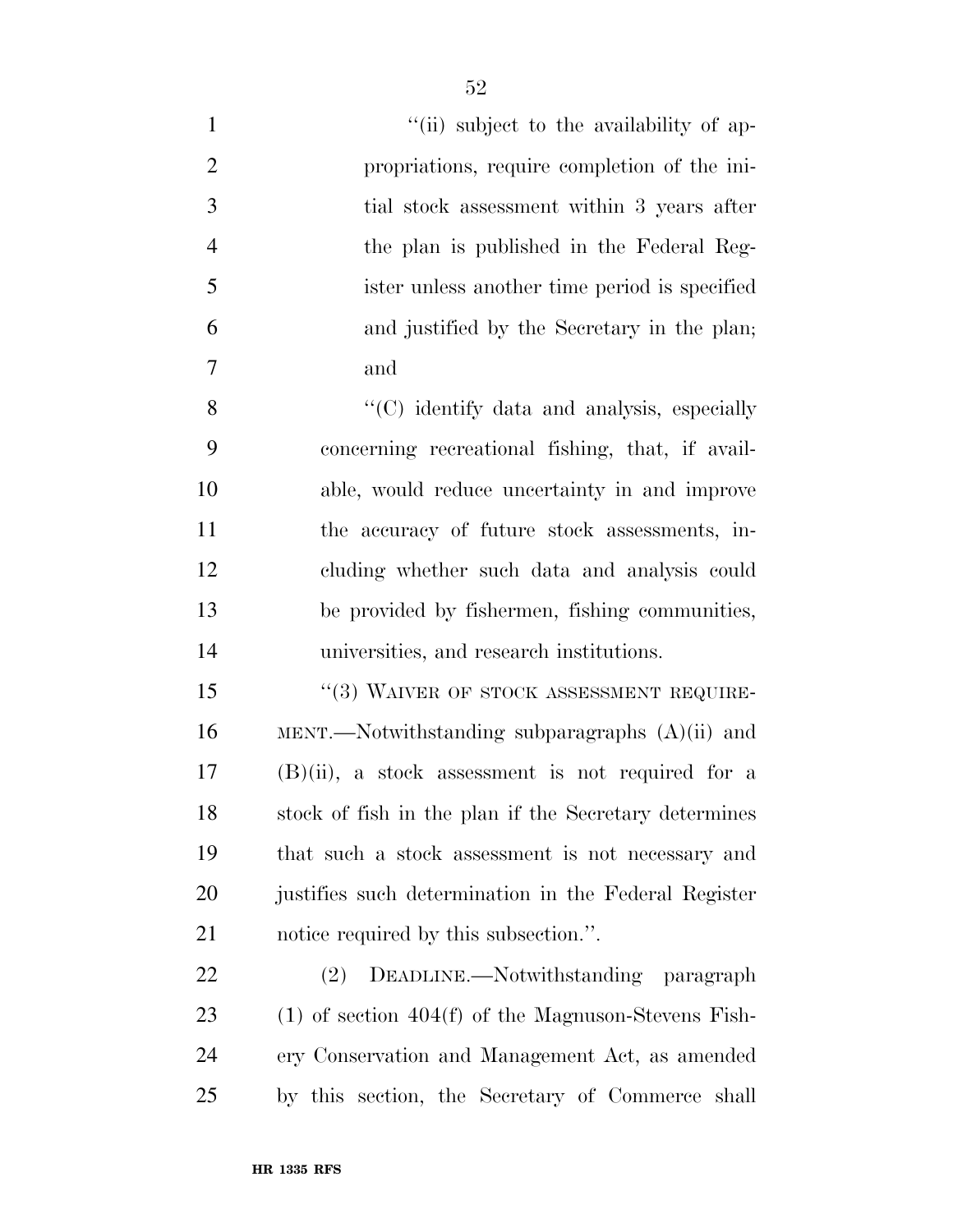issue the first stock assessment plan under such sec-2 tion by not later than 2 years after the date of en-actment of this Act.

(c) IMPROVING SCIENCE.—

 (1) INCORPORATION OF INFORMATION FROM 6 WIDE VARIETY OF SOURCES.—Section  $2(a)(8)$  of the Magnuson-Stevens Fishery Conservation and Man- agement Act (16 U.S.C. 1801) is amended by add- ing at the end the following: ''Fisheries management is most effective when it incorporates information provided by governmental and nongovernmental sources, including State and Federal agency staff, fishermen, fishing communities, universities, and re- search institutions. As appropriate, such information should be considered the best scientific information available and form the basis of conservation and management measures as required by this Act.''.

18 (2) IMPROVING DATA COLLECTION AND ANAL- YSIS.—Section 404 (16 U.S.C. 1881c), as amended by this section, is further amended by adding at the end the following:

22 "(g) IMPROVING DATA COLLECTION AND ANAL-YSIS.—

24 "(1) IN GENERAL.—The Secretary, in consulta-tion with the Councils acting in reliance on their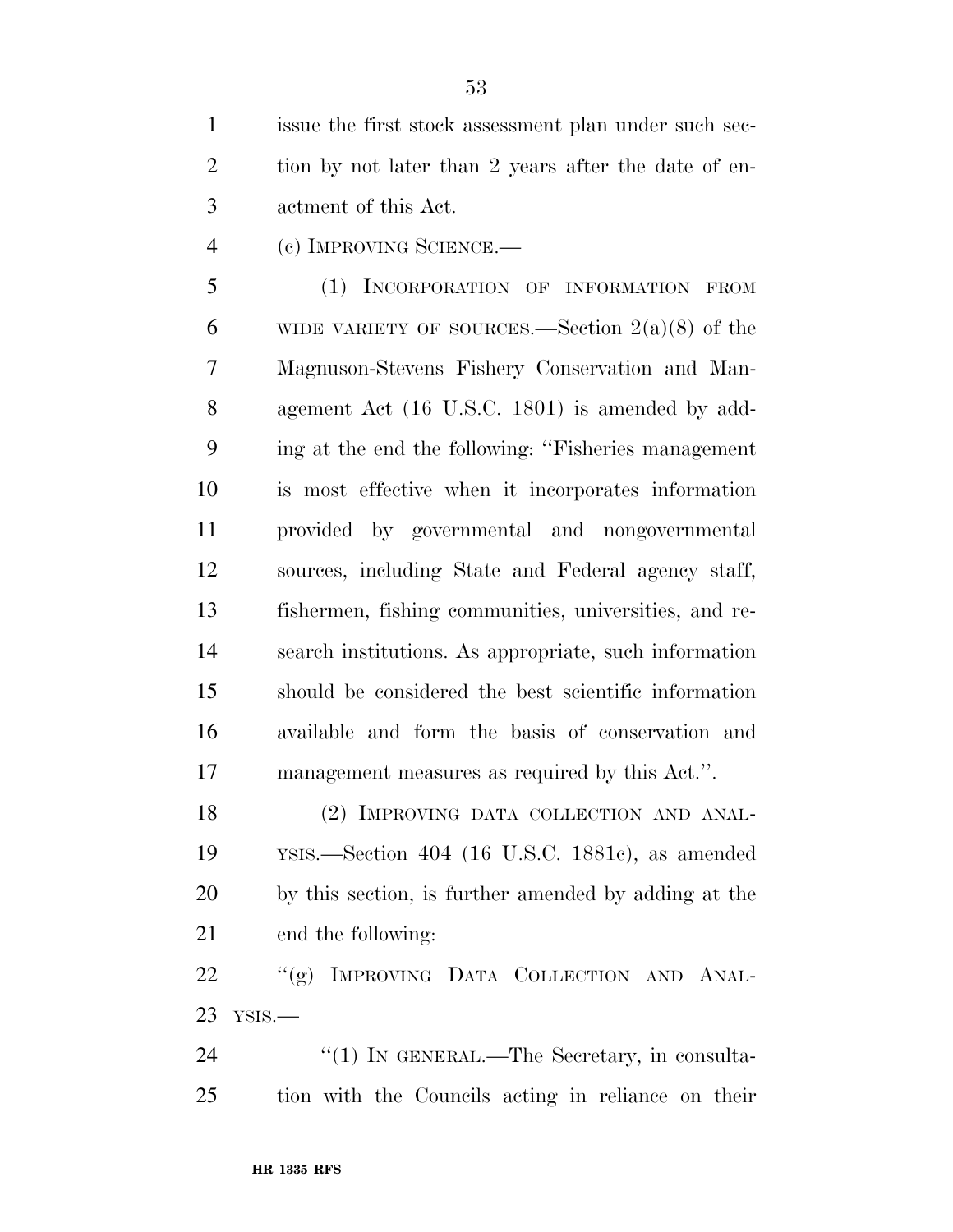| $\mathbf{1}$   | science and statistical committees established under     |
|----------------|----------------------------------------------------------|
| $\overline{2}$ | section $302(g)$ , shall develop and publish in the Fed- |
| 3              | eral Register guidelines that will facilitate greater    |
| $\overline{4}$ | incorporation of data, analysis, and stock assess-       |
| 5              | ments from nongovernmental sources, including fish-      |
| 6              | ermen, fishing communities, universities, and re-        |
| 7              | search institutions, into fisheries management deci-     |
| 8              | sions.                                                   |
| 9              | "(2) CONTENT.—The guidelines shall—                      |
| 10             | "(A) identify types of data and analysis,                |
| 11             | especially concerning recreational fishing, that         |
| 12             | can be reliably used as the basis for estab-             |
| 13             | lishing conservation and management measures             |
| 14             | as required by section $303(a)(1)$ , including set-      |
| 15             | ting standards for the collection and use of             |
| 16             | such data and analysis in stock assessments              |
| 17             | and for other purposes; and                              |
| 18             | "(B) provide specific guidance for col-                  |
| 19             | lecting data and performing analyses identified          |
| 20             | as necessary to reduce the uncertainty referred          |
| 21             | to in section $404(f)(2)(C)$ .                           |
| 22             | "(3) ACCEPTANCE AND USE OF DATA AND                      |
| 23             | ANALYSES.-The Secretary and Regional Fishery             |
| 24             | Management Councils shall-                               |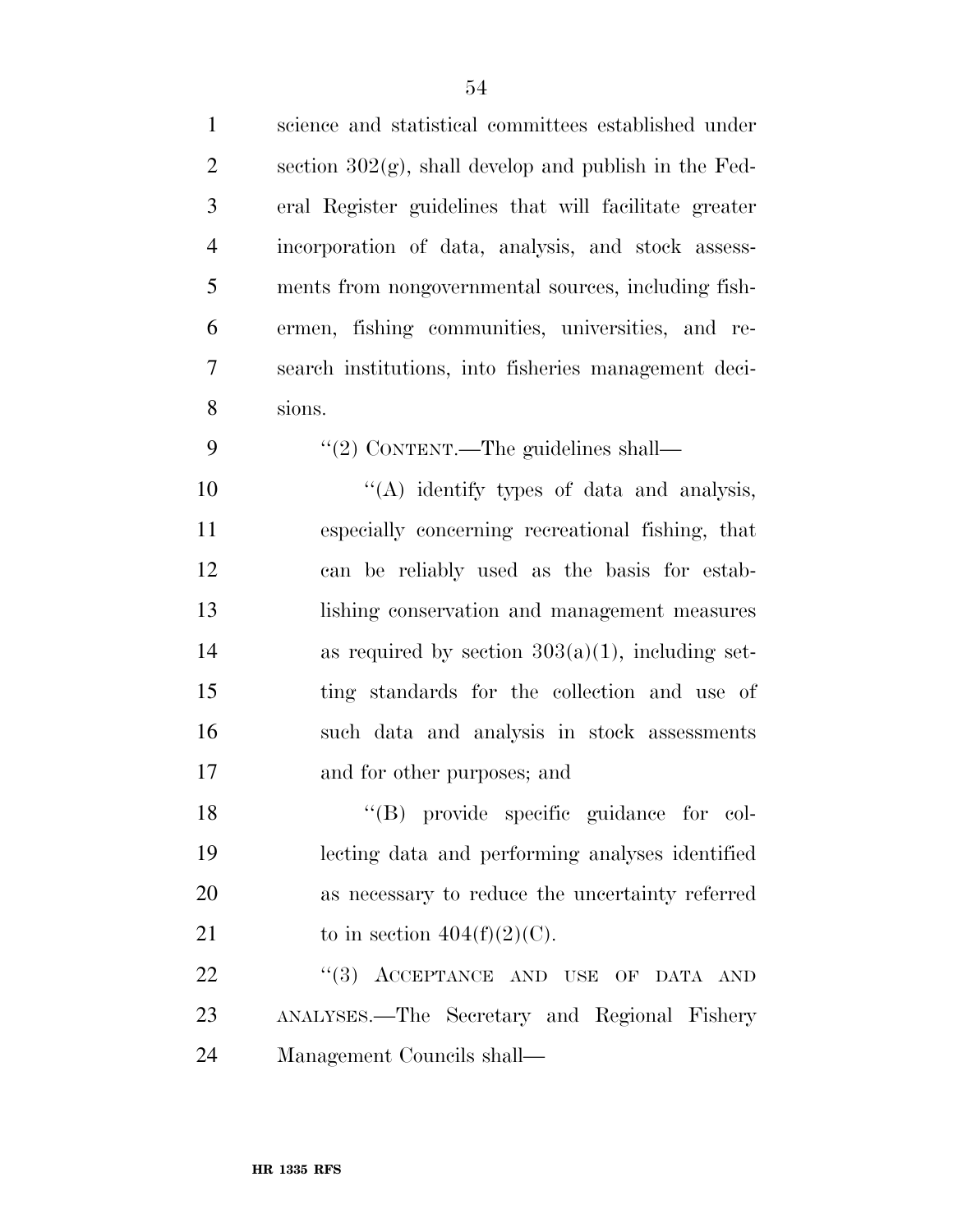| $\mathbf{1}$   | $\lq\lq$ use all data and analyses that meet               |
|----------------|------------------------------------------------------------|
| $\overline{2}$ | the guidelines published under paragraph (1) as            |
| 3              | the best scientific information available for pur-         |
| $\overline{4}$ | poses of this Act in fisheries management deci-            |
| 5              | sions, unless otherwise determined by the                  |
| 6              | science and statistical committee of the Coun-             |
| $\overline{7}$ | cils established pursuant to section $302(g)$ of           |
| 8              | the Act; and                                               |
| 9              | $\lq\lq (B)$ explain in the Federal Register notice        |
| 10             | announcing the fishery management decision                 |
| 11             | how such data and analyses have been used to               |
| 12             | establish conservation and management meas-                |
| 13             | ures.".                                                    |
| 14             | (3) DEADLINE.—The Secretary of Commerce                    |
| 15             | shall develop and publish guidelines under the             |
| 16             | amendment made by paragraph (2) by not later               |
| 17             | than 1 year after the date of enactment of this Act.       |
| 18             | (d) COST REDUCTION REPORT.—Within 1 year after             |
| 19             | the date of enactment of this Act, the Secretary of Com-   |
| 20             | merce, in consultation with the Regional Fishery Manage-   |
| 21             | ment Councils, shall submit a report to Congress that,     |
| 22             | with respect to each fishery governed by a fishery manage- |
| 23             | ment plan in effect under the Magnuson-Stevens Fishery     |
|                | 24 Conservation and Management Act (16 U.S.C. 1801 et      |
| 25             | $seq.$ )                                                   |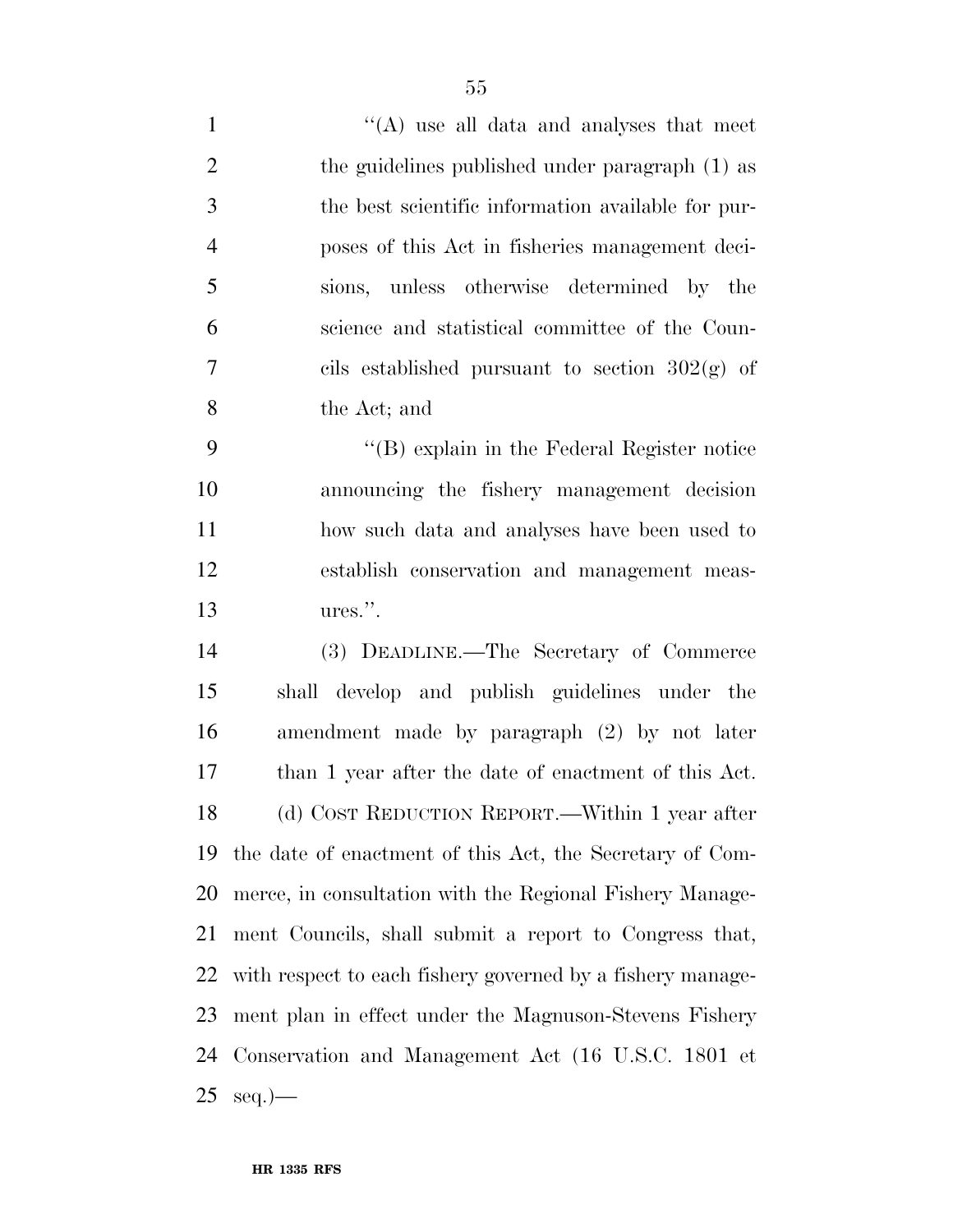| $\mathbf{1}$   | (1) identifies the goals of the applicable pro-              |
|----------------|--------------------------------------------------------------|
| $\overline{2}$ | grams governing monitoring and enforcement of                |
| 3              | fishing that is subject to such plan;                        |
| $\overline{4}$ | (2) identifies methods to accomplish those                   |
| 5              | goals, including human observers, electronic moni-           |
| 6              | toring, and vessel monitoring systems;                       |
| 7              | (3) certifies which such methods are most cost-              |
| 8              | effective for fishing that is subject to such plan; and      |
| 9              | (4) explains why such most-cost-effective meth-              |
| 10             | ods are not required, if applicable.                         |
| 11             | SEC. 30. AUTHORIZATION OF APPROPRIATIONS.                    |
| 12             | Section 4 (16 U.S.C. 1803) is amended—                       |
| 13             | (1) by striking "this Act" and all that follows              |
| 14             | through " $(7)$ " and inserting "this Act"; and              |
| 15             | $(2)$ by striking "fiscal year $2013$ " and inserting        |
| 16             | "each of fiscal years 2015 through 2019".                    |
| 17             | SEC. 31. AUTHORITY TO USE ALTERNATIVE FISHERY MAN-           |
| 18             | <b>AGEMENT MEASURES.</b>                                     |
| 19             | Section 302(h) $(16$ U.S.C. $1852(h)$ is amended—            |
| 20             | $(1)$ by redesignating paragraph $(8)$ as para-              |
| 21             | $graph(9)$ ; and                                             |
| 22             | $(2)$ by inserting after paragraph $(7)$ , the fol-          |
| 23             | lowing:                                                      |
| 24             | $\cdot\cdot$ (8) have the authority to use alternative fish- |
|                |                                                              |